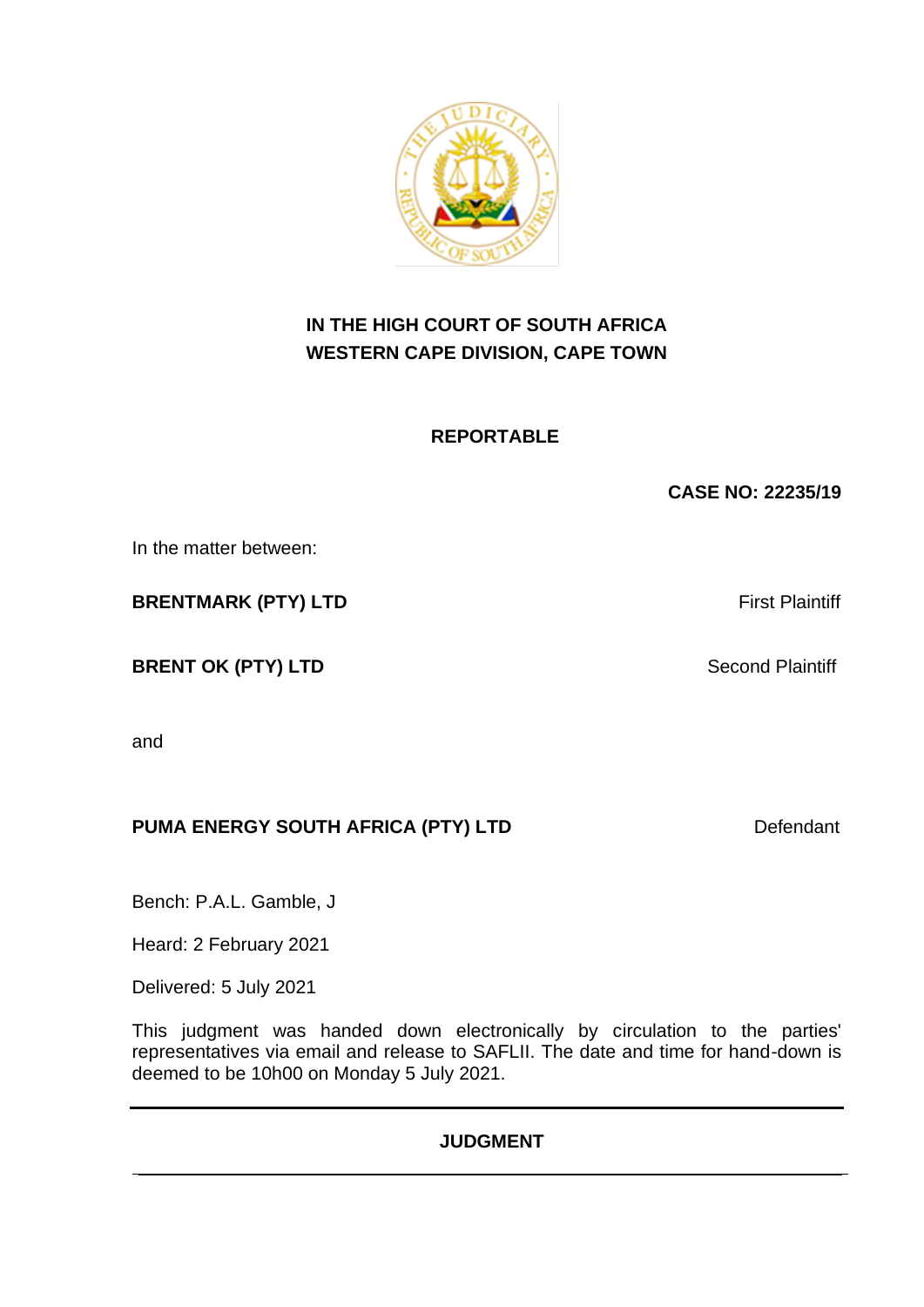#### **GAMBLE, J:**

#### INTRODUCTION

[1] Is it wrongful for a party (A) who has contracted with another party (B) to cause pure economic loss to a non-contracting party (C) through conduct that constitutes a breach of the contract between A and B? That, in general terms, is the question that must be answered in this exception taken by the defendant ("Puma") to a delictual claim brought against it by the second plaintiff ("OK") for damages for pure economic loss.

[2] The subject of the dispute is a service station and adjoining convenience store at 51 Durban Road, Mowbray, located on premises owned by Mowbray Caledonian Court (Pty) Ltd ("Caledonian"). The service station was operated by the first plaintiff ("Brentmark"), which sold petroleum products supplied to it by Puma, while the convenience store was operated by OK. As might be expected, there is a suite of written agreements in place that govern the relationships between the parties. The content of the various agreements is uncontroversial and can be dealt with briefly.

#### BACKGROUND

[3] As of June 2015, the premises were being leased from Caledonian by Brent Oil (Pty) ("Brent Oil"), for purposes of conducting a service station and convenience store business thereon. On 19 June 2015 Brentmark concluded a binding agreement of sub-lease with Brent Oil, with a view to Brentmark conducting a similar business on the premises. The duration of the sub-lease was to be 9 years and 11 months. For the sake of convenience, this will be referred to as "the Brentmark sub-lease".

[4] It was an express term of the Brentmark sub-lease that it was subject to a further agreement, to be concluded between Brentmark and Brent Oil, for the supply of petroleum products by the latter to Brentmark. That condition was fulfilled on 19 June 2015, when those parties also concluded a so-called "dealer agreement", to which further reference will be made later.

[5] The shareholding in both Brentmark and OK was held in equal shares by the Saman Trust and LMT Investments (Pty) Ltd. While the particulars of claim do not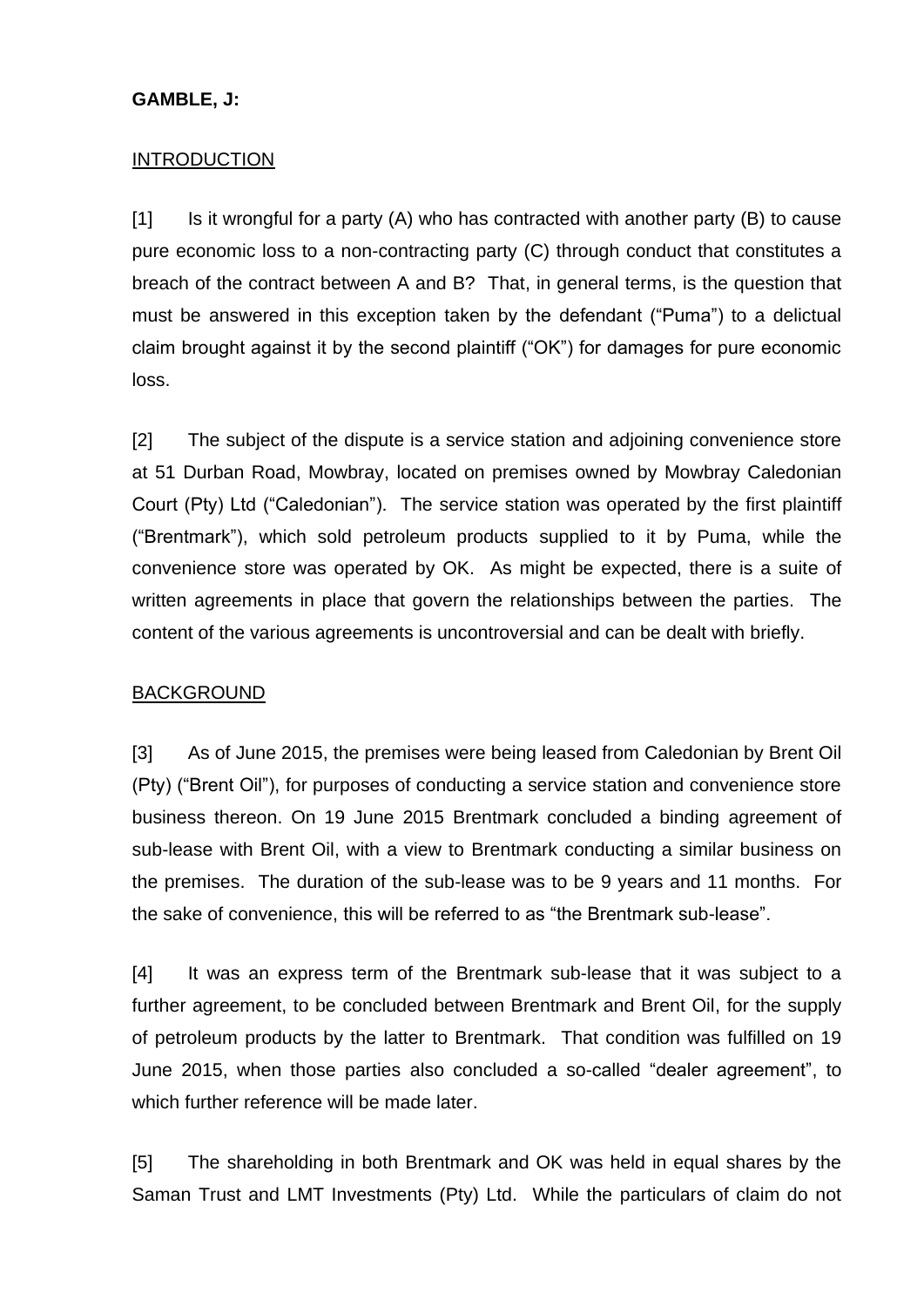reflect who the guiding minds of the two plaintiffs were, the equal shareholding in each company suggests a material degree of commercial interest between the two entities trading on the premises. Further, the Brentmark sub-lease records that it was represented in the conclusion of that agreement by Mr. Andrew Bradley, and Brent Oil by Mr. Phillip Robinson, and in the particulars of claim it is alleged that the same persons represented the parties to the dealer agreement.

[6] Pursuant to the Brentmark sub-lease and the dealer agreement, Brentmark –

6.1. commenced operating a fuel filling station at the premises;

6.2. purchased petroleum products from Brent Oil, which it sold to customers of the filling station; and

6.3. procured that the convenience store be operated by OK at the premises.

[7] On 18 September 2015 Brent Oil changed its name to that of the defendant – Puma Energy South Africa (Pty) Ltd ("Puma").

[8] The convenience store business was conducted by OK in terms of a further sub-lease concluded between it and Brentmark. For the sake convenience, this will be referred to as "the BrentOK sub-lease". Brent Oil (and subsequently Puma) was not a party to the BrentOK sub-lease, while OK was not a party to the dealer agreement or the Brentmark sub-lease.

## ALLEGED ONEROUS TERMS OF DEALER AGREEMENT

[9] Brentmark contends that the pricing structure of the dealer agreement, pursuant whereto it was obliged to purchase petroleum products from Puma, was fixed and not subject to any adjustment in order to counter the adverse effects of inflation and unforeseen fluctuations in economic and market conditions.

[10] Brentmark contends further that as a consequence of that pricing structure, the prices of the petroleum products it was entitled to sell under the dealer agreement became increasingly uncompetitive and commercially unviable for it. To that end,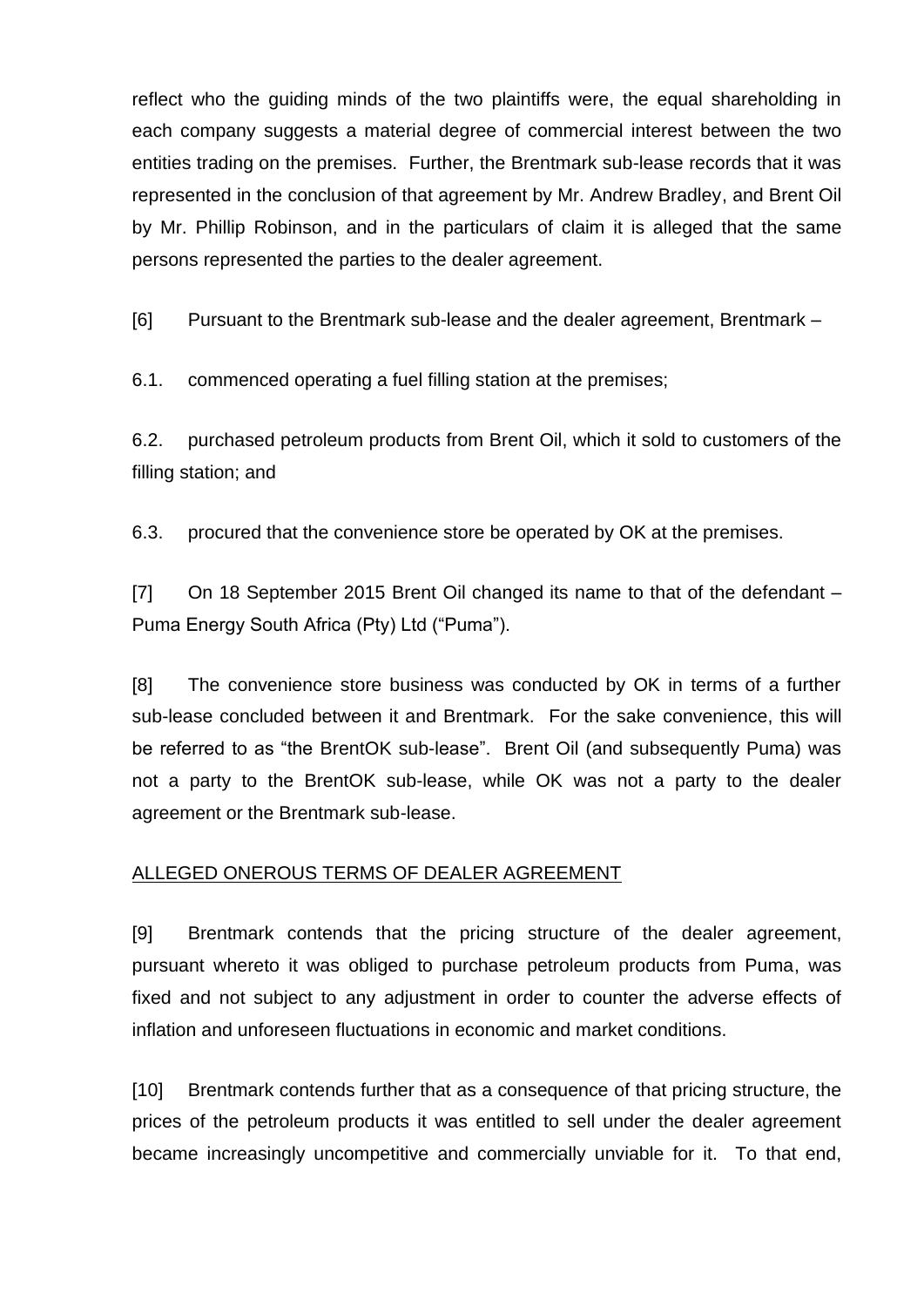says Brentmark, it attempted to persuade Puma to agree to a revised pricing structure to replace a structure which, it says, had become obsolete and archaic.

[11] However, says Brentmark, notwithstanding Puma's acknowledgement that the existing pricing structure was obsolete and commercially unviable, it refused to renegotiate that part of the dealer agreement.

### SALE OF BUSINESSES

[12] Brentmark alleges that in order to avert its potential financial demise, which would have been inevitable if it had remained locked in to the dealer agreement under the existing pricing structure, it took steps to investigate the sale of both the filling station business and that of the convenience store. It says that Puma was kept informed of these negotiations at the time.

[13] In the result, on 1 July 2018, and by way of an agreement for the sale of the shareholding in each of the entities -

13.1 Brentmark sold the filling station business to JR Petroleum (Pty) Ltd ("JR Pet") for the amount of R2,5m, and

13.2 OK sold the convenience store business to JR Convenience Foods (Pty) Ltd ("JR Foods") for the amount of R4m.

[14] Under the Brentmark sub-lease, the sale of the filling station business to JR Pet required the written consent of Puma and, to this end, during August 2018, Brentmark approached Puma. However, Puma refused to furnish its consent.

#### ALLEGED BREACH OF CONTRACT

[15] The dealer agreement contained a so-called 'good faith clause', which was binding on the parties.

#### '24. GOOD FAITH

In their dealings with each other and in implementation of this agreement, the parties undertake to observe the utmost good faith and to give full effect to the intent and purpose of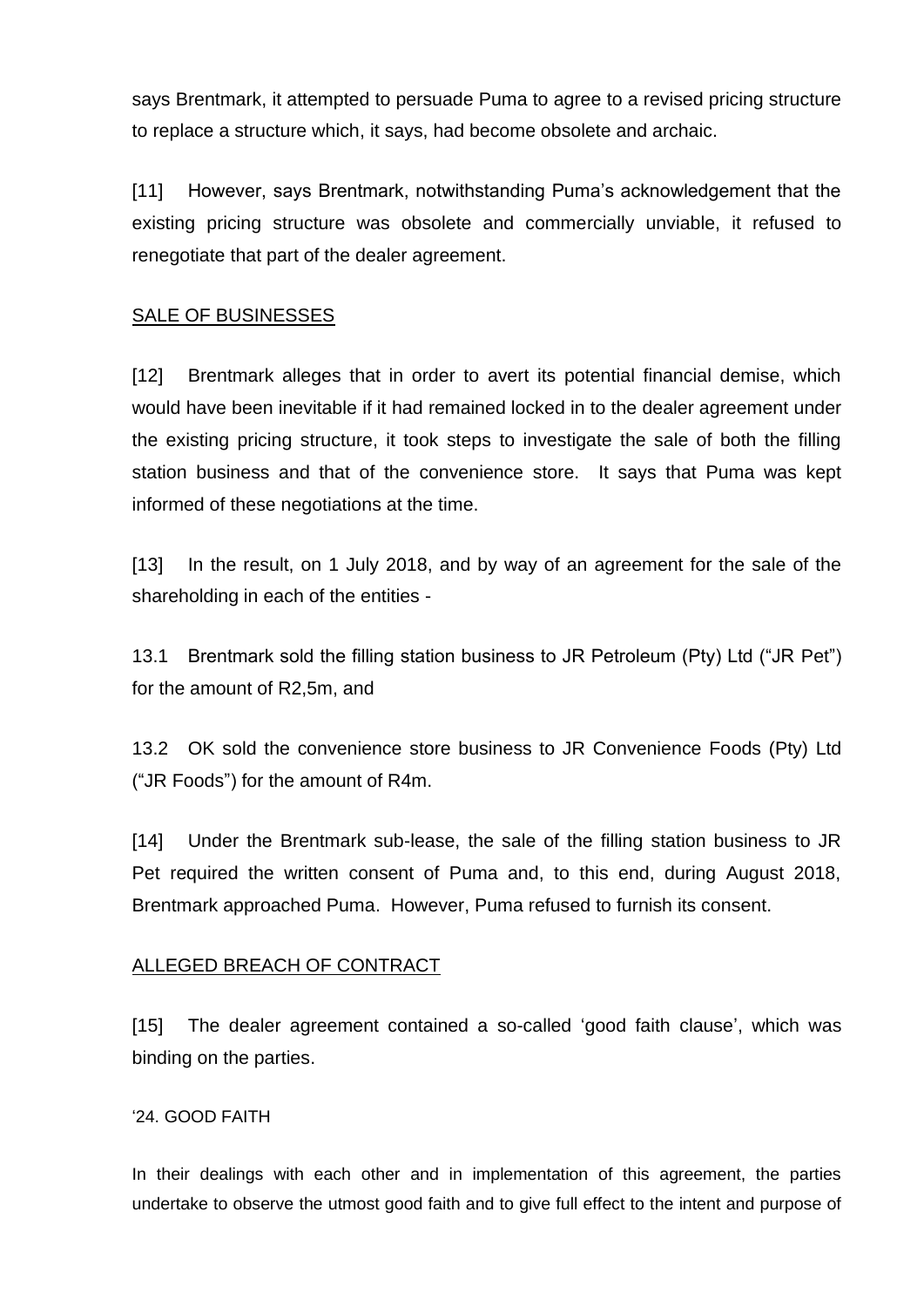this agreement and neither to do anything nor to refrain from doing anything which might in any way prejudice or detract from the rights, property or interest of any of them.'

[16] For reasons which will be canvassed more fully hereunder, Brentmark alleges that Puma breached the provisions of this clause, when it refused to agree to the sale of the filling station business by Brentmark to JR Pet. After due notice had been given to Puma to remedy its breach, Brentmark gave notice of the cancellation of the dealer agreement on 5 September 2018. The effective date of the cancellation was to be 31 October 2018.

[17] Brentmark alleges that subsequent to such notice of cancellation, the parties entered into discussions during October 2018. The outcome thereof, says Brentmark, was that the termination of the Brentmark sub-lease would be postponed until 31 January 2019, to avoid the sub-lease terminating during the 2018 Festive Season when an increase in turnover was anticipated.

[18] Brentmark says that during the period between October 2018 and the end of January 2019, Puma took certain commercial steps that ultimately led to the demise of its filling-station business. As a consequence, Brentmark says it was forced to close the filling-station business, and the convenience store business of OK was similarly forced to close.

#### ACTION PROCEEDINGS

[19] On 11 December 2019, Brentmark (as first plaintiff) issued summons against Puma for damages for breach of contract. Its damages were quantified as R2,5m – the loss allegedly sustained as a result of the closure of the filling station business. OK joined in those proceedings as the second plaintiff, and independently sought delictual damages in the amount of R4m for the losses it says it sustained as a consequence of the forced closure of the convenience store business.

[20] On 3 June 2020 Puma gave notice to Brentmark and OK, in terms of Rule 23(1), that it intended noting an exception against both the contractual claim of Brentmark and the delictual claim brought by OK. The response of each of the plaintiffs was to seek to amend their particulars of claim. The issue of the potential exception to Brentmark's claims was resolved through the unopposed amendments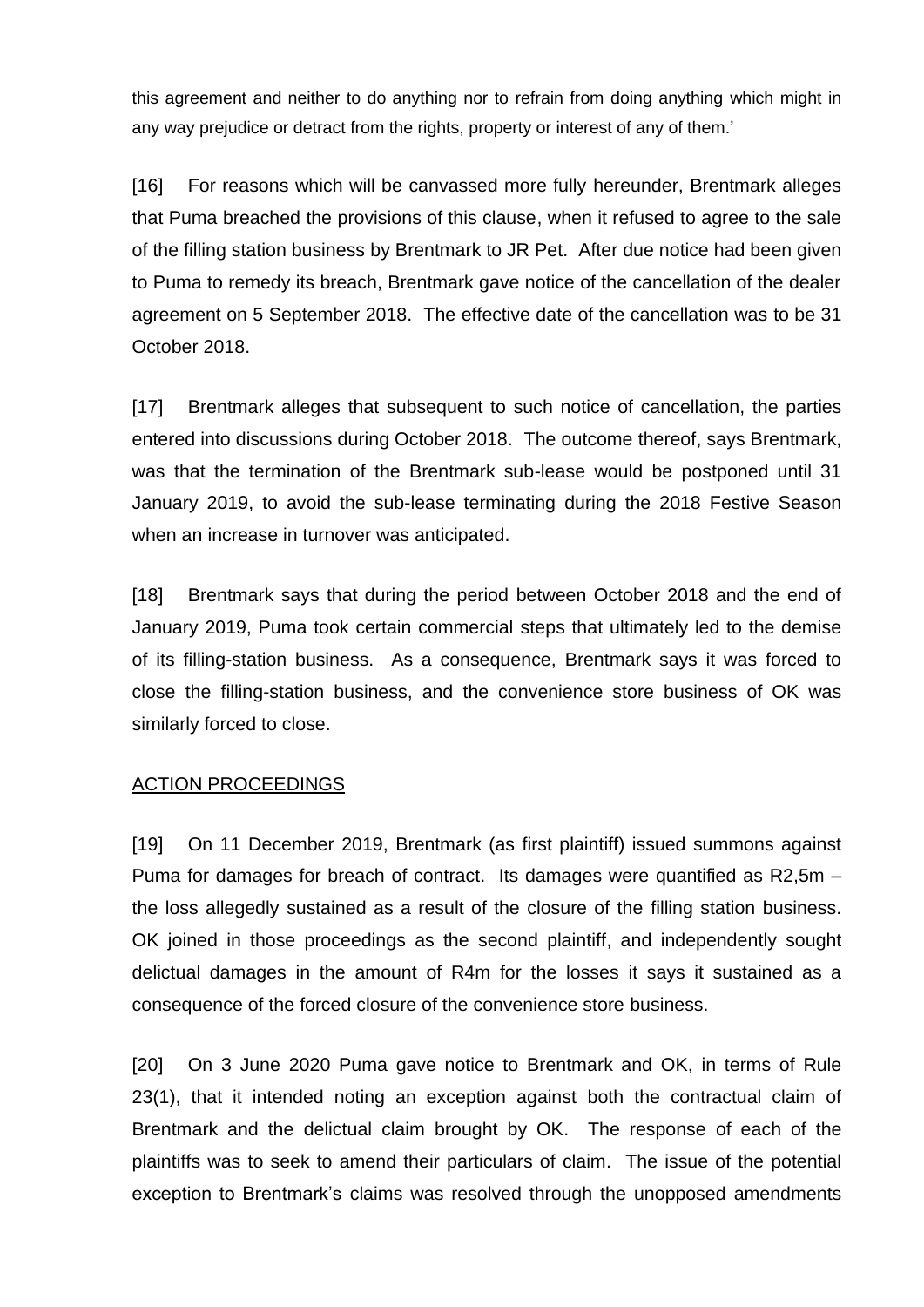which it subsequently effected to its particulars of claim. However, Puma persisted in its objection to OK's claims, notwithstanding the attempted amendment thereof.

[21] In the result, this Court must determine both Puma's exception to, and OK's notice of intention to amend, the particulars of claim. The matter was heard virtually on 2 February 2021. Brentmark and OK were represented by Adv.P.de B. Vivier SC, and Puma by Adv. M. van Kerckhoven. The Court is indebted to counsel for their helpful heads of argument and oral submissions.

## THE MATERIAL ALLEGATIONS MADE BY OK IN THE PARTICULARS OF CLAIM

[22] The factual matrix relevant to both claims was referred to as Section A in the particulars of claim, while Brentmark's claim was termed Section B. The allegations made by Brentmark which impact on OK's claim will be referred to in general hereunder. It is necessary, at this stage, only to recite OK's claim in full, in which, for the sake of convenience, I will substitute the relevant parties' names.

### 'C. The Second Plaintiff's claim

62. [OK] conducted the convenience store in a section of the premises which it rented from [Brentmark], in terms of a sub-lease which had been entered into between [Brentmark] and [OK] for such purpose (hereinafter referred to as "*the BrentOK sub-lease"*).

63. [Brentmark] had duly acquired Brent-Oil's prior written consent to enter into the BrentOK sub-lease, as required by clause 12.12.1 of the sub-lease between [Brentmark] and [Puma] (hereinafter referred to as "*the Brentmark sub-lease"*).

64. The continued existence of [OK's] convenience store as a successful business enterprise was contingent on the continued existence of the filling station business (and [Brentmark's] right to occupy the premises in terms of the Brentmark sub-lease).

65. The convenience store was [OK's] only business and its sole source of income.

66. [Puma] was at all times aware of the facts and circumstances set out in paragraphs 64 and 65 above. It knew, alternatively ought to have known, that the cancellation of the dealer agreement and the Brentmark sub-lease would herald the end of [OK's] convenience store business at the premises.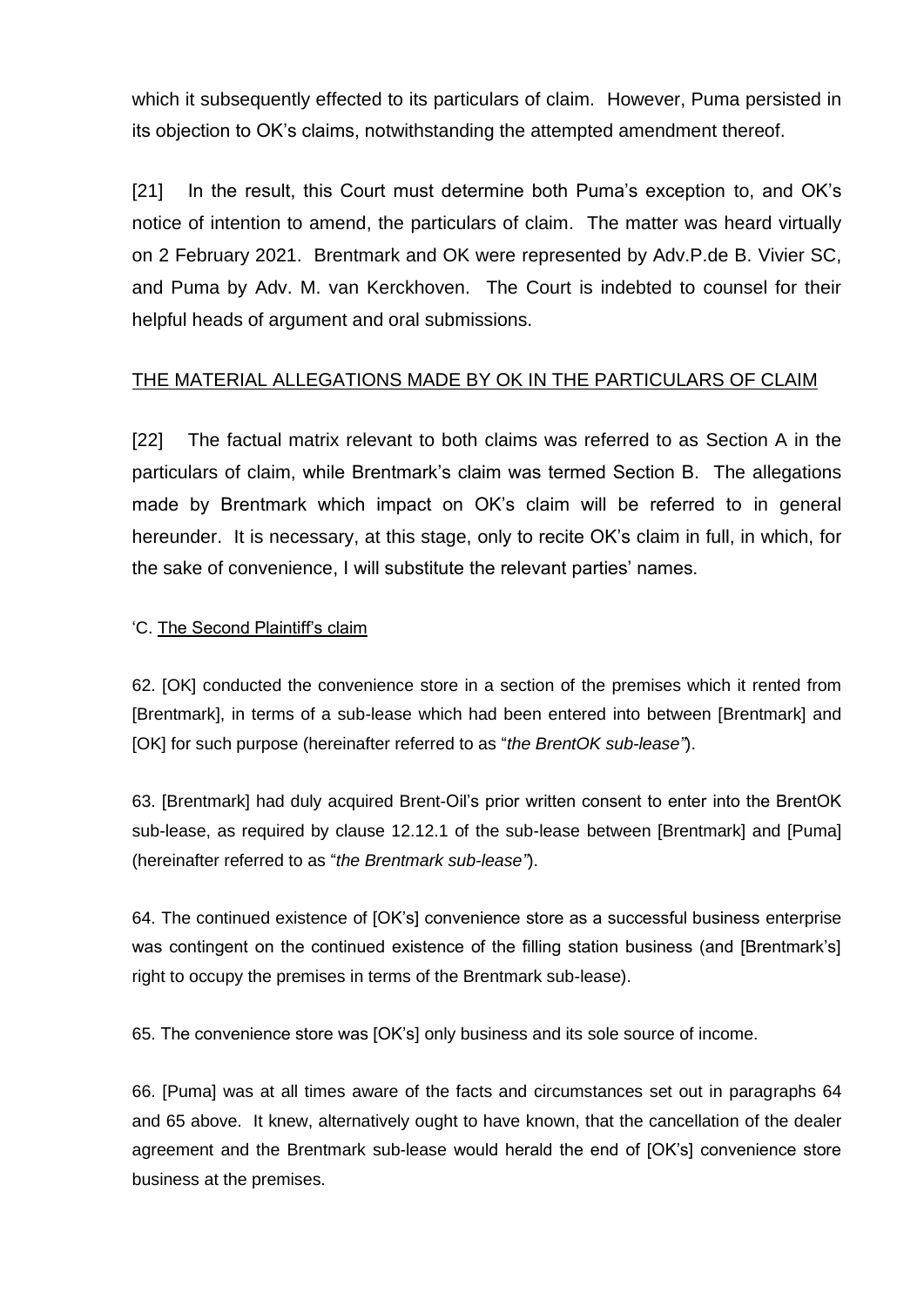67. The manner in which [Brentmark] was eventually forced to cancel both the dealer agreement and the Brentmark sub-lease, as described in section A above, was not foreseeable by [OK] when it entered into the BrentOK sub-lease with [Brentmark] with a view to operating the convenience store.

68. Neither was [OK] in a position to avoid such occurrence, or to protect its interests by means of appropriate contractual stipulations with [Puma], against the adverse consequences of the forced cancellation of the said contracts, which underpinned [OK's] convenience store business.

69. In the premises, considerations of public and legal policy dictate that Puma owed a legal duty to [OK] to avoid that [OK] would suffer economic loss, as a consequence of the cancellation by Brentmark of the dealer agreement and the Brentmark sub-lease, due to Puma's breach of contract.

70. [Puma] breached such legal duty negligently by failing to take reasonable steps to prevent that [OK] suffer economic loss as described in para 71 below.

71. As a consequence of [Puma's] aforesaid breach of its legal duty, [OK] suffered pure economic loss, in that –

71.1 it was denuded of the opportunity to sell the convenience store business at a time when its value was at least R4 million;

71.2 such value was subsequently eroded, as a further consequence of [Puma's] wrongful conduct, as set out in paragraphs 41 to 48 above.

72. [OK's] patrimonial position has, as a consequence of [Puma's] aforesaid wrongful conduct, been reduced with at least R4 million.

73. In the premises, [OK] suffered damages in an amount of R4 million, which it is in law entitled to claim from [Puma].'

#### THE EXCEPTION TO CLAIM C

[23] As already stated, Puma filed a notice in terms of Rule 23(1) affording both plaintiffs an opportunity to amend their respective claims on the basis that Puma contended that they were both vague and embarrassing, and/or lacked averments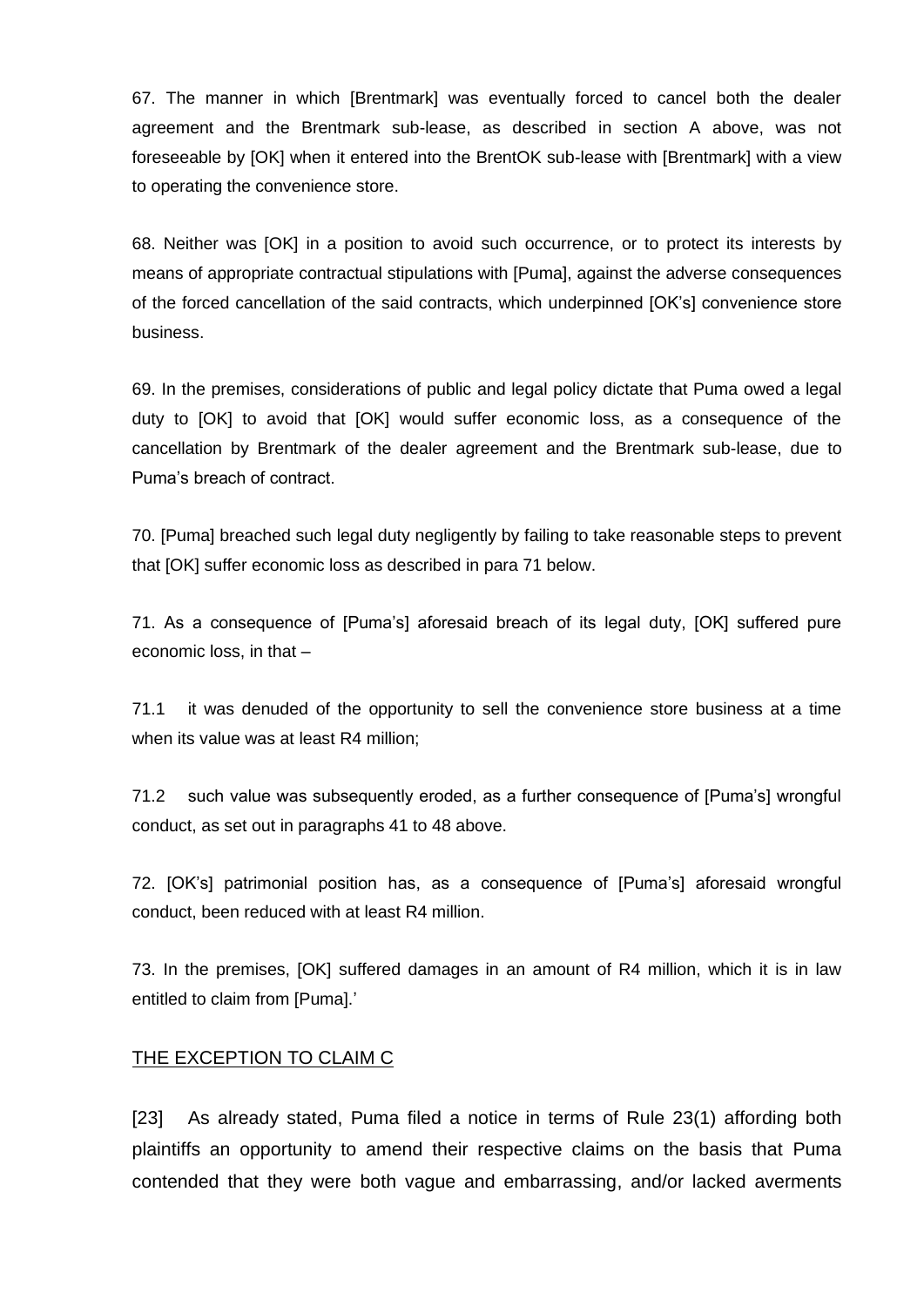necessary to sustain their causes of action. The notice recited three grounds of complaint, of which only the second ground was relevant to OK's claim.

[24] In response thereto, Brentmark and OK gave notice in terms of Rule 28 that they intended amending their respective claims. The proposed amendment in respect of the first and third grounds of complaint addressed Puma's objection, but not the second, in respect whereof Puma gave notice of opposition under Rule 28(3). In the result, this judgment is required to consider-

24.1 the validity of the exception noted in the second ground of complaint raised by Puma in respect of Claim C; and

24.2 OK's intended amendment to that claim and the opposition thereto.

## THE EXCEPTION TO OK'S CLAIM

[25] The exception, rather laboriously, repeats much of the content of Claim C, but a further repetition thereof is unavoidable if justice is to be done to the parties.

#### '**2. SECOND COMPLAINT**

2.1. In paragraph 62, the plaintiffs plead that Brent OK conducted a convenience store under a lease agreement between Brentmark (as lessor) and Brent OK (as lessee) (**the Brent OK sub-lease**).

2.2. In paragraph 66, the plaintiffs plead that the defendant was aware that:

2.2.1. the continued existence of the convenience store "*as a successful business enterprise was contingent on the continued existence of the filling station business (and [Brentmark's] right to occupy the premises in terms of the Brentmark sub-lease)"* (as pleaded in para 64); and

2.2.2 the convenience store was Brent OK's "*only business and its sole source of income"* (as pleaded in para 65),

and knew or ought to have known (i.e. foresaw) that if the dealer agreement and sub-lease were cancelled, this "*would herald the end of [Brent OK's] convenience store business at the premises."*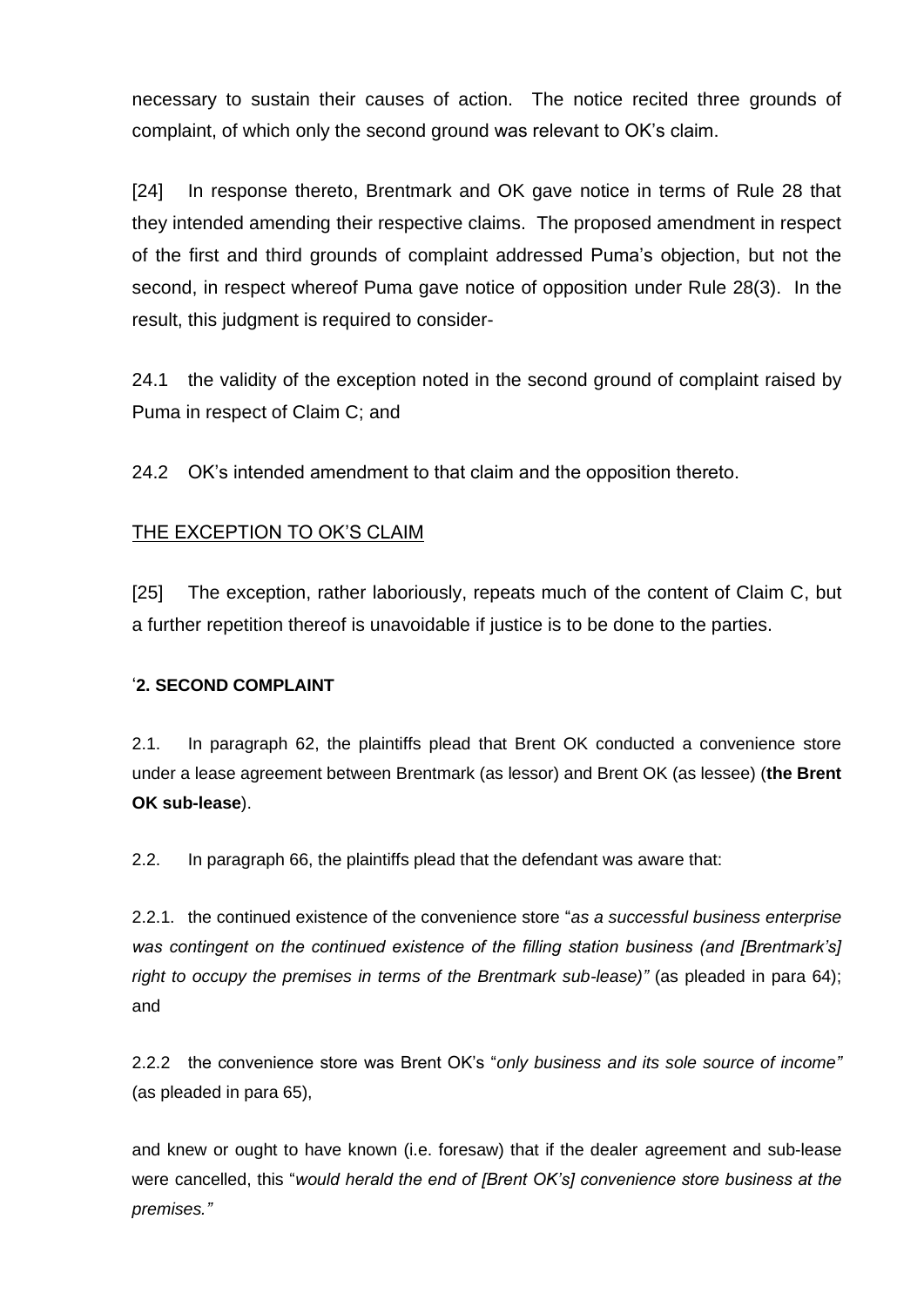2.3 In paragraphs 67 and 68, the plaintiffs plead that:

2.3.1 at the time of the conclusion of the Brent OK sub-lease, Brent OK did not foresee the "*manner in which [Brentmark] was eventually forced to cancel both the dealer agreement and the Brentmark sub-lease"* set out under claim A (that is, as a result of the failure of the sale of shares agreements (para37), in turn caused by the defendant's alleged failure to provide consent (para 35-36)) (para 67);

2.3.2 Brent OK was not "*in a position to avoid [the cancellation by Brentmark], or to protect its interest by means of appropriate contractual stipulations with the Defendant, against the adverse consequences of the forced cancellation"* (para 68).

2.4 In paragraph 69, the plaintiffs plead that:

2.4.1 "*[i]n the premises"* - seemingly referencing both that the defendant foresaw that Brent OK may suffer harm, and that Brent OK was vulnerable to the risk of suffering harm by reason of cancellation of the agreements;

2.4.2 "*considerations of public and legal policy dictate that the Defendant owed a legal duty to [Brent OK]";*

2.4.3 this duty being "*to avoid that [Brent OK] would suffer economic loss":*

2.4.3.1 as a consequence of "*the cancellation by [Brentmark]"* of the agreements;

2.4.3.2 "*due to the Defendant's breach of contract"* (as pleaded in para 54, being breaches of the dealer agreement).

2.5. In paragraph 70, the plaintiffs plead that the defendant breached this duty "*negligently by failing to take reasonable steps to prevent that [Brent OK] suffer economic loss"* – this amounting to a claim that the defendant negligently breached a duty to Brent OK to not breach the dealer agreement between the defendant and Brentmark in a manner that would cause Brent OK to suffer loss.

2.6 In paragraphs 71 to 73, the plaintiffs plead that:

2.6.1 as a result of the defendant's alleged breach of its duty (to not cause Brent OK loss by breaching the dealer agreement) (**i**) Brent OK was prevented from selling the convenience store business when its value was at least R4 million, and (**ii**) that this value "*was*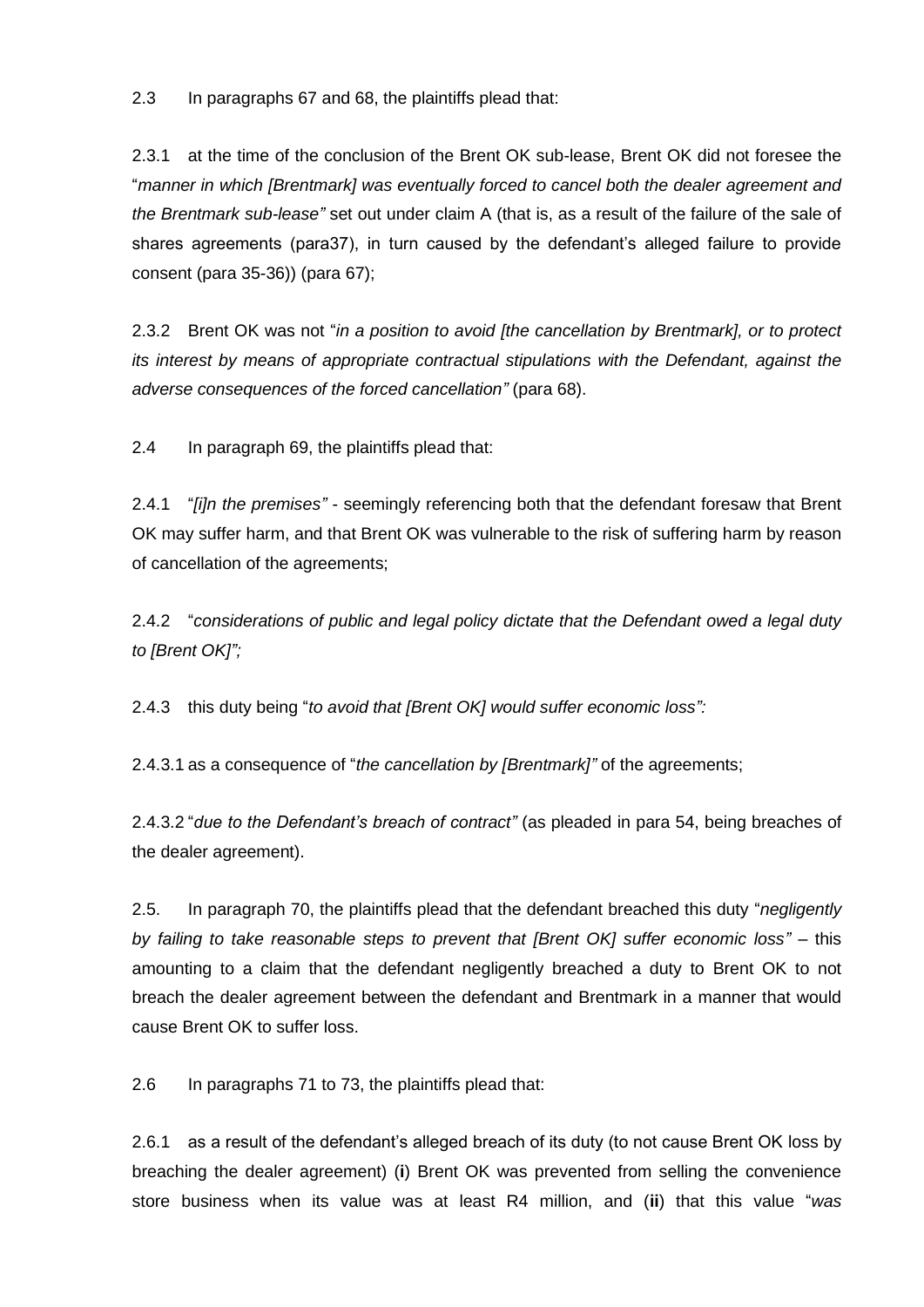*subsequently eroded"* by the defendant's alleged wrongful conduct pleaded in paragraphs 41 to 48 (comprising the allegations that the defendant misrepresented the reasons for the extension of the sub-lease) (para 71);

2.6.2 Brent OK's patrimonial position was reduced by R4 million, and it suffered damages of R4 million, "*as a consequence of the . . . aforesaid wrongful conduct"* (para 72 and 73).

2.7 The conduct that the plaintiffs rely on to establish a delict is inconsistent:

2.7.1 Regarding the breach of the legal duty, the defendant's conduct appears to take the form of the breaches of the dealer agreement as pleaded in paragraph 54.

2.7.2 But the conduct that caused the loss is pleaded as the defendant's alleged misrepresentation of the reasons for the extension of the sub-lease, this being one, but not all of the alleged breaches of the dealer agreement pleaded in paragraph 54.

2.8 Brent OK effectively seeks to hold the defendant liable in delict for pure economic loss that Brent OK sustained by reason of the defendant's alleged negligent breach of the dealer agreement between the defendant and Brentmark, and Brentmark's alleged resultant forced cancellation of both the dealer agreement and the sub-lease.

2.8.1 This is not an established category of delict claiming pure economic loss and, as such, the defendant's alleged conduct is not *prima facie* wrongful.

2.8.2 The plaintiffs must, therefore, positively establish wrongfulness.

2.8.3 The plaintiffs' allegation in support of wrongfulness that:

2.8.3.1 the defendant foresaw the harm, is not relevant to the determination of wrongfulness;

2.8.3.2 the defendant (sic) was vulnerable to the loss, is insufficient to render the defendant's conduct wrongful and, therefore, for liability to be imposed on the defendant for the damages flowing from the alleged conduct.

2.8.4 As such, assuming all the other elements of delictual liability to be present, Brent OK has not made out a case that the defendant's negligent breach of a contract that Brent OK is a stranger to, is wrongful such that the defendant should be liable for damages that Brent OK suffers as a result of that breach.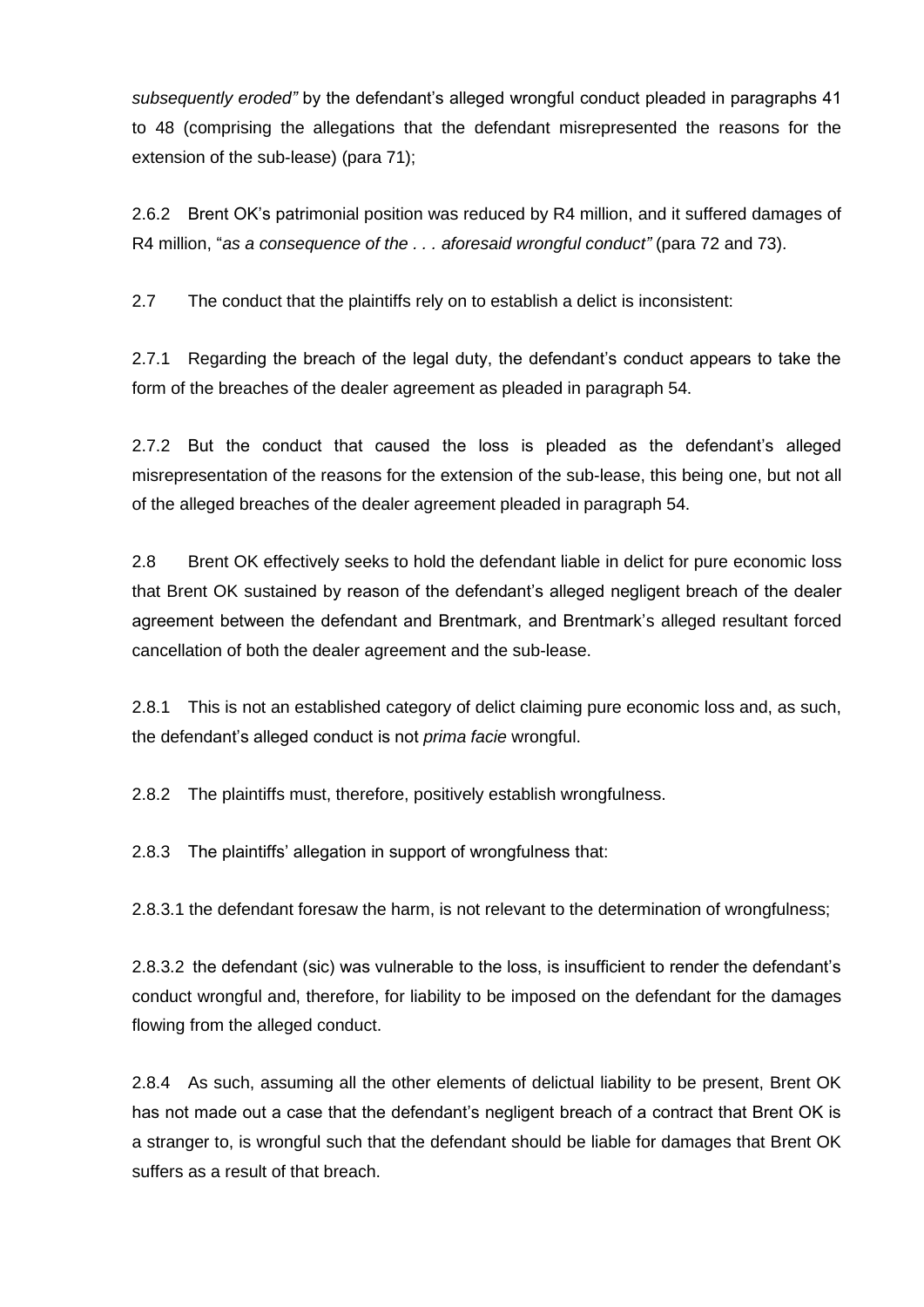2.8.5 To the extent that Brent OK contends that Puma interfered with its contractual relations:

2.8.5.1 intentional interference (or inducement) is required, not mere negligence;

2.8.5.2 it is unclear which contract Brent OK contends was interfered with – the Brent OK sublease or the sale of business;

2.8.5.3 it is unclear what benefits of which contract Puma deprived Brent OK of and usurped as its own.

2.9. The particulars of claim, therefore, lack averments that are necessary to sustain a cause of action against the defendant alternatively are vague and embarrassing.'

#### THE PLAINTIFFS' NOTICE IN TERMS OF RULE 28(1)

[26] As stated, on 4 September 2020 the plaintiffs gave notice of their intention to amend their particulars of claim in various respects. Given that it is only the proposed amendment to Claim B that is opposed by Puma, I shall only recite the paragraphs of the notice relevant thereto. Once again, for the sake of consistency, I shall substitute the names of the parties.

'6. By substituting paragraphs 69 and 70 thereof, with the following paragraphs:

"69. By reason of the facts and circumstances set out in paragraph 62 to 68 above, considerations of public and legal policy dictate that [Puma] owed a legal duty to [OK], not to cause the termination of the contractual relationship between Brentmark and Puma arising from the sub-lease and the dealer agreement, by conduct which would be in breach of its duty of good faith and in terms of clause 24 of the dealer agreement, in the manner as alleged in paragraph 54 above, and thereby effectively-

69.1 cause the cancellation of the Brentmark sub-lease;

69.2 prevent [OK] from trading and operating the convenience store;

69.3 force [OK] to close down such business, alternatively to sell it at a substantial loss; and

69.4 cause [OK] to suffer economic loss.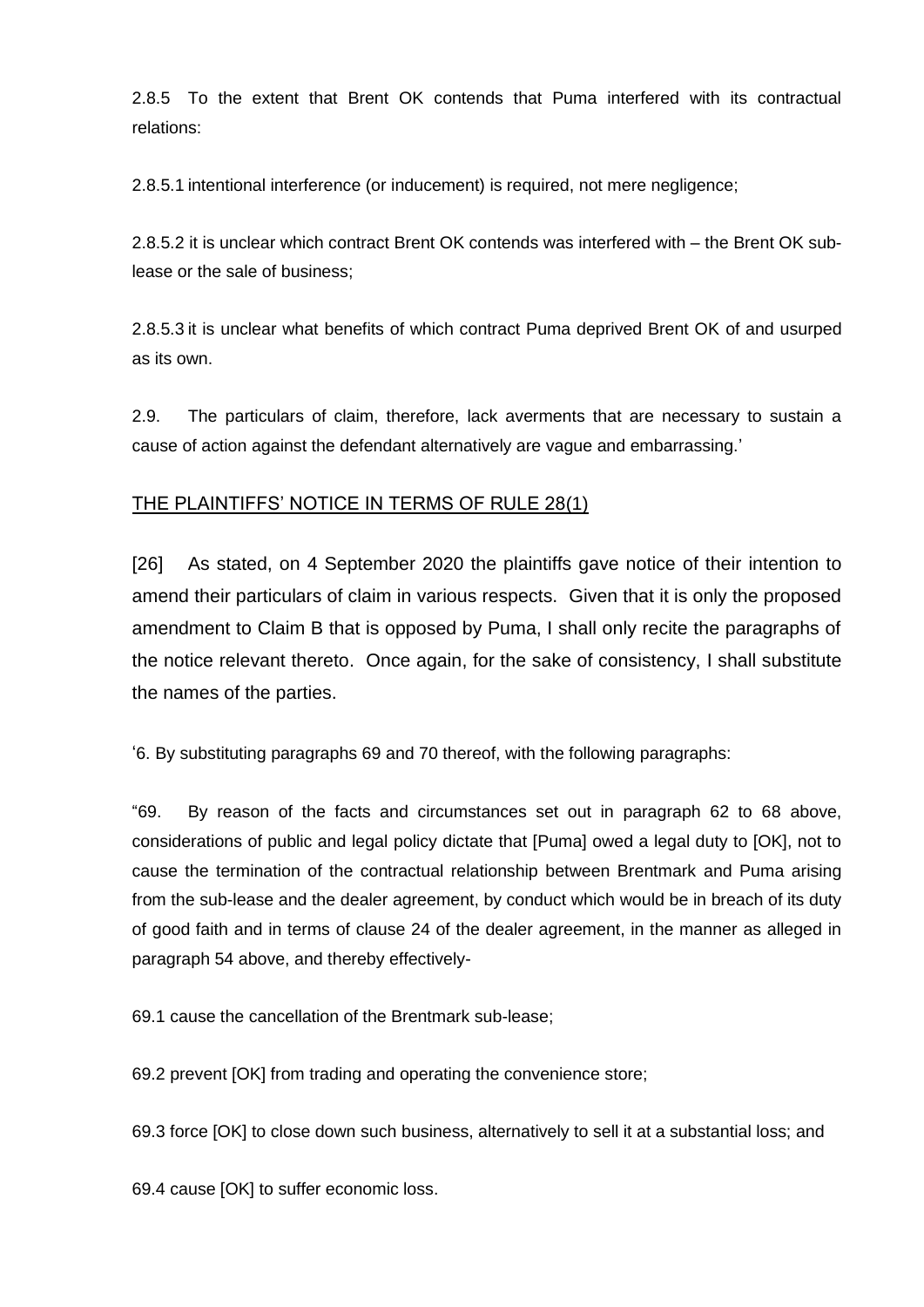70. [Puma] breached such legal duty negligently in that it failed  $-$ 

70.1 to realise that its conduct as referred to in paragraph 54 above-

70.1.1 would result in the termination of the dealer agreement and the sub-lease, and the concomitant adverse consequences for [OK] as described in paragraphs 69.1 to 69.4 above; and

70.1.2 cause [OK] to suffer economic loss; and

70.2 to take reasonable steps to ensure that the dealer agreement and the sub-lease remain in existence, which would have (a) enabled [OK] to continue operating the convenience store, and (b) prevented [OK] from suffering economic loss as described in paragraph 71 below."'

## PUMA'S NOTICE IN TERMS OF RULE 28(3)

[27] Puma's objection to the proposed amendment to OK's Claim C reads as follows:

'**TAKE NOTICE THAT** the defendant, objects to the plaintiffs' notice of intention to amend their particulars of claim dated 21 August 2020 (**the notice**), on the following grounds:

1. On 3 June 2020, the defendant delivered a notice to remove cause of complaint under rule 23(1) . . . raising three grounds on which the defendant contended the plaintiffs' particulars of claim were excipiable.

2. The intended amendments in the plaintiff's notice will not cure the second ground of complaint in the defendant's notice to remove cause of complaint and, as such, the particulars will remain excipiable on that ground.'

[28] This background detail thus sets the basis for the consideration of Puma's second ground of exception. Obviously, the exception must be considered with due regard for Claim C in its amended from. If the exception survives that intended amendment, it must be upheld. If it does not, the amendment must be granted and the exception dismissed.

## **THE APPROACH TO EXCEPTIONS**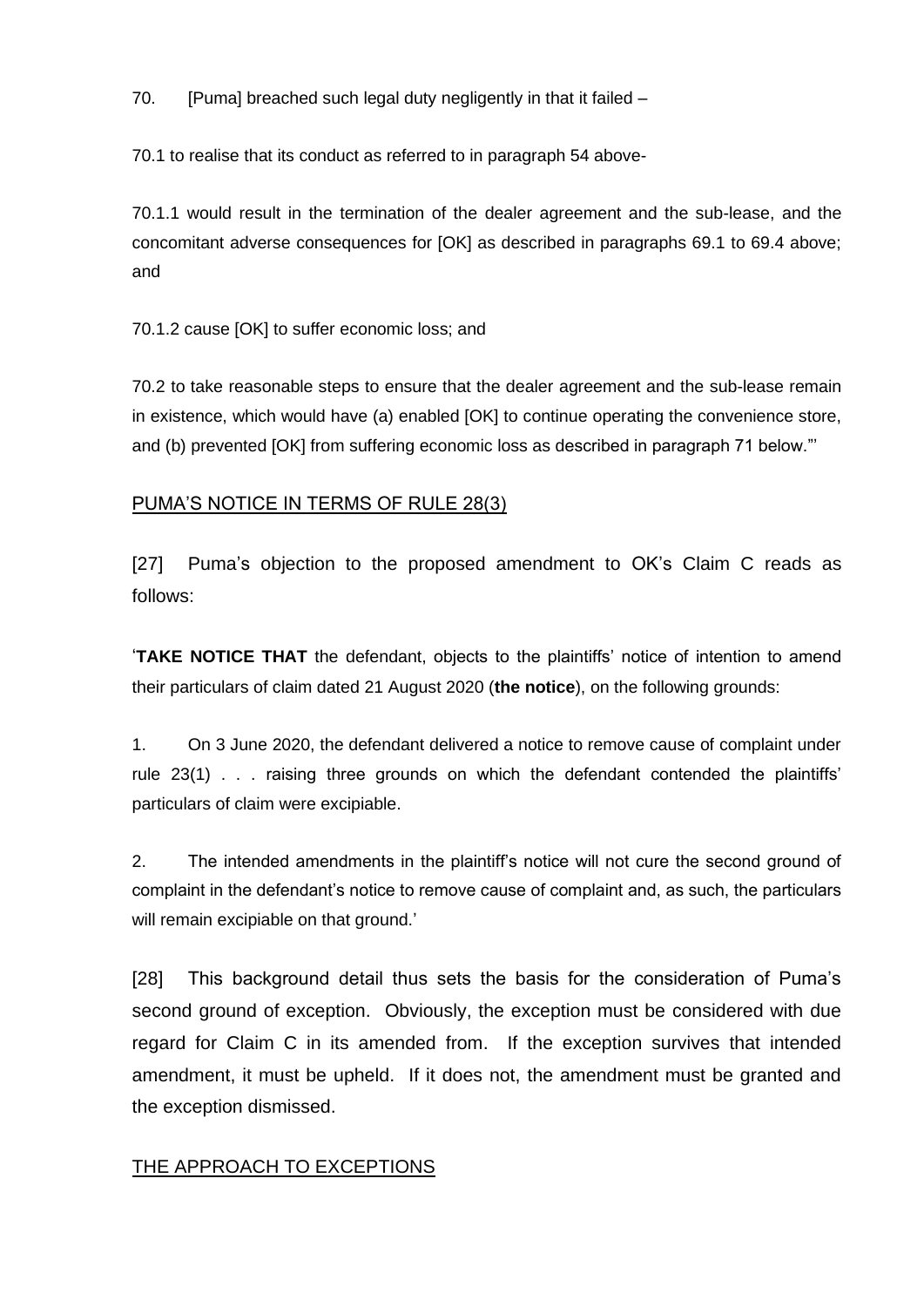[29] The approach to the determination of an exception is well established and the relevant principles were conveniently summarized as follows by the Constitutional Court in *Pretorius*: 1

'In deciding an exception a court must accept all allegations of fact made in the particulars of claim as true; may not have regard to any other extraneous facts or documents; and may uphold the exception to the pleading only when the excipient has satisfied the court that the cause of action or conclusion of law in the pleading cannot be supported on every interpretation that can be put on the facts. The purpose of an exception is to protect litigants against claims that are bad in law or against an embarrassment which is so serious as to merit the costs even of an exception. It is a useful procedural tool to weed out bad claims at an early stage, but an overly technical approach must be avoided.' (Internal references omitted.)

[30] In order to succeed with the second ground of exception, Puma must persuade the Court that upon every interpretation which OK's claims against it can reasonably bear, no cause of action is disclosed. $2$  Furthermore, it must show that the claims are (and not may be) bad in law.<sup>3</sup> It is trite, too, that for the purposes of an exception, Puma must accept that the facts pleaded in the particulars of claim are correct.<sup>4</sup> Lastly, unless Puma can satisfy the Court that there is a real point of law or real embarrassment, the exception should be dismissed.<sup>5</sup>

[31] In *Ras*, van Heerden J considered the authorities upon which a plea of exception was based in some detail and offered the following summary, at 541I:

'The approach is neatly summed up by one writer in the following manner:

"The court should not look at a pleading with a magnifying glass of too high power. It is the duty of the court when an exception is taken to a pleading first to see if there is a point of law to be decided which will dispose of the case in whole or in part. If there is not, then it must see if there is an embarrassment which is real as a result of the faults in the pleadings to which exception is taken. Unless the excipient can satisfy the court that there is such a point of law or such real embarrassment the exception should be dismissed." (See Joubert (ed)

<sup>1</sup> *Pretorius and another v Transport Pension Fund and others* 2019 (2) SA 37 (CC) para 15.

<sup>2</sup> *Ocean Echo Properties 327 CC and another v Old Mutual Life Assurance Co (SA) Ltd* 2018 (3) SA 405 (SCA) para 9.

<sup>3</sup> *Vermeulen v Goose Valley Investments (Pty) Ltd* 2001 (3) SA 986 (SCA) para 7.

<sup>4</sup> *Trustees, Two Oceans Aquarium Trust v Kantey & Templer (Pty) Ltd* 2006 (3) SA 138 (SCA) para 10.

<sup>5</sup> *SA National Parks v Ras* 2002 (2) SA 537 (C) at 541I-542A.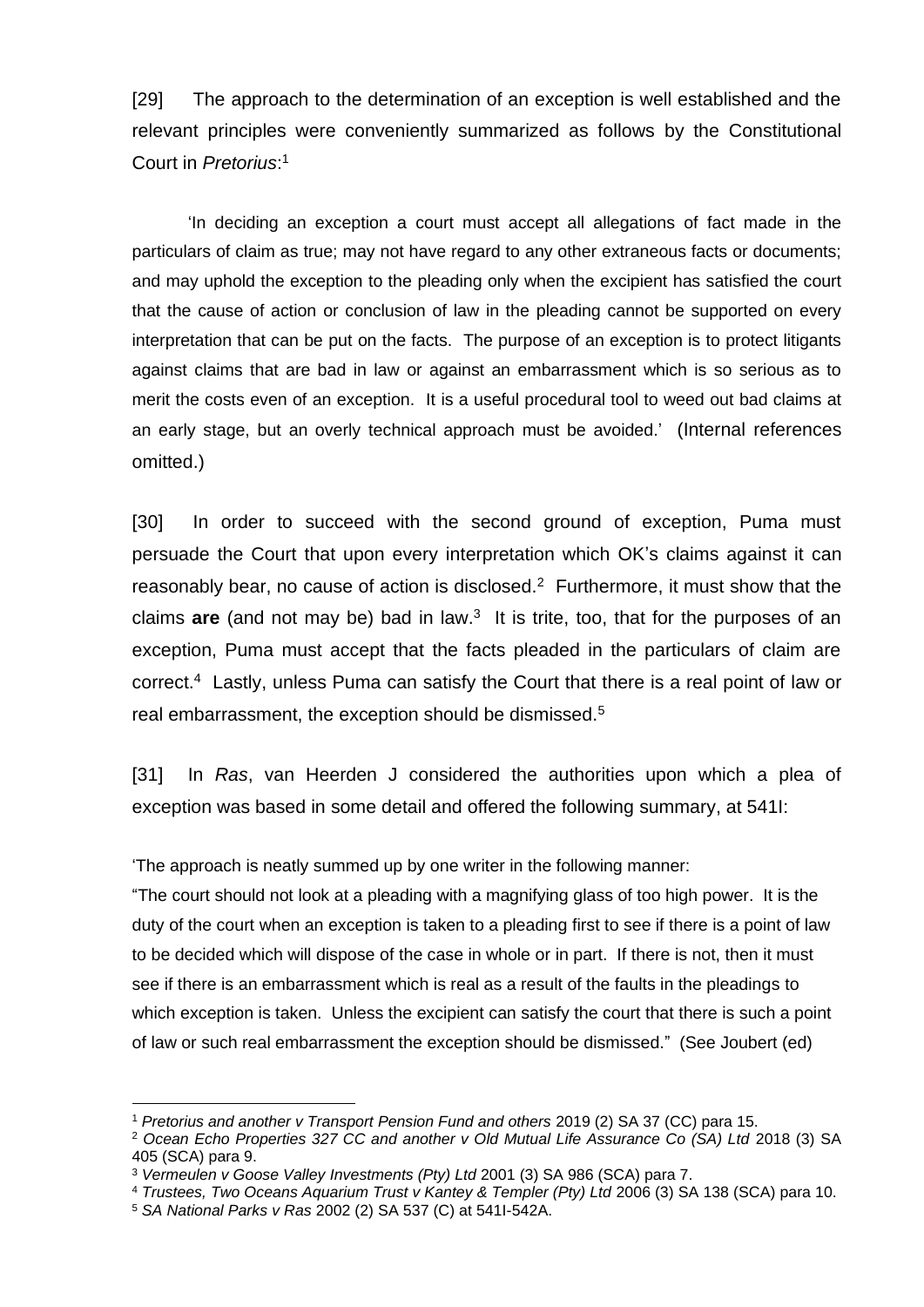*Law of South Africa* vol 3 part 1 (first re-issue by Harms and Van der Walt, 1997) at para 186.)'

## DELICTUAL DAMAGES FOR PURE ECONOMIC LOSS

[32] Puma's second ground of exception traverses a legal issue which has been the subject of considerable litigation in the last decade or two – delictual damages for pure economic loss occasioned to a plaintiff by a defendant whose causal negligence has allegedly resulted in such loss.<sup>6</sup>

[33] The applicable principles were usefully summarised by Harms JA in *Telematrix*:

'[1] At stake is the liability for damages of the respondent, the Advertising Standards Authority of SA (the ASA), to an advertiser who suffered a loss because of an incorrect decision by one of its organs. The ASA filed an exception against the particulars of claim of the plaintiff (the present appellant) in which the ASA pertinently raised the question whether such a negligent decision, which prohibited the publication of two advertisements, and which gave rise to pure economic loss can be "wrongful" in the delictual sense. "Pure economic loss" in this context connotes loss that does not arise directly from damage to the plaintiff's person or property but rather in consequence of the negligent act itself, such as a loss of profit, being put to extra expenses, or the diminution in the value of property . . .

[12] The first principle of the law of delict . . . is . . . that everyone has to bear the loss he or she suffers . . . Aquilian liability provides for an exception to the rule and, in order to be liable for the loss of someone else, the act or omission of the defendant must have been wrongful and negligent and have caused the loss. But the fact that an act is negligent does not make it wrongful . . . To elevate negligence to the determining factor confuses wrongfulness with negligence and leads to the absorption of the English law tort of negligence into our law, thereby distorting it.

[13] When dealing with the negligent causation of pure economic loss it is well to remember that the act or omission is not *prima facie* wrongful ("unlawful" is the synonym and is less of a

<sup>6</sup> See for example *Knop v Johannesburg City Council* 1995 (2) SA 1 (A), *Olitzki Property Holdings v State Tender Board and another* 2001 (3) SA 1247 (SCA), *Premier, Western Cape v Faircape Property Developers (Pty) Ltd* 2003 (6) SA 13 (SCA), *Telematrix (Pty) Ltd t/a Matrix Vehicle Tracking v Advertising Standards Authority SA* 2006 (1) SA 461 (SCA), *Steenkamp N.O. v Provincial Tender Board, Eastern Cape* 2007 (3) SA 121 (CC), *Country Cloud Trading CC v MEC, Department of Infrastructure Development* 2014 (2) SA 214 (SCA) ("Country Cloud SCA"); 2015 (1) SA 1 (CC) ("Country Cloud CC").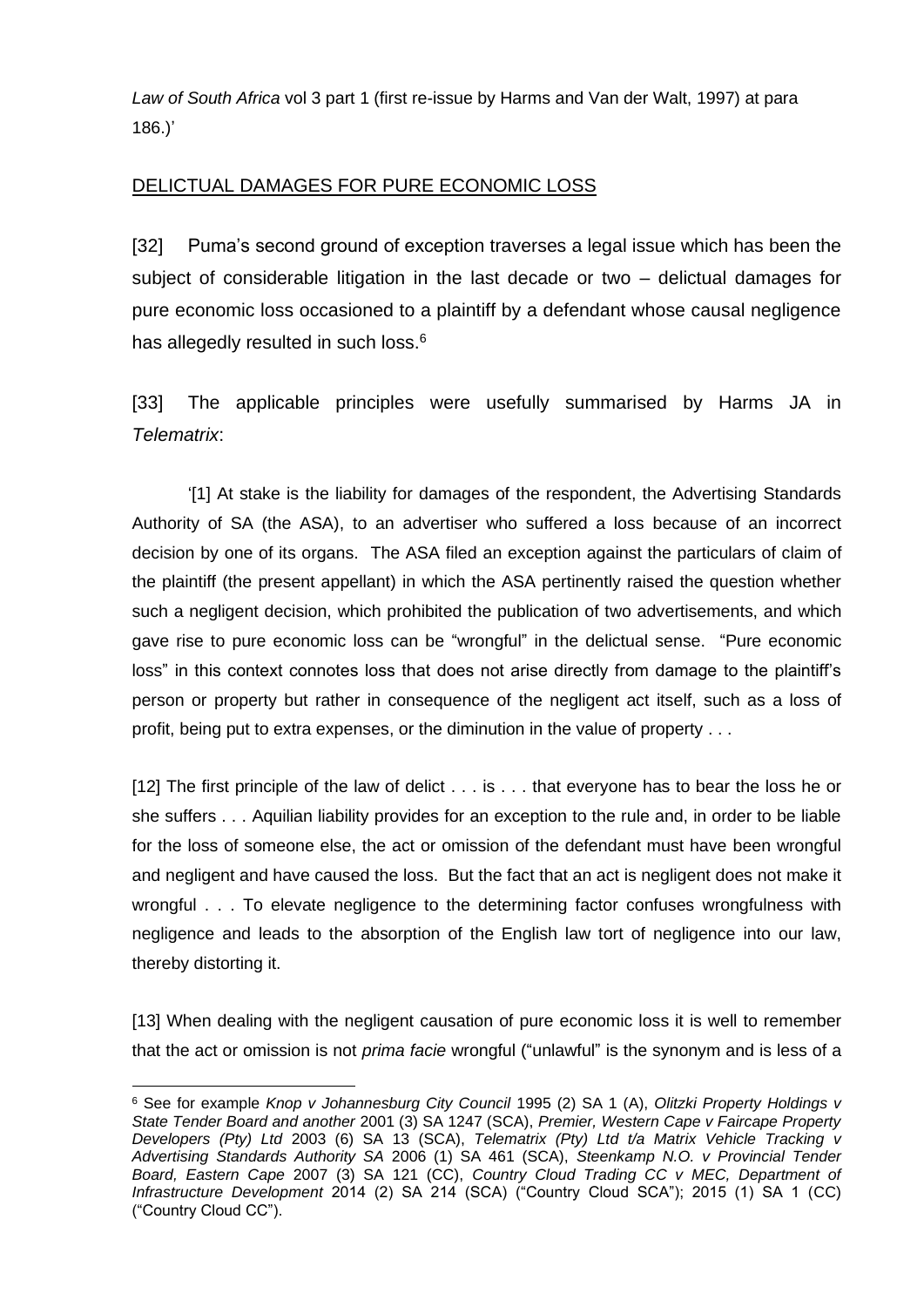euphemism) and that more is needed. Policy considerations must dictate that the plaintiff should be entitled to be recompensed by the defendant for the loss suffered . . . In other words, conduct is wrongful if public policy considerations demand that in the circumstances the plaintiff has to be compensated for the loss caused by the negligent act or omission of the defendant. It is then that it can be said that the legal convictions of society regard the conduct as wrongful . . .' (Internal references omitted.)

[34] Harms JA examined the law from the angle of the quasi-judicial decisionmaking function on the part of the ASA and, in particular, whether that function afforded a basis to found a claim for damages for pure economic loss. The wrong decision taken by the ASA in *Telematrix* in adjudicating a complaint regarding misleading advertising was held, in the circumstances, not to afford the complainant a cause of action in respect of damages for pure economic loss. To that extent, that matter is on a different footing to the present in which an alleged legal duty<sup>7</sup> is essentially sourced in a contractual setting, in which an obligation of utmost good faith is prescribed. Rather, the matter is closer to the dispute in *Country Cloud*, which will be discussed in more detail anon.

[35] Further, the fact that one is dealing with a contractual setting between private parties, removes the matter from the ambit of the many cases involving pure economic loss in the context of decisions made by public functionaries in cases such as *Knop* and *Steenkamp*. The distinction was explained thus by Nugent JA in *Van Duivenboden*: 8

'[19] The reluctance to impose liability for omissions is often informed by a *laissez faire* concept of liberty that recognises that individuals are entitled to "mind their own business" even when they might reasonably be expected to avert harm and by the inequality of imposing liability on one person who fails to act when there are others who might equally be faulted. The protection that is afforded by the Bill of Rights to equality, and to personal freedom, and to privacy might now bolster that inhibition against imposing legal duties on private citizens. However, those barriers are less formidable where the conduct of a public authority or a public functionary is in issue, for it is usually the very business of a public authority or functionary to serve the interests of others and its duty to do so will differentiate it

<sup>7</sup> It is to be noted that OK has formulated its claim against Puma on the basis of a 'legal duty' allegedly owed by it to OK. In *Country Cloud* (SCA) para 19 *et seq* Brand JA stressed the importance of the use of that term in matters involving delictual claims for pure economic loss so as not to confuse the duty owed under the broader term used in the English law of tort of a "duty of care".

<sup>8</sup> *Minister of Safety and Security v Van Duivenboden* 2002 (6) SA 431 (SCA)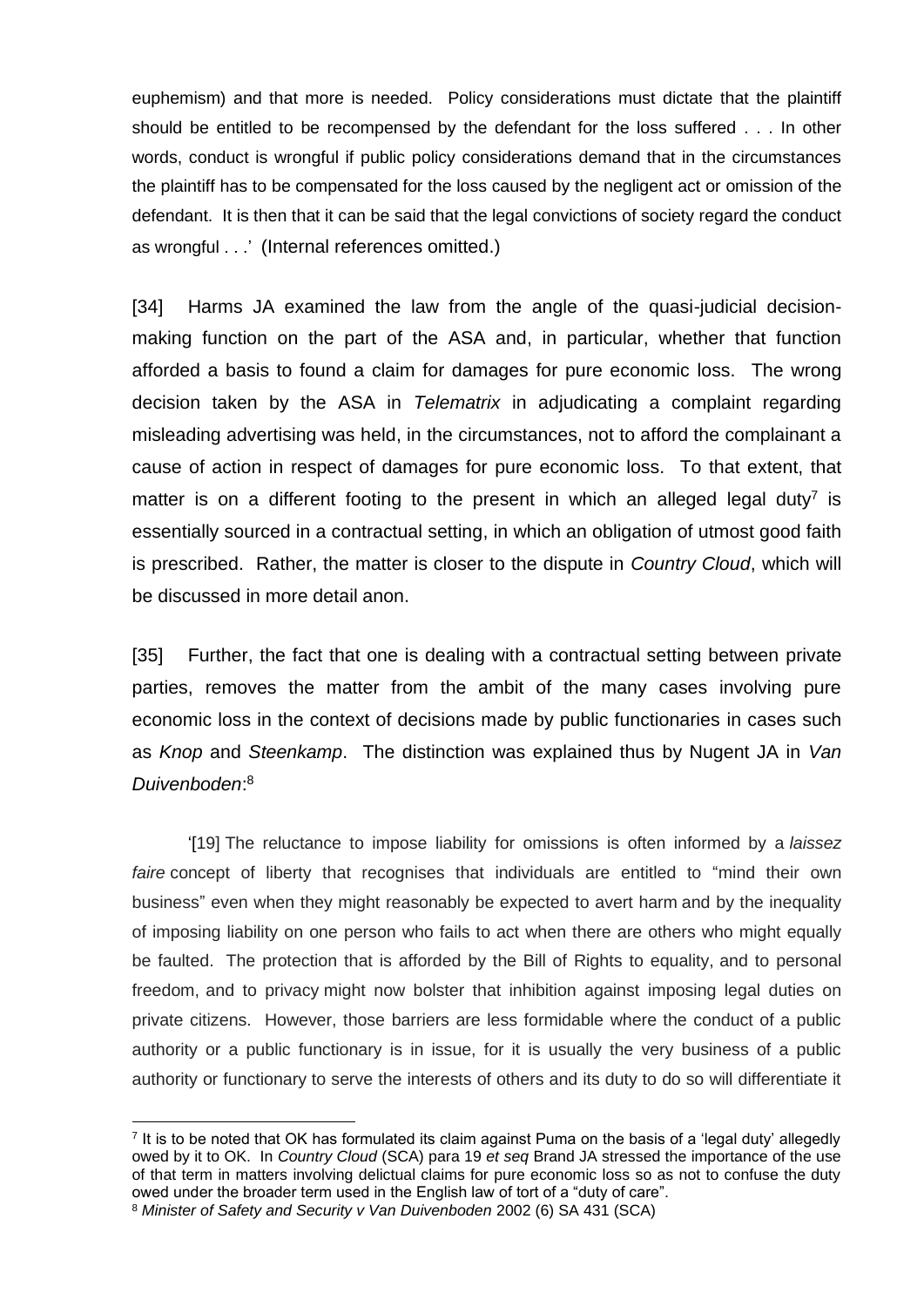from others who similarly fail to act to avert harm. The imposition of legal duties on public authorities and functionaries is inhibited instead by the perceived utility of permitting them the freedom to provide public services without the chilling effect of the threat of litigation if they happen to act negligently and the spectre of limitless liability. That last consideration ought not to be unduly exaggerated, however, bearing in mind that the requirements for establishing negligence and a legally causative link provide considerable practical scope for harnessing liability within acceptable bounds.' (Internal references omitted.)

#### **WRONGFULNESS**

[36] *Two Oceans Aquarium* involved a claim in delict by a building owner against a firm of structural engineers, for pure economic loss resulting from the alleged negligent design of an aquarium. In the course of his judgment, Brand JA discussed the importance of proof of the element of wrongfulness in the context of such claims for pure economic loss. The passage in question has been regularly referred to with approval in subsequent similar decisions:

'[10] The exception raises the issue of wrongfulness which is one of the essential elements of the Aquilian action . . . Negligent conduct giving rise to damages is not, however, actionable *per se.* It is only actionable if the law recognises it as wrongful. Negligent conduct manifesting itself in the form of a positive act causing physical damage to the property or person of another is *prima facie* wrongful. In those cases, wrongfulness is therefore seldom contentious. Where the element of wrongfulness becomes less straightforward is with reference to liability for negligent omissions and for negligently caused pure economic loss . . . In these instances, it is said, wrongfulness depends on the existence of a legal duty not to act negligently. The imposition of such a legal duty is a matter for judicial determination involving criteria of public or legal policy consistent with constitutional norms . . .

[12] When we say that a particular omission or conduct causing pure economic loss is "wrongful", we mean that public or legal policy considerations require that such conduct, if negligent, is actionable; that legal liability for the resulting damages should follow. Conversely, when we say that negligent conduct causing pure economic loss or consisting of an omission is not wrongful, we intend to convey that public or legal policy considerations determine there should be no liability; that the potential defendant should not be subjected to a claim for damages, his or her negligence notwithstanding. In such event, the question of fault does not even arise. The defendant enjoys immunity against liability for such conduct, whether negligent or not . . . When a court is requested in the present context to accept the existence of a "legal duty", in the absence of any precedent, it is in reality asked to extend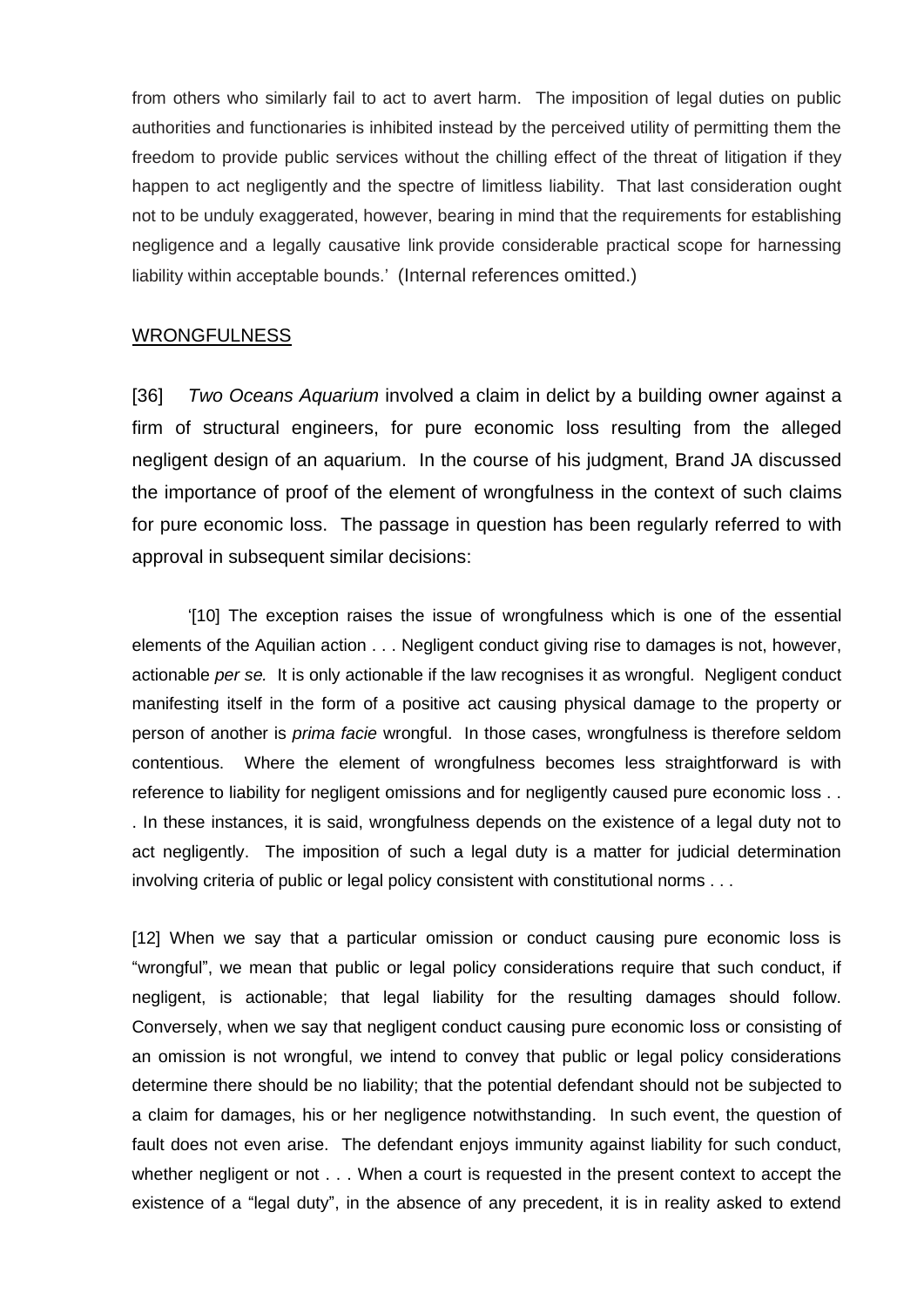delictual liability to a situation where none existed before. The crucial question in that event is whether there are any considerations of public or legal policy which require that extension. And as pointed out in *Van Duivenboden* (para [21]) and endorsed in *Telematrix* (para [6]) in answering that question "what is called for is not an intuitive reaction to a collection of arbitrary factors but rather a balancing against one another of identifiable norms".' (Internal references otherwise omitted.)

[37] In the present case, Puma contends in the exception that OK has failed to make out a case that Puma's breach of the dealer agreement with Brentmark, a contract to which it claims OK was 'a stranger', was wrongful to the extent that it (Puma) should be held liable to OK for damages in delict. In support of its argument, Puma relies heavily on the judgments of the Supreme Court of Appeal and the Constitutional Court in *Country Cloud*. 9

[38] OK disputes this reading of its claim against Puma, contending that the contention is not only factually incorrect, but based on a misconception of the nature and extent of the legal duty which it contends Puma owed to it. This divergence in approach is, in my view, central to the dispute before the Court. Before considering the import of *Country Cloud* though, it is necessary to establish the facts upon which Puma's exception must be determined.

#### THE FACTUAL MATRIX

[39] The facts already traversed above, together with certain further allegations in the particulars of claim, constitute the factual matrix upon which Puma's exception must be determined. They are, largely, uncontroversial and may be summarised as follows hereunder. For the sake of convenience, the relevant paragraphs in the particulars of claim ("POC") will be added in parentheses where applicable:

39.1 The pricing mechanism of the dealer agreement, which determined the prices at which Brentmark had to buy petroleum prices from Puma, was fixed and not subject to adjustment. (POC 16)

<sup>9</sup> *Country Cloud Trading CC v MEC, Department of Infrastructure Development* 2014 (2) SA 214 (SCA) ("Country Cloud SCA"); 2015 (1) SA 1 (CC) ("Country Cloud CC").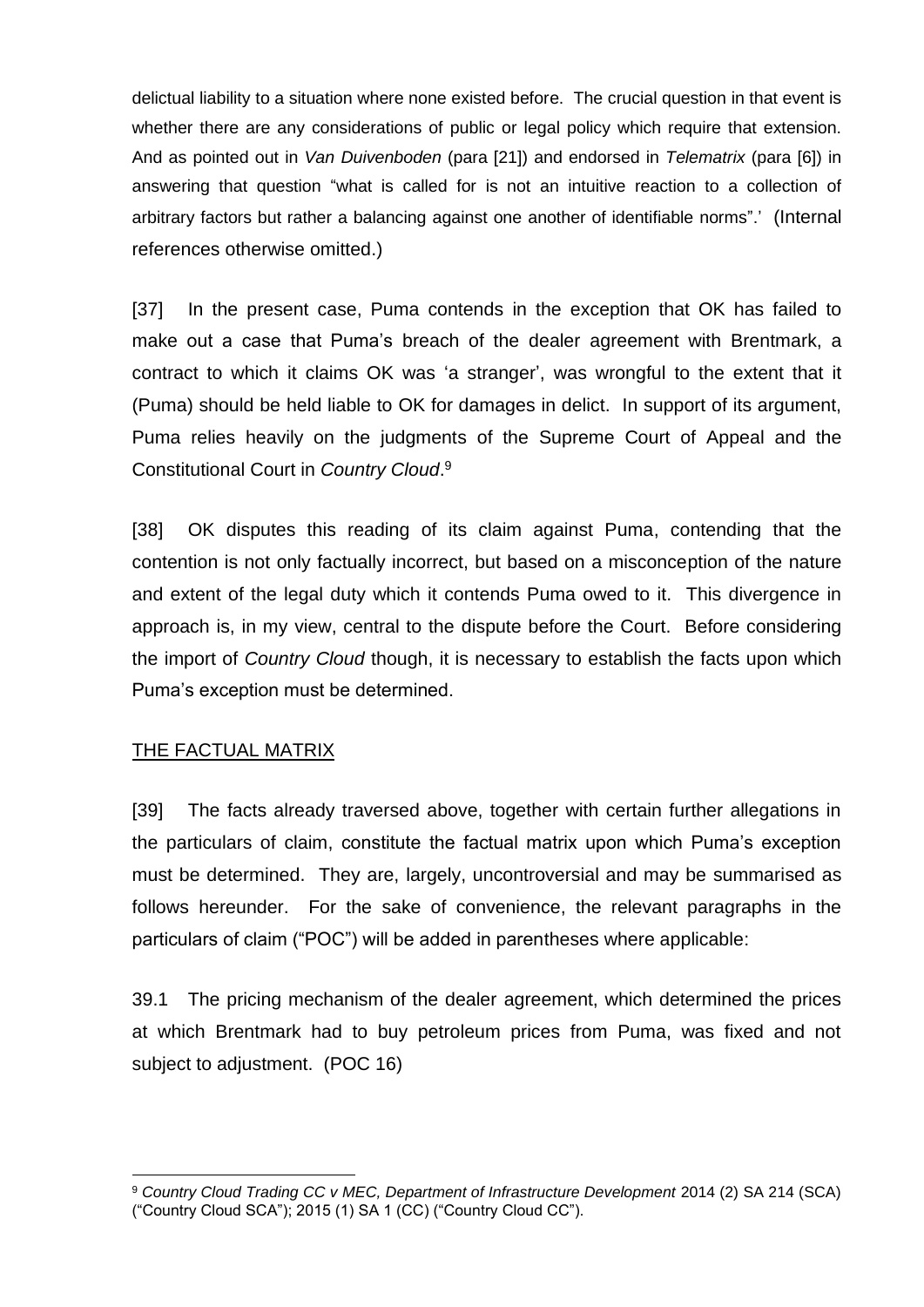39.2 The dealer agreement contained no mechanism by which to adjust the prices of Puma's products, in order to counter the adverse effects of inflation and unforeseen fluctuations in economic and market conditions. (POC 16)

39.3 Consequently, over time, the prices of Puma's petroleum products became uncompetitive and commercially unviable for Brentmark, and this ultimately affected the profitability of the filling station business negatively. (POC 17)

39.4 Puma was fully aware of the effect of the rigidity of the pricing mechanism in the dealer agreement and, in particular, the detrimental effect which it had on the profitability of Brentmark's filling station business. (POC 19)

39.5 The financial demise of Brentmark was inevitable unless Puma expressed a willingness to amend the fixed pricing structures in the dealer agreement. (POC 20)

39.6 This eventuality notwithstanding, Puma steadfastly refused to accede to Brentmark's request that the pricing structures be adjusted. (POC 19)

39.7 In an attempt to ultimately avert their corporate demise, Brentmark and OK disposed of their respective businesses to JR Pet and JR Food respectively. (POC 20-23)

39.8 Brentmark required Puma's consent to dispose of the filling station business to JR Pet. (POC 20 – 23)

39.9 Puma refused to consent to the sale to JR Pet, without any reasonable or justifiable basis therefor, in circumstances where it had no reason whatsoever (from a commercial perspective or otherwise) not to consent to the transaction. (POC 29)

39.10 The explanation put up by Puma at the time for refusing to consent to the transaction, was that there were too many filling station operators in the Western Cape. This explanation was (to Puma's knowledge) false, because, at that time, Puma was negotiating with JR Pet to enable the latter to acquire control of additional filling stations in the Western Cape. (POC 30, 31 & 46)

[40] The particulars of claim further allege that Puma was aware that -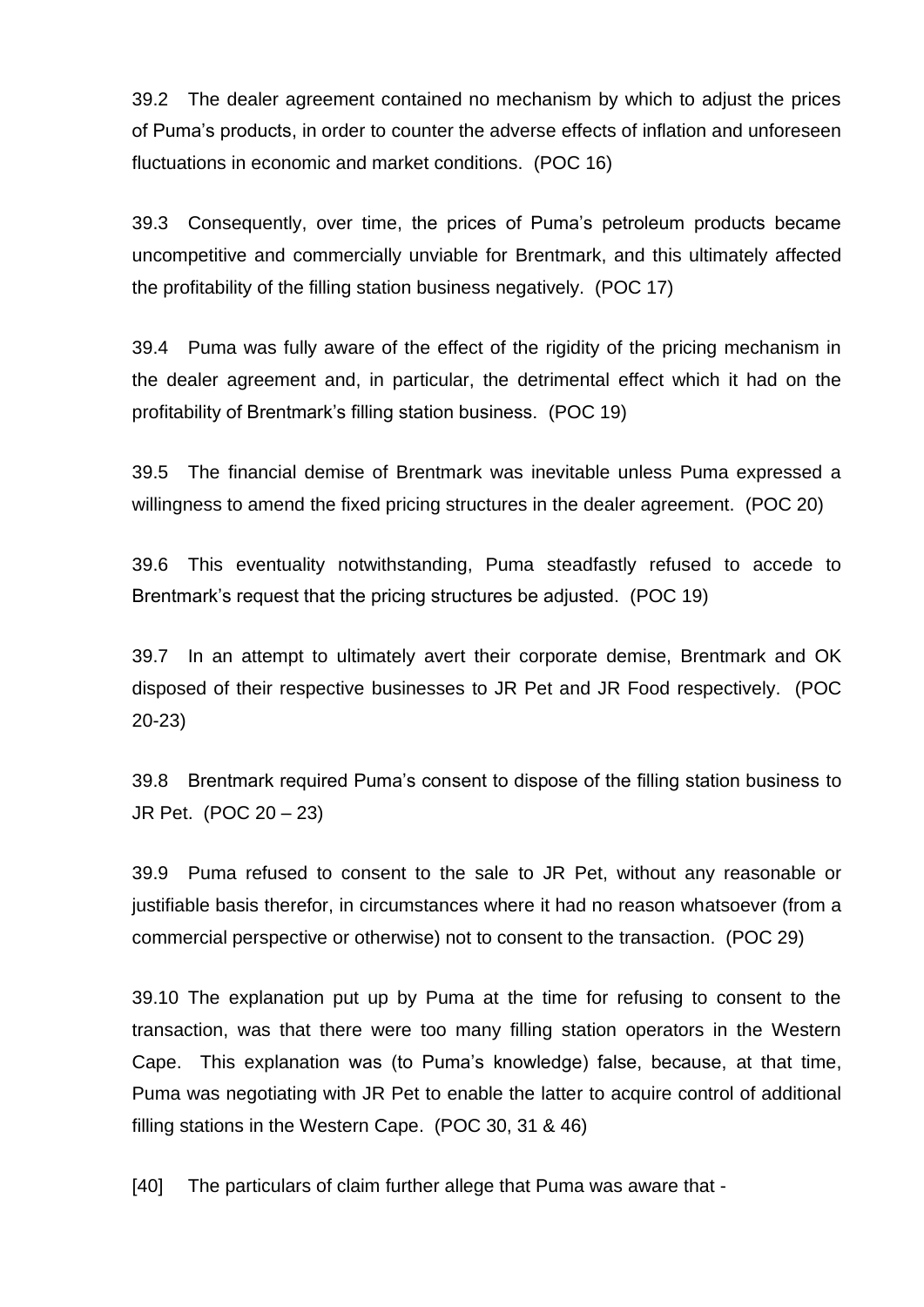40.1 OK's business was commercially dependent upon both the dealer agreement and the BrentOK sub-lease. (POC 69)

40.2 The continued existence of the convenience store as a successful enterprise, was contingent upon both the continued existence of the filling station business, and thus Brentmark's right to occupy the premises in terms of the Brentmark sub-lease. (POC 64)

40.3 The convenience store was OK's only business and its sole source of income. (POC 65)

40.4 Cancellation of the aforesaid contracts with Brentmark would result in the collapse of OK's convenience store business at the premises. (POC 66)

40.5 The eventual forced cancellation of the contracts was not foreseeable by OK when it entered into the BrentOK sub-lease. (POC 67).

40.6 OK was not in a position to avoid such an occurrence, or to protect its own interests by means of an appropriate contractual stipulation with Puma, whereby it might avoid the adverse consequences of the forced cancellation of the contracts. (POC 68)

[41] In the circumstances, OK argues that it is entitled to draw the incontrovertible factual conclusion that Puma knew that the cancellation of the Brentmark sub-lease (for whatever reason) would inevitably result in the closure of the convenience store, which in turn would mean that OK would lose its only source of business.

[42] Finally, OK asks the Court to draw the conclusion that Puma behaved dishonestly and fraudulently in the circumstances, on the basis of the following facts:

42.1 While claiming that its refusal to agree to a revision of the dealer agreement with Brentmark was based on the fact that there were already too many filling stations in the Western Cape, it was actively negotiating with JR Pet with a view to increasing the number of filling stations being operated by JR Pet in the Western Cape.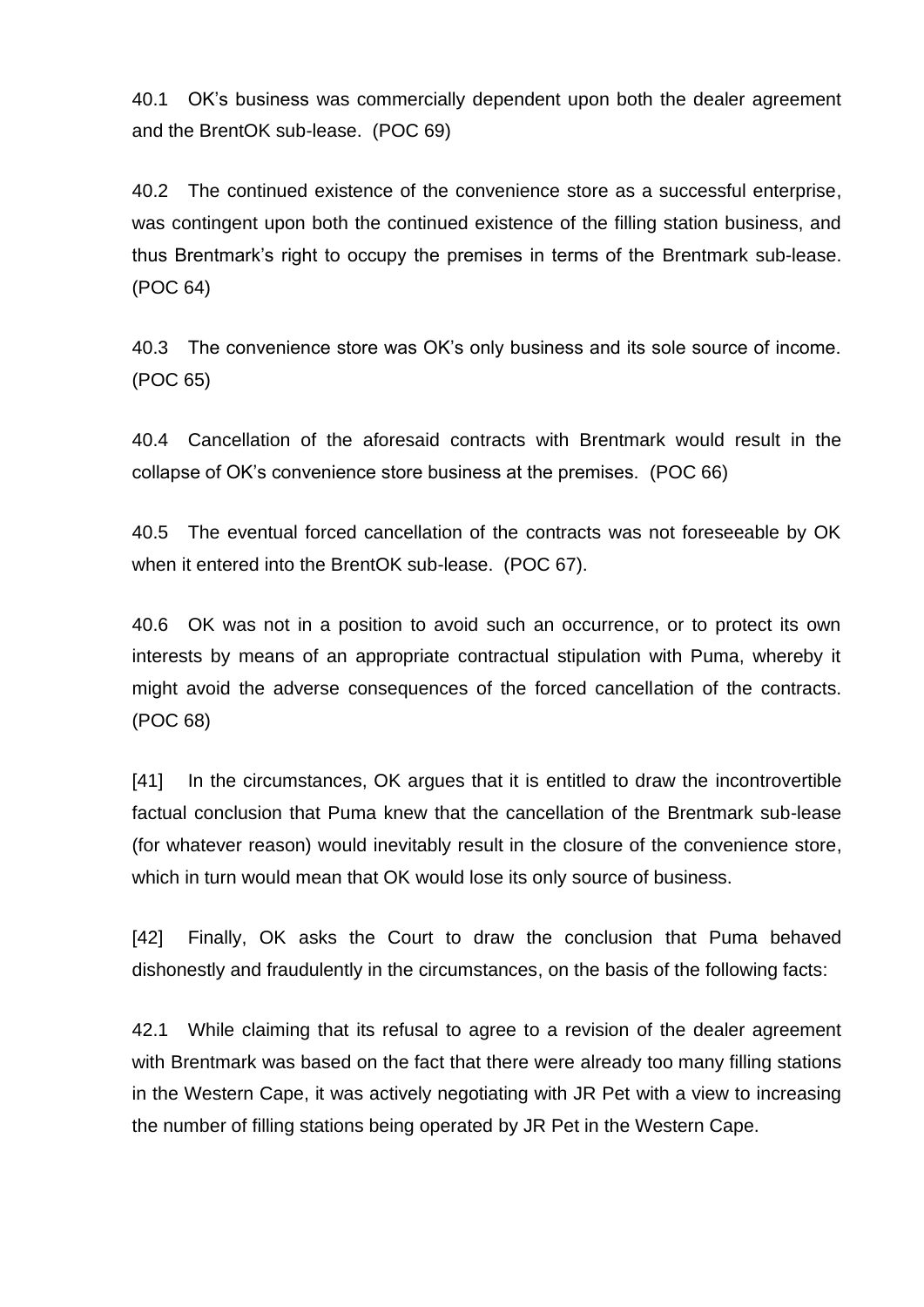42.2 In the course of these negotiations with JR Pet, Puma indicated a willingness to amend the pricing structures of the two existing filling station dealer agreements it had with JR Pet, having accepted that such agreements were archaic, obsolete and necessitated revision. (POC 32 – 33).

42.3 Notwithstanding these facts relevant to its dealings with JR Pet otherwise, Puma refused to agree to Brentmark's request for a revision of the pricing structure of the dealer agreement and, further, refused to provide the consent required by Brentmark under the Brentmark sub-lease which was critical to enable it to sell the filling station business to JR Pet.

42.4 Moreover, Puma used the consent so required by Brentmark in terms of its sale agreement with JR Pet, to place undue pressure on JR Pet to agree to a prospective pricing structure for the new filling station business which it was to conduct on the premises that would be more beneficial to Puma, and less beneficial to JR Pet. Puma suggested that if JR Pet accepted such proposal it would consent to the sale of the filling station business, but JR Pet regarded such proposal as unacceptable. In the result, the sale of the filling station business to JR Pet fell through.

[43] Brentmark and OK allege further dishonesty on the part of Puma in the period subsequent to the cancellation of the dealer agreement and the Brentmark sub-lease in September 2018:

43.1 At a meeting on 17 October 2018 with representatives of Puma, Brentmark was informed that Puma had entered into negotiations with a potential new sub-tenant for the premises, which was interested in buying both the filling station and convenience store businesses. Puma said it thus needed additional time to finalise these negotiations. (POC 41.1)

43.2 To this end Puma requested Brentmark to postpone the date of the termination of the sub-lease for one or two months, while it continued to conduct the filling station business and to procure that OK continued running the convenience store business. (POC 41.2)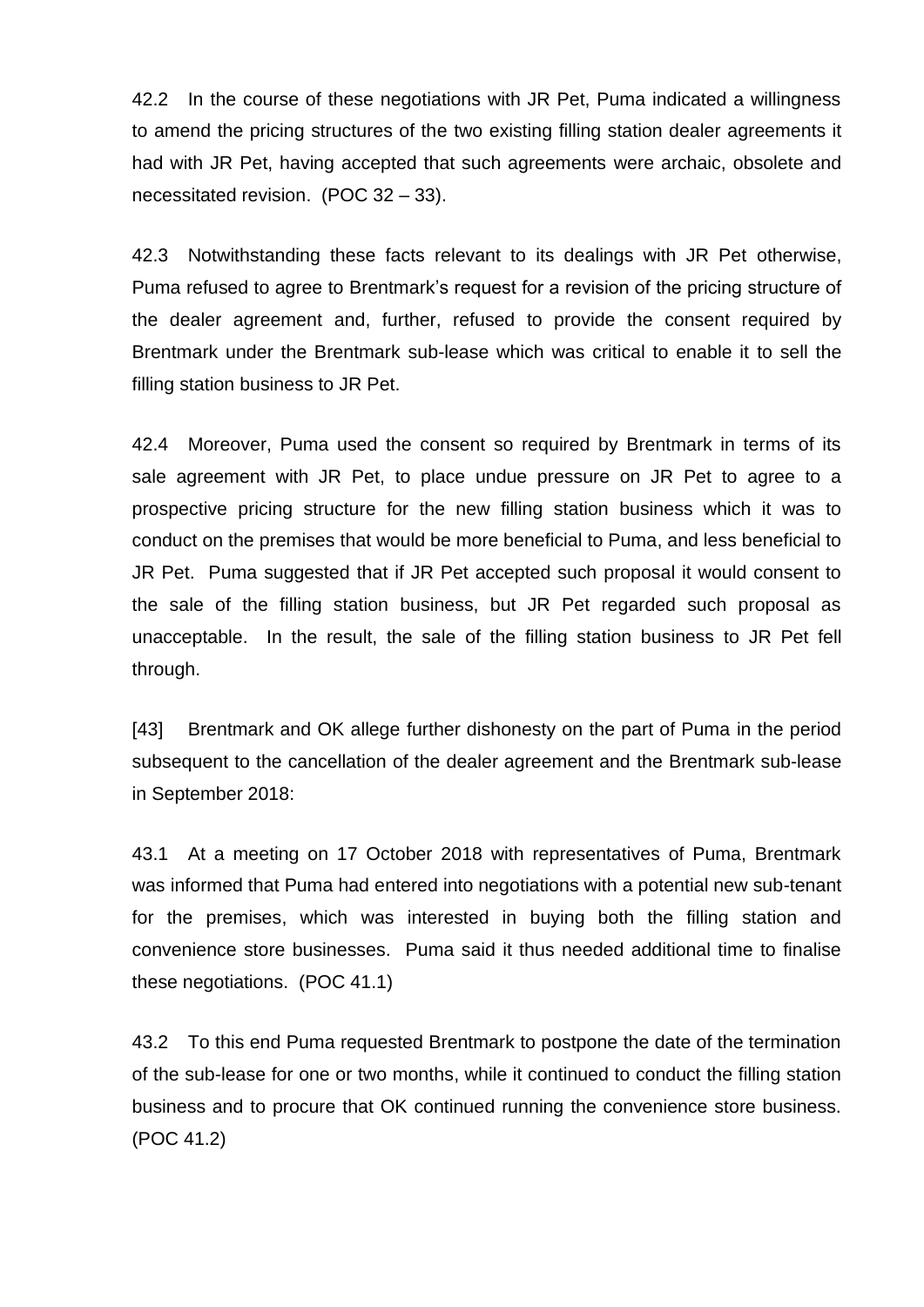43.3 Brentmark was amenable to such an extension on condition that the cancellation became effective on 31 January 2019, claiming that it preferred that date because it would afford it the benefit of additional trade over the Festive Season. The parties agreed accordingly and the plaintiffs continued conducting their respective businesses. (POC 43 – 46)

43.4 Brentmark and OK say that Puma's allegations that induced the extension of time were false, in that it was not involved at the time in any *bona fide* negotiations with a third party relating to the conclusion of a new sub-lease of the filling station business. (POC 48)

43.5 Rather, the plaintiffs claim that Puma's motivation at the time for requesting an extension of time was to place further undue pressure on them, by requiring Brentmark to trade at uncompetitive prices and thus ensure its demise. This would have had the knock-on effect of procuring OK's demise as well. (POC 49)

# DELICTUAL LIABILITY ARISING FROM INTERFERENCE IN CONTRACTUAL RELATIONSHIPS

[44] In *Country Cloud (SCA)*, Brand JA focused on the question of delictual liability for pure economic loss occasioned to a contracting party by a non-contracting party, the so-called 'stranger to the contract' scenario. In the course of his discussion, the Learned Judge of Appeal referred to cases such as *Dantex*<sup>10</sup> and *Gore NO*, <sup>11</sup> and noted that certain categories of interference in contractual relationships had been recognised by our courts so as to afford the injured party a right of action in delict:

'[26] With reference to the quotation from *Gore NO*<sup>12</sup>, it will be realised that the present is not the type of situation contemplated in cases such as *Dantex*. In those cases a delictual remedy is afforded to a party to a contract who complains that a third party – who is a stranger to the contract – has intentionally deprived him or her of the benefits he or she would otherwise have obtained from performance under the contract. Examples include preventing

<sup>10</sup> *Dantex Investment Holdings (Pty) Ltd v Brenner and others NNO* 1989 (1) SA 390 (A).

<sup>11</sup> *Minister of Finance and others v Gore NO* 2007 (1) SA 111 (SCA).

<sup>12</sup> The following passage in *Gore NO*, para 86, was cited with approval by Brand JA in *Country Cloud (SCA)*, para 24*:*

<sup>&#</sup>x27;We do not think that it can be stated as a general rule that, in the context of delictual liability, state of mind has nothing to do with wrongfulness. Clear instances of the contrary are those cases where intent, as opposed to mere negligence, is itself an essential element of wrongfulness . . . (see eg *Dantex* . . .) and unlawful competition (see eg *Geary & Son (Pty) Ltd v Gove* [1964 (1) SA 434 (A)]).'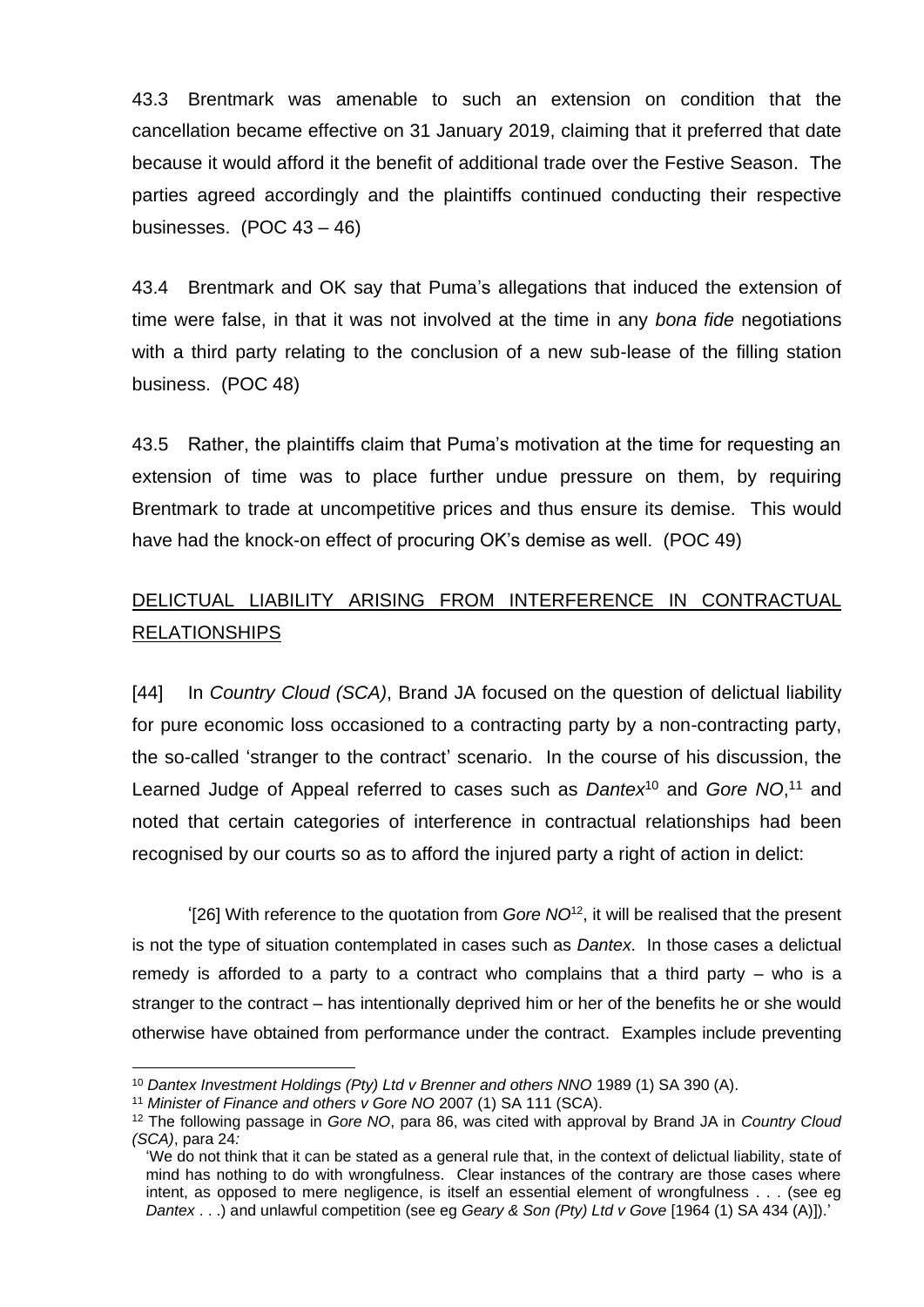a lessee from taking occupation of the leased property in terms of the lease (*Dantex*); enticing another person's employees to breach the contract (*Atlas Organic Fertilizers (Pty) Ltd v Pikkewyn Ghwano (Pty) Ltd* 1981 (2) SA 173 (T) at 202G-H), and so forth (for a more complete list of illustrations see JC Knobel (ed) J Neethling, JM Potgieter & PJ Visser *Law of Delict* 5 ed (2006) at 282; Loubser et al supra<sup>13</sup> in para 17.2). For Country Cloud to succeed, we must extend delictual liability to a contracting party for damages suffered by a stranger to the contract resulting from the intentional repudiation of the contract by that contracting party. This, as counsel for Country Cloud rightly conceded, has never been done before. And, as Grosskopf AJA said in *Lillicrap, Wassenaar and Partners v Pilkington Brothers (SA) (Pty) Ltd* 1985 (1) SA 475 (A) at 504F-G:

"South African law [unlike English law] approaches the matter in a more cautious way, as I have indicated, and does not extend the scope of the Aquilian action to new situations unless there are positive policy considerations which favour such an extension."'

[45] Relying on this authority, counsel for Puma stressed that the contract under discussion did not fall into one of the 'recognised categories' in which our law permitted the imposition of delictual liability. <sup>14</sup> Hence, it was said, OK had to establish the element of wrongfulness of Puma's conduct with due regard to considerations of public policy.

[46] I understood counsel for OK to accept that the second plaintiff's claim for pure economic loss did not resort under one of these so-called 'recognised categories'. I say 'so-called' because, as various of the appellate cases show, there is no *numerus clausus* to which a party can look to assess whether its delictual claim for pure economic loss is likely to pass judicial muster or not. In each case the element of wrongfulness will be determined on its merits.

[47] In *Telematrix* Harms JA dealt with the concept of 'categories fixed by law' as follows:

'[15] Stating that there are no general rules determining wrongfulness and that it always depends on "the facts of the particular case" is accordingly somewhat of an overstatement because there are also some "categories fixed by the law". For example, since the judgment in *Indac* [Electronics (Pty) Ltd v Volkskas Bank Ltd 1992 (1) SA 783 (A)], which

*<sup>13</sup>* Max Loubser and Rob Midgley (eds) Andre Mukheibir, Liezel Niesing & Devina Perumal *The Law of Delict in South Africa* 2 ed (2012).

<sup>14</sup> *Fourway Haulage SA (Pty) Ltd v SA National Roads Agency Ltd* 2009 (2) SA 150 (SCA) para 21.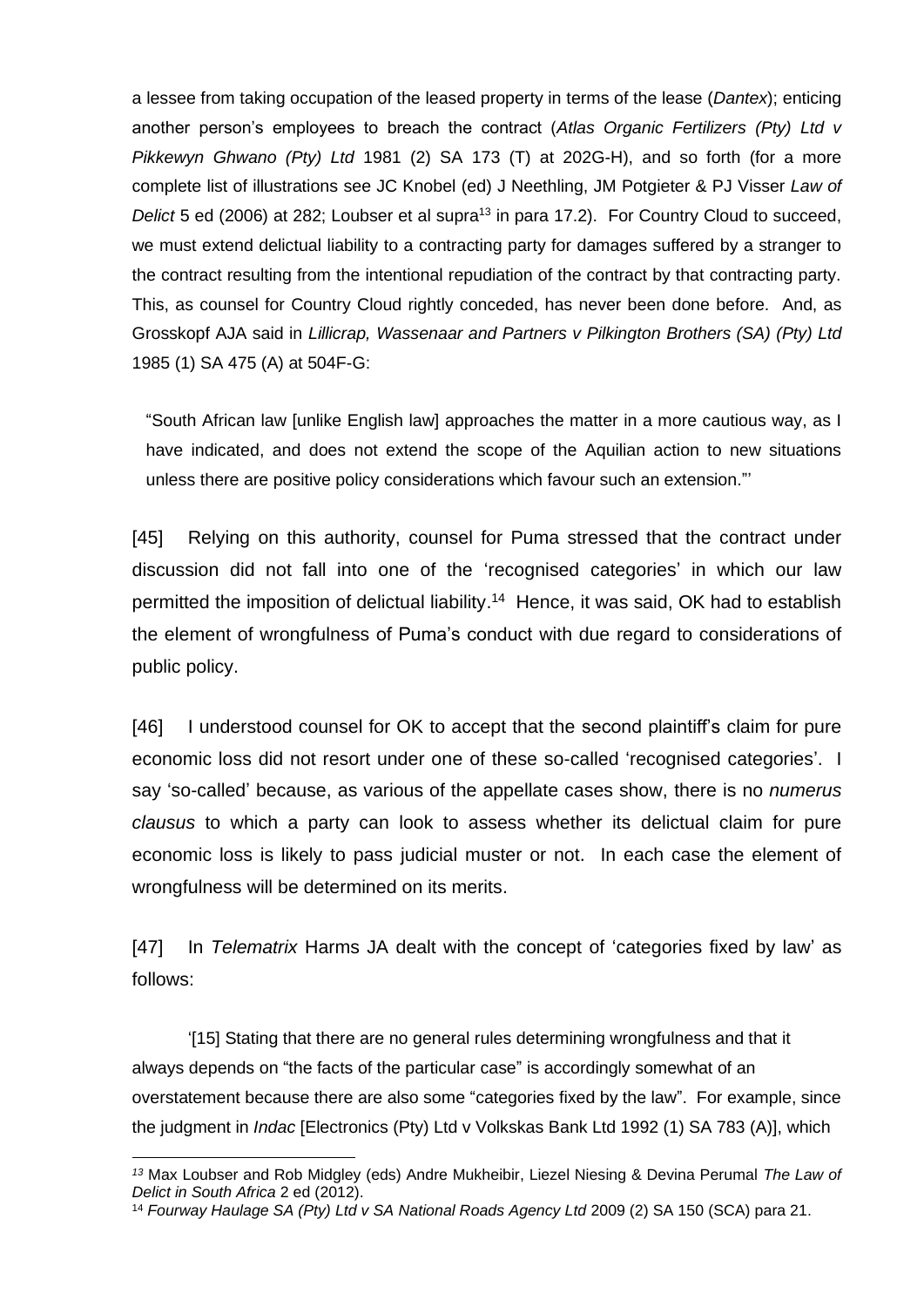held that a collecting bank owes a legal duty to the owner of a cheque, it is well-nigh impossible to argue that a collecting bank has no such duty, and all that may remain is to consider whether *vis-à-vis* the particular plaintiff the duty existed. However, as public policy considerations change, these categories may change, whether by expansion or contraction.' (Internal references omitted.)

[48] It seems to me, therefore, that in a case such as the present, where there is no established legal precedent for the claim asserted by OK, the Court will be required to consider, as was said in *Fourway Haulage*, whether the claim so advanced met the relevant policy considerations. These considerations, said Brand JA, paras 23 – 25 of *Fourway Haulage*, encompassed elements such as (i) indeterminate liability, (ii) blameworthiness, and (iii) vulnerability to risk. In *Country Cloud (SCA)*, paras 24 – 31, Brand JA repeated the importance of consideration of these elements.

[49] However, in *Fourway Haulage*, Brand JA urged reticence in developing the common law of delict, and cautioned against an approach which might lead to a proliferation of such claims in circumstances where our law was rather inclined to the achievement of legal certainty:

'[22] Further insurance against uncertainty and unpredictability derives from the principle which was formulated as follows . . . in . . . *Van Duivenboden* . . . para 21:

"When determining whether the law should recognise the existence of a legal duty in any particular circumstances what is called for is not an intuitive reaction to a collection of arbitrary factors but rather a balancing against one another of identifiable norms."

. . . In a case like the present where the claim for pure economic loss falls outside the ambit of any recognised category of liability, the first step is therefore to identify the considerations of policy that are of relevance. As part of the identification process assistance can of course be gained from previous decisions, both at home and abroad, as well as from the helpful analysis by academic authors such as those to which I have already referred.'

[50] In *Country Cloud (SCA)* Brand JA also gave consideration to the fact whether Country Cloud was vulnerable to risk. The Court found that the plaintiff was not at risk because it had at least two alternate remedies available to it, and included this factor in the policy considerations for not affording the injured party a claim for pure economic loss.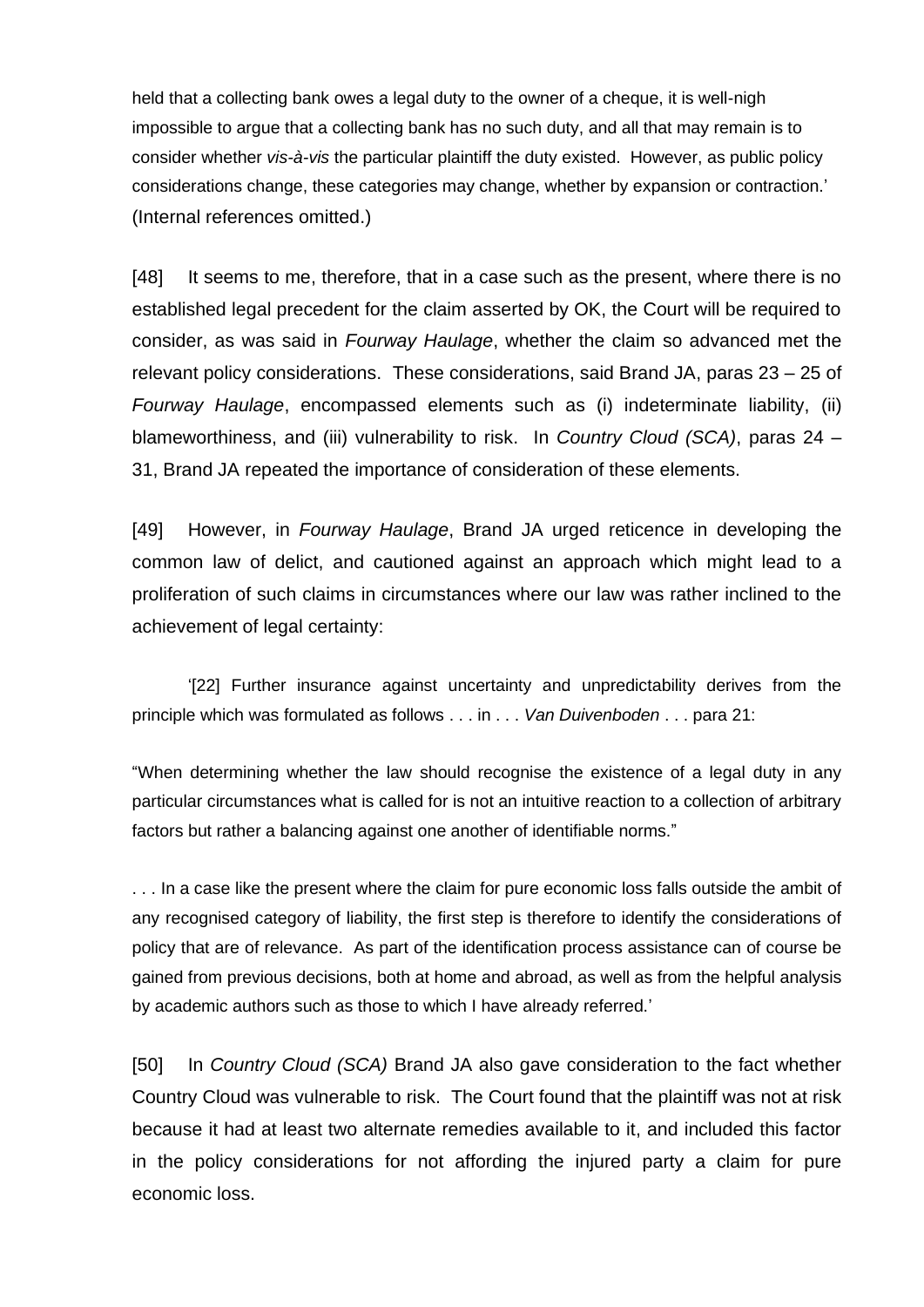[51] In relation to blameworthiness as a factor for consideration in this exercise, Brand JA made the following observations in *Country Cloud (SCA)* after citing the *dictum* in *Gore NO* referred to in footnote 12 above:

'[25] Again I can find no fault with Country Cloud's point of departure that, generally speaking, the nature of the defendant's fault and the degree of blameworthiness of the conduct are policy considerations that can be legitimately be taken into account in deciding whether or not delictual liability should be imposed . . . As a general rule, no weight is therefore given, under the rubric of fault, to the degree of blameworthiness or any reprehensible motive on the part of the defendant. This is so because the element of fault leaves no scope for considerations of policy. In determining wrongfulness, on the other hand, these very considerations of policy do indeed come into play . . . In the end the nature of the fault and the degree of blameworthiness are therefore considerations to be weighed up with all others in determining whether delictual liability should be imposed.'

### FACTORS ADVANCED BY OK IN SUPPORT OF ITS DELICTUAL CLAIM

[52] I turn then to consider the factors which are said to be relevant to the determination whether there are policy considerations in favour of a right of action being granted to OK against Puma. In doing so, the Court is bound to accept the factual allegations made in the particulars of claim by OK (and Brentmark) as correct. This will include any inferences of fact sought to be relied upon by OK with reference to other allegations of fact.

[53] Then, the Court must bear in mind that issues of public policy are now infused with the values inherent in the Constitution, Act 108 of 1996, and it should further have regard to the fact that such considerations will also include an appreciation of the sense of justice of the community.<sup>15</sup> These latter considerations may, in turn, depend on evidence to be presented by OK at the trial. In my view, however, the point of departure in this exercise is that Puma was bound by the strict provisions of the good faith obligations to be sourced in clause 24 of the dealer agreement, and it is to that which I now turn.

#### GOOD FAITH IN CONTRACT LAW GENERALLY

<sup>15</sup> *Olitzki Property Holdings v State Tender Board and another* 2001 (3) SA 1247 (SCA) para 12; *Everfresh Market Virginia (Pty) Ltd v Shoprite Checkers (Pty) Ltd* 2012 (1) SA 256 (CC) paras 24, 71 – 72; *Botha and another v Rich NO and others* 2014 (4) SA 124 (CC) para 46.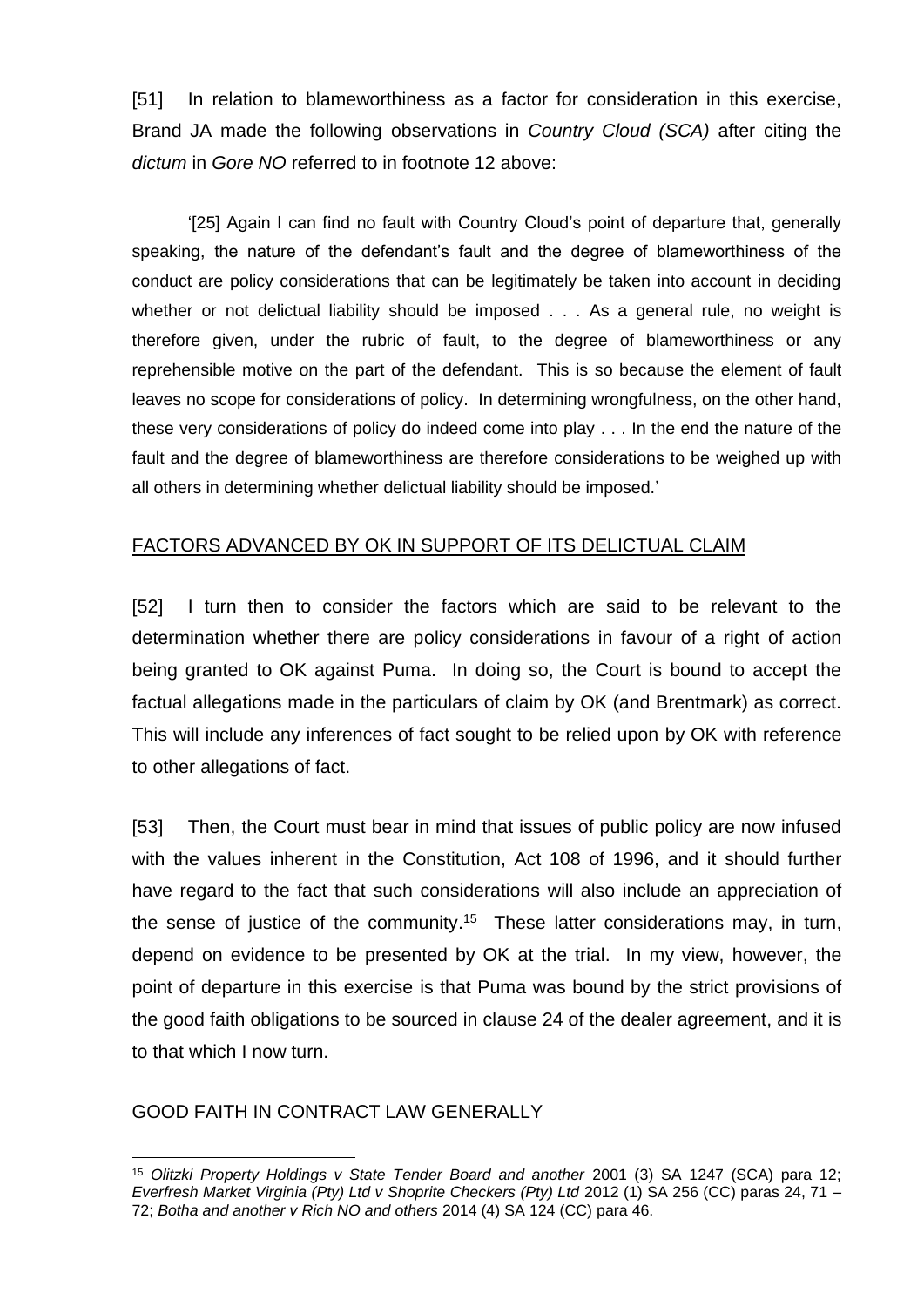[54] The obligations imposed on Brentmark and Puma in clause 24 are consonant with the principle of contractual *bona fides* which the Constitutional Court has now adopted without more.<sup>16</sup>

[55] The debate regarding the application of the principle of contractual *bona fides* has raged on for decades, commencing in the pre Constitutional era<sup>17</sup> and continuing thereafter in the Constitutional era.<sup>18</sup> But, for present purposes it is not necessary to delve into any of those decisions save to say that they had, at their core, the legal issue as to whether the existence of the general principle of *bona fides* in the law of contract afforded a party a basis to avoid liability under a contract, or whether the principle was rather to be read restrictively as a foundational value which underpinned the interpretation and enforcement of an agreement.

[56] Writing for the majority in *Beadica*, Theron J conducted an extensive review of the law relating to good faith in the law of contract, over various common law and European jurisdictions. The Court was sensitive, too, to the perception that there was dissonance between the jurisprudence emanating from that Court and the Supreme Court of Appeal. But, said the learned Justice, there was really no difference.

[57] The Constitutional Court accepted that the application of the general principle of good faith and the so-called 'abstract values' inherent in the law of contract, did not entitle a Court to allow a party to avoid the consequences of a contract *per se.* Rather, said the learned Justice, these values were 'creative, informative and controlling functions' to be resorted to when a court was asked to enforce the provisions of a particular contract:

'[79] Much was made by the applicants in this case of a "divergence" between the approach of this court and that of the Supreme Court of Appeal to the judicial control of contracts. The "divergence" is said to centre on the role of abstract values in our law of contract and whether these values can be directly relied upon to invalidate, or refuse to enforce, contractual terms. This controversy has now been put to rest by the clarification of the law as expressed by this court in *Barkhuizen* and *Botha*. There is agreement between

<sup>16</sup> *Beadica 231 CC and others v Trustees, Oregon Trust and others* 2020 (5) SA 247 (CC).

<sup>17</sup> See for example *Eerste Nasionale Bank van Suidelike Afrika BPK v Saayman NO* 1997 (4) SA 302 (SCA); *NBS Boland Bank v One Berg River Drive and others* [1999] 4 All SA 183 (SCA).

<sup>18</sup> *Brisley v Drotsky* 2002 (4) SA 1 (SCA); *Barkhuizen v Napier* 2007 (5) SA 323 (CC); *Botha v Rich NO* fn 15 above*.*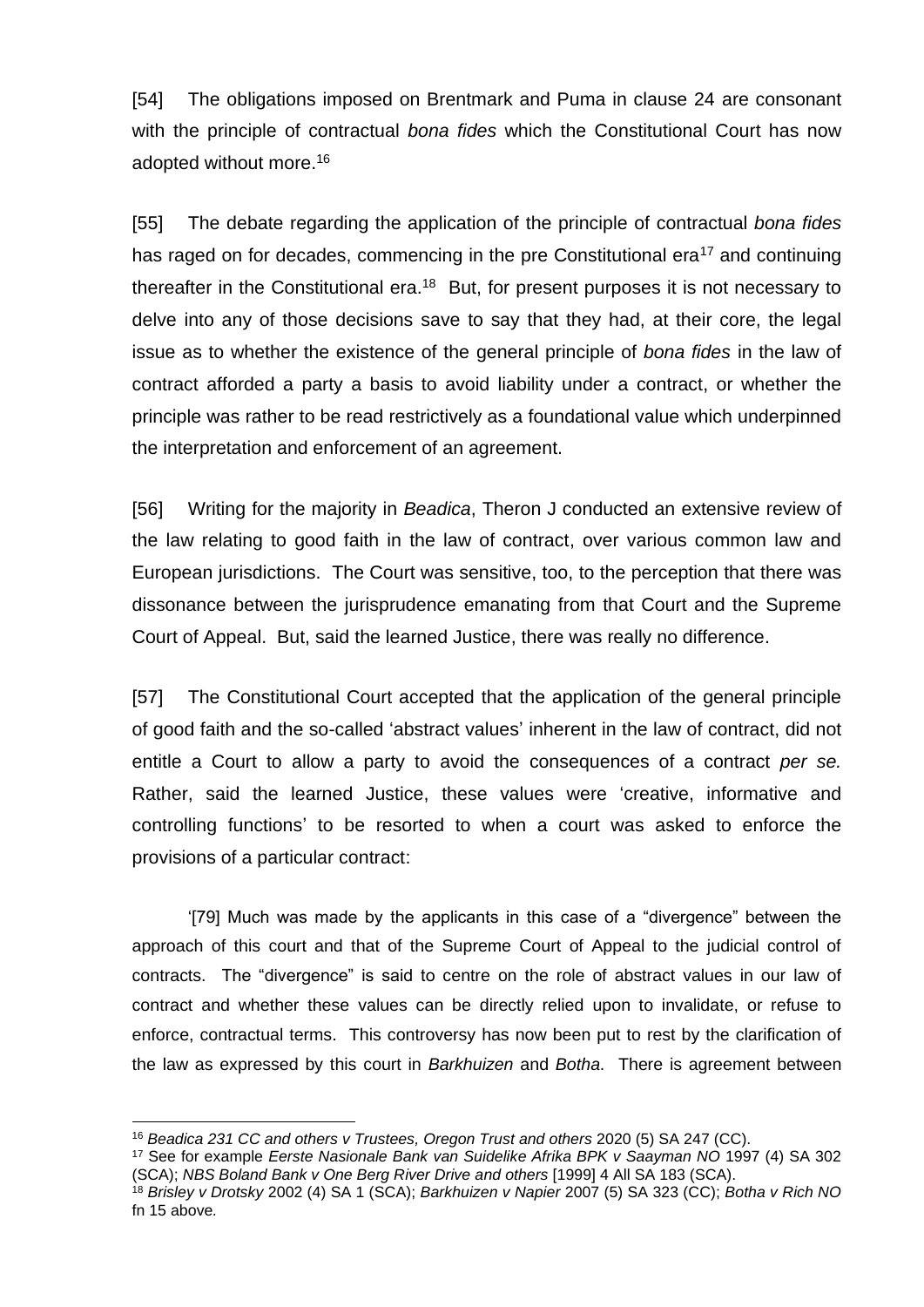this court and the Supreme Court of Appeal that abstract values do not provide a freestanding basis upon which a court may interfere in contractual relationships. As mentioned, they perform creative, informative and controlling functions.

[80] It emerges clearly from the discussion above that the divergence between the jurisprudence of this court and that of the Supreme Court of Appeal is more perceived than real. Our law has always, to a greater or lesser extent, recognised the role of equity (encompassing the notions of good faith, fairness and reasonableness) as a factor in assessing the terms and the enforcement of contracts. Indeed, it is clear that these values play a profound role in our law of contract under our new constitutional dispensation. However, a court may not refuse to enforce contractual terms on the basis that the enforcement would, in its subjective view, be unfair, unreasonable or unduly harsh. These abstract values have not been accorded autonomous, self-standing status as contractual requirements. Their application is mediated through the rules of contract law including the rule that a court may not enforce contractual terms where the term or its enforcement would be contrary to public policy. It is only where a contractual term, or its enforcement, is so unfair, unreasonable or unjust that it is contrary to public policy that a court may refuse to enforce it.' (Internal references omitted.)

[58] In the present matter, the dealer agreement expressly contains a good faith clause, and there is thus no debate as to the applicability of the principle. What falls to be determined here is the extent and ambit of clause 24, in the context of a delictual claim for pure economic loss by a non-contracting party. The answer, it seems to me, is to be found in the judgments from both of the aforementioned courts.

[59] When the Supreme Court of Appeal discussed the underlying principle of contractual *bona fides* in *Brisley*, it accepted (in para 22 of the majority judgment) the import of the following passage in a journal article by Prof Dale Hutchison:<sup>19</sup>

'What emerges quite clearly from recent academic writings, and from some of the leading cases, is that good faith may be regarded as an ethical value or controlling principle, based on community standards of decency and fairness, that underlies and informs the substantive law of contract. It finds expression in various technical rules and doctrines, defines their form, content and field of application and provides them with a moral and theoretical foundation. Good faith thus has a creative, a controlling and a legitimating or

<sup>19</sup> Dale Hutchison *Non-variation clauses in contract: Any escape from the Shifren straightjacket?* (2001)118 SALJ 720, at 744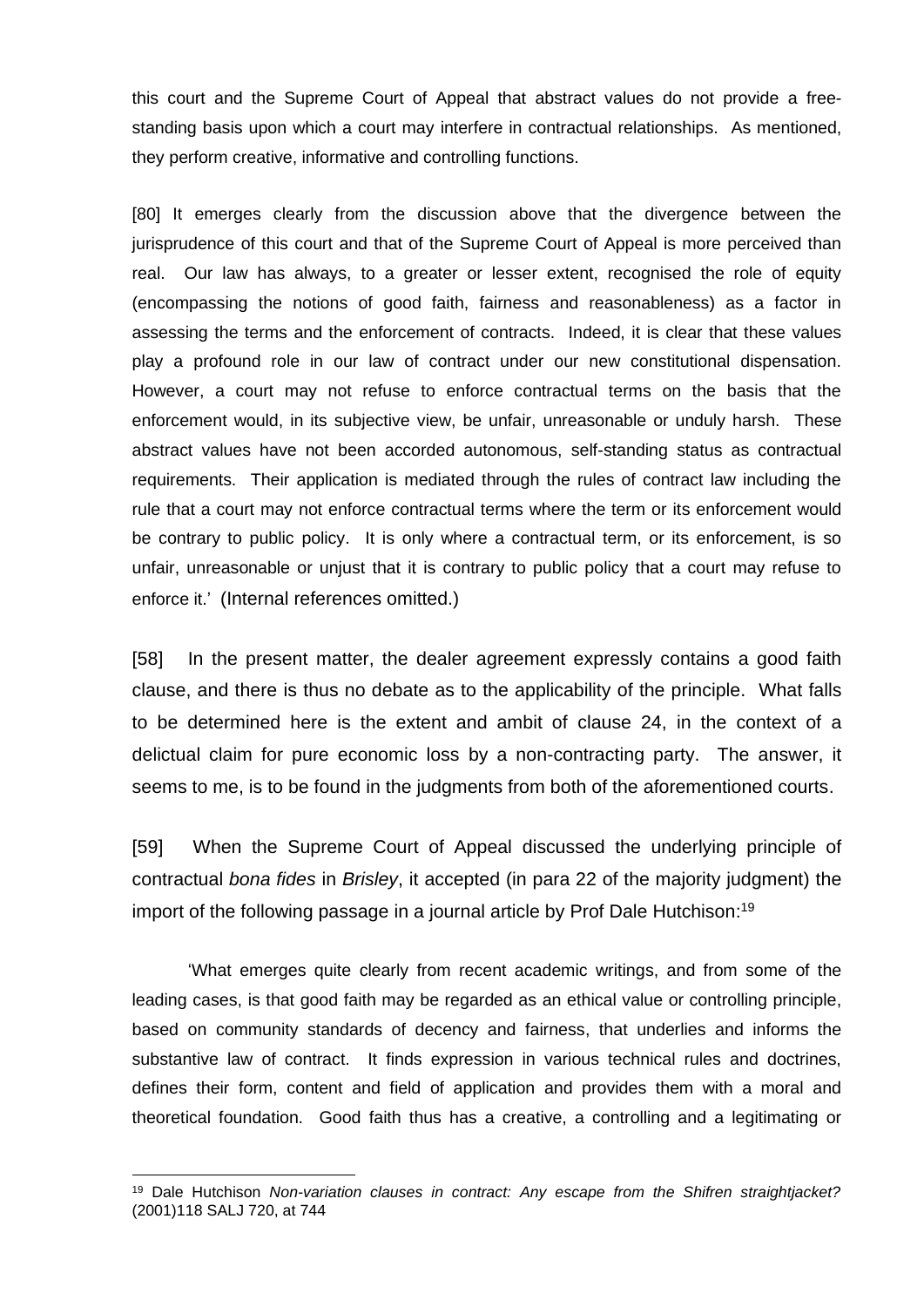explanatory function. It is not, however, the only value or principle that underlies the law of contract; nor, perhaps, even the most important one.'

[60] In *Everfresh*, the Constitutional Court was divided on the merits of the matter before it. Nevertheless, there was unanimity on the importance of the principle of good faith in the contractual setting. Yacoob J (writing for the minority) explained the approach as follows:

'[22] Everfresh contends that the common law should be developed in terms of the Constitution to oblige parties who undertake to negotiate with each other to do so reasonably and in good faith. The contention of Shoprite is that a provision of this kind should not be enforceable because the concept of good faith is too vague. Good faith is a matter of considerable importance in our contract law and the extent to which our courts enforce the good faith requirement in contract law is a matter of considerable public and constitutional importance. The question whether the spirit, purport and objects of the Constitution require courts to encourage good faith in contractual dealings and whether our Constitution insists that good faith requirements are enforceable should be determined sooner rather than later. Many people enter into contracts daily and every contract has the potential not to be performed in good faith. The issue of good faith in contract touches the lives of many ordinary people in our country.

[23] The values embraced by an appropriate appreciation of ubuntu are also relevant in the process of determining the spirit, purport and objects of the Constitution. The development of our economy and contract law has thus far predominantly been shaped by colonial legal tradition represented by English law, Roman law and Roman-Dutch law. The common law of contract regulates the environment within which trade and commerce take place. Its development should take cognisance of the values of the vast majority of people who are now able to take part without hindrance in trade and commerce. And it may well be that the approach of the majority of people in our country place a higher value on negotiating in good faith than would otherwise have been the case. Contract law cannot confine itself to colonial legal tradition alone.'

[61] Writing for the majority in *Everfresh*, Moseneke DCJ opined as follows:

'[71] Had the case been properly pleaded, a number of interlinking constitutional values would inform a development of the common law. Indeed, it is highly desirable and in fact necessary to infuse the law of contract with constitutional values, including values of ubuntu, which inspire much of our constitutional compact. On a number of occasions in the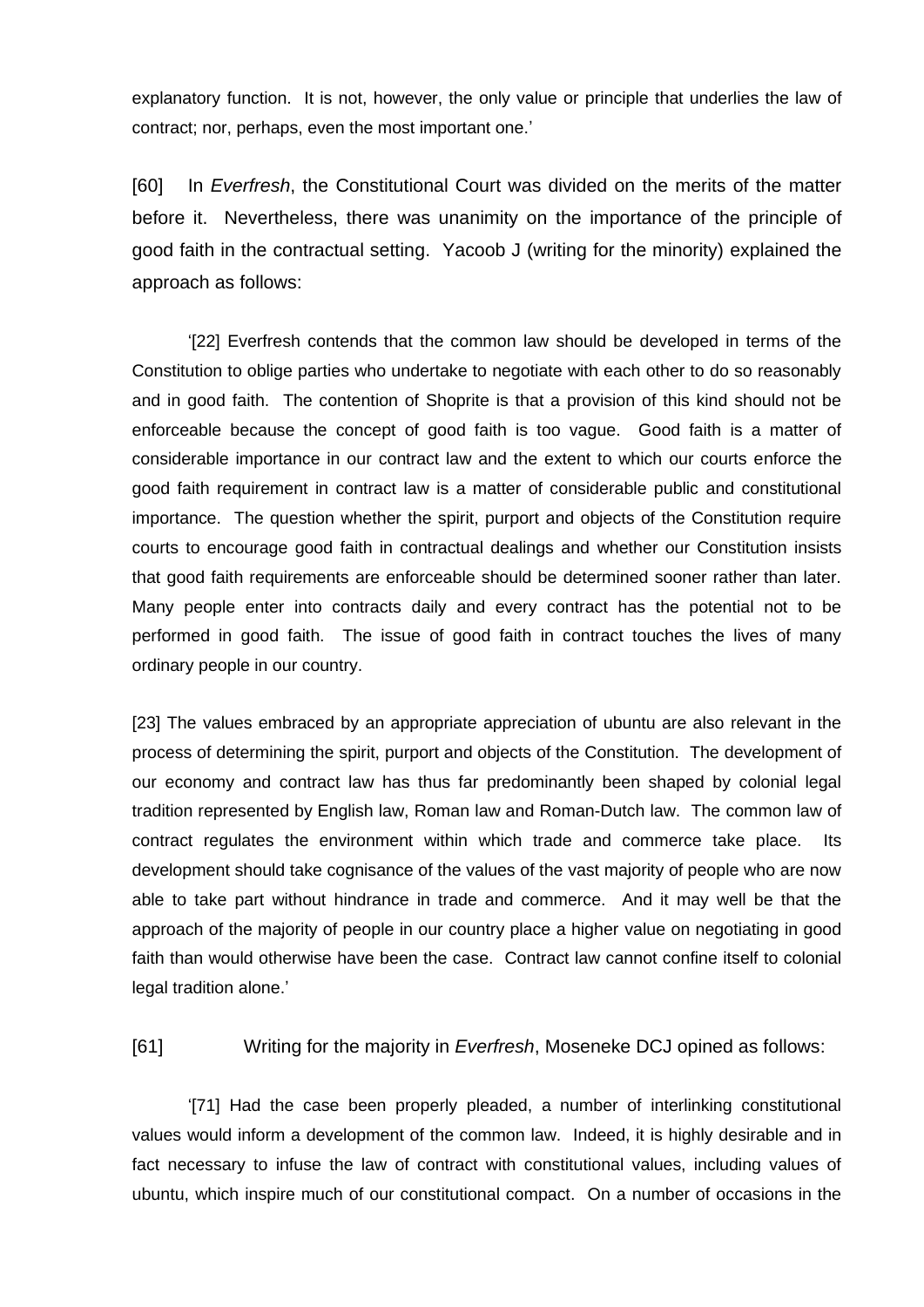past this court has had regard to the meaning and content of the concept of ubuntu. It emphasises the communal nature of society and "carries in it the ideas of humaneness, social justice and fairness" and envelopes "the key values of group solidarity, compassion, respect, human dignity, conformity to basic norms and collective unity".

[72] Were a court to entertain Everfresh's argument, the underlying notion of good faith in contract law, the maxim of contractual doctrine that agreements seriously entered into should be enforced, and the value of ubuntu, which inspires much of our constitutional compact, may tilt the argument in its favour. Contracting parties certainly need to relate to each other in good faith. Where there is a contractual obligation to negotiate, it would be hardly imaginable that our constitutional values would not require that the negotiation must be done reasonably, with a view to reaching an agreement and in good faith.'

[62] Lastly in *Botha*, the Constitutional Court (per Nkabinde J) commented on the import of the principle of good faith in the contractual setting, as follows:

'[46] . . . Bilateral contracts are almost invariably cooperative ventures where two parties have reached a deal involving performances by each in order to benefit both. Honouring that contract cannot therefore be a matter of each side pursuing his or her own self-interest without regard to the other party's interests. Good faith is the lens through which we come to understand contracts in that way. In this case good faith is given expression through the principle of reciprocity and the *exceptio non adimpleti contractus.*'

# OK'S ALLEGATIONS IN SUPPORT OF ITS CLAIM FOR DELICTUAL LIABILITY BY PUMA.

[63] For the purposes of the exception, the Court must assume that Puma's termination of the dealer agreement with Brentmark was in breach of the good faith clause. The relevant allegations made by Brentmark in Part B of the particulars of claim, contending for such breach by Puma, are as follows (once again, the parties' names have been substituted):

'52. Clause 24 of the dealer agreement imposed a duty on the parties to observe the utmost good faith and neither to do anything, nor to refrain from doing anything, which might adversely affect the other party (in the manner as contemplated in the second part thereof) –

52.1 not only in respect of the implementation of the dealer agreement;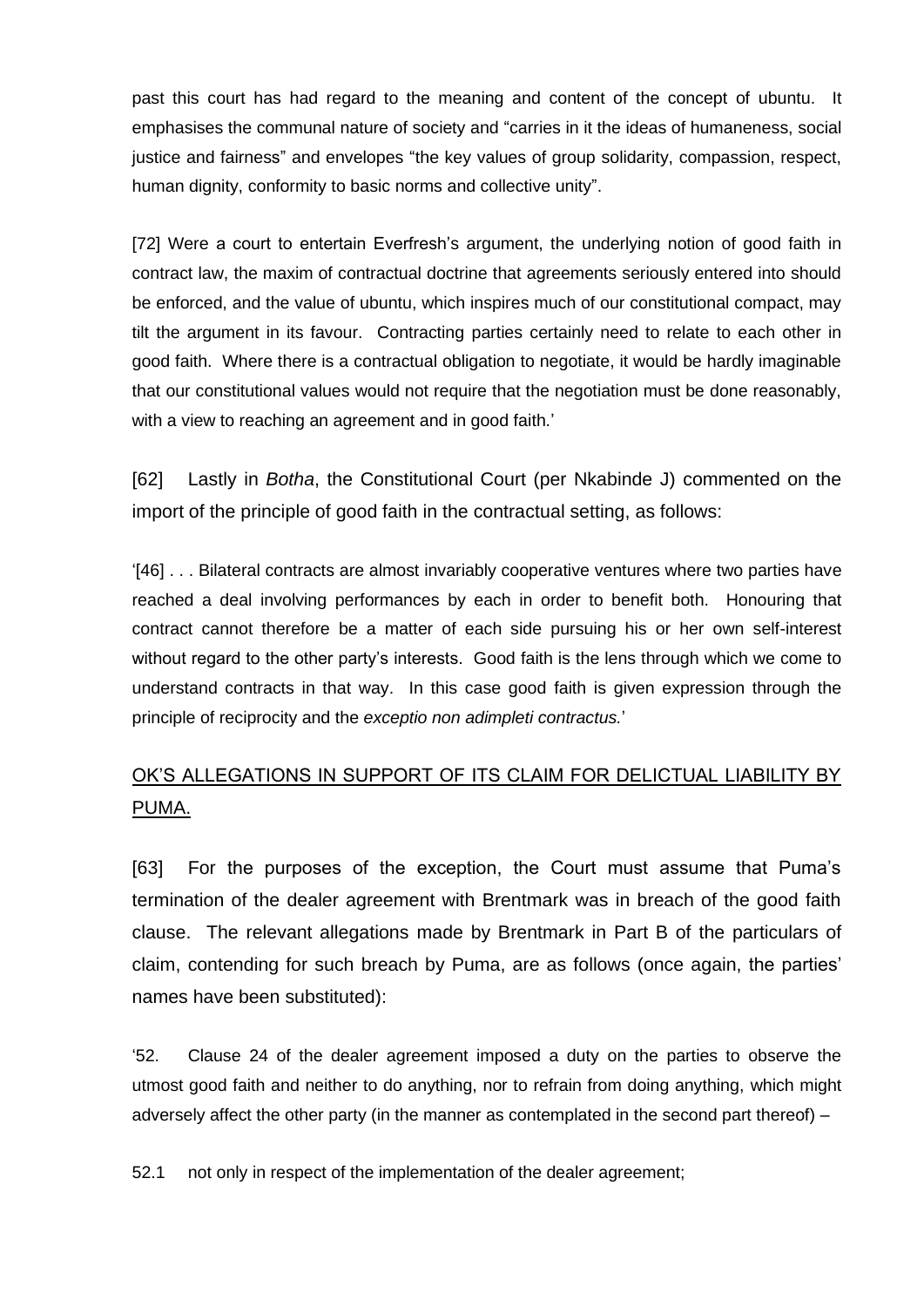52.2 but also in respect of their dealings with each other, including their dealings in relation to the sub-lease.

53. As a consequence of the aforesaid reciprocal obligations of the parties arising from the dealer agreement, created by the provisions of clause 24 of the dealer agreement –

53.1 the contractual relationship between the parties arising from the dealer agreement and the sub-lease, was analogous to that of a fiduciary relationship imposed by law; and

53.2 neither party was entitled to put its own interests above those of the other, in breach of this fiduciary relationship.

54. [Puma's] conduct –

54.1 to refuse to enter into *bona fide* negotiations with [Brentmark], with a view to amending the pricing structures in terms of the dealer agreement (which refusal was based on ulterior motives);

54.2 to refuse to consent to the sale of shares agreement, also with ulterior motives; and

54.3 by negotiating the extension of the sub-lease on the premise of false representations, to the financial detriment of [Brentmark}; constituted a material breach of the provisions of clause 24 of the dealer agreement.

55. But for [Puma's] aforesaid breach of contract, Brentmark would have been able to sell the filling station business for an amount of not less than R2.5 million.

56. The profitability and viability of [Brentmark's] filling station business were further adversely affected during the extended duration of the [Brentmark] sub-lease, to such an extent that when the [Brentmark] sub-lease was eventually terminated on 31 January 2019, [Brentmark] had to close down the filling station because it could no longer be conducted profitably.'

[64] The facts upon which OK relies for its claim against Puma have already been set out: in para 22 above the claim as originally formulated is reproduced and in para 26 the intended amendment to that claim is set out. Both of these formulations of the delictual claim are based on considerations of public and legal policy.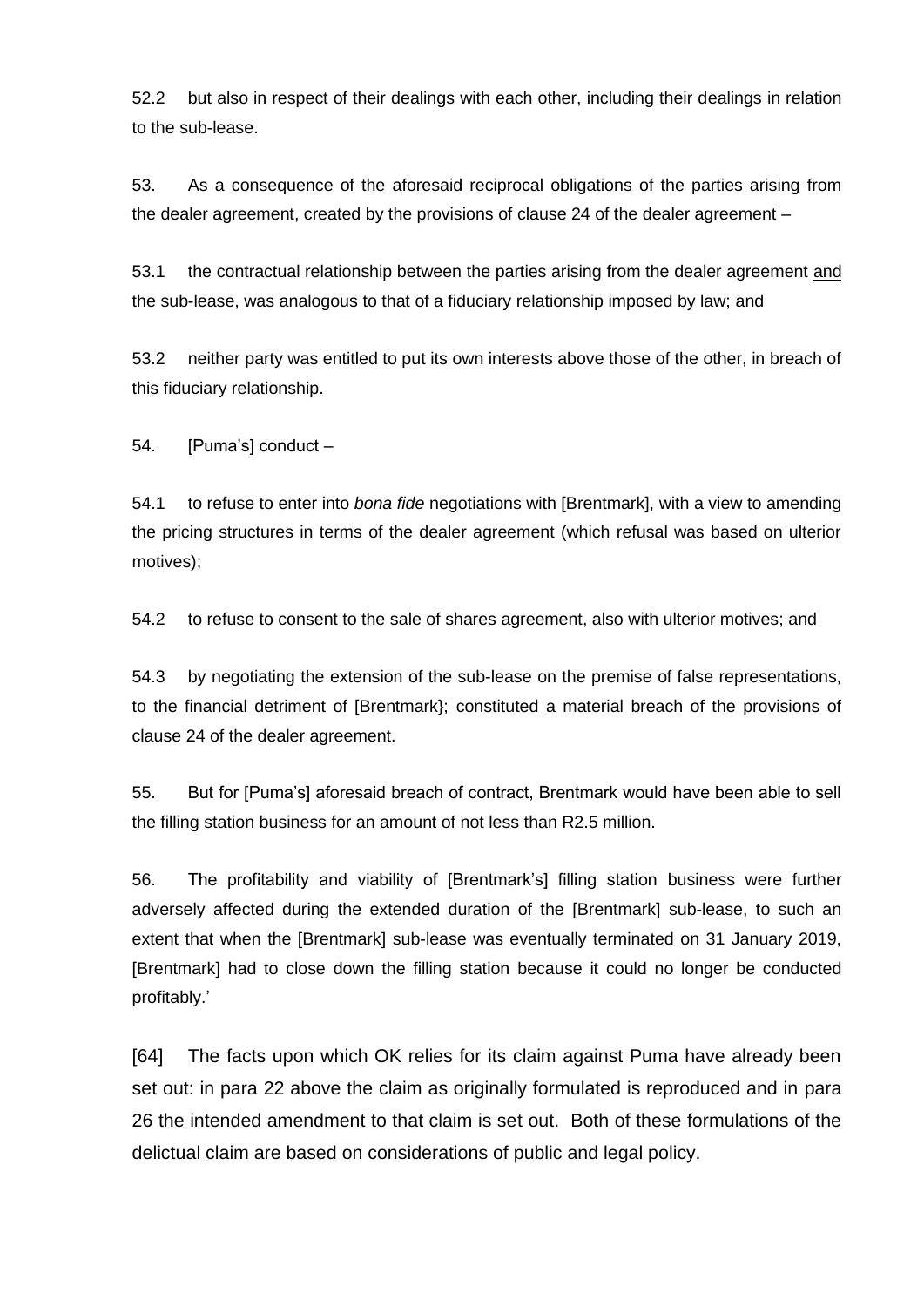[65] As I have already said, OK accepts that the claim against Puma does not fall into any so-called 'recognised category' of liability for pure economic loss. But, it argues, that does not mean that its claim should not be countenanced. In the course of argument, counsel for OK referred to *Bakkerud<sup>20</sup>* in which Marais JA made the following observation regarding the approach to be adopted by a court in assessing whether a party was said to be saddled with a legal duty in any given situation:

'[15] While that attempt to devise a workable general principle by which to determine on which side of the moral/legal divide a duty to act falls has not been universally acclaimed, it has been welcomed by most. Those who welcome it do so because of its inherent flexibility and its liberation of Courts from the conceptual strait jacket of a *numerus clausus* of specific instances in which a legal duty to act can be recognised. Those who do not are distrustful of the scope it provides for equating too easily with the convictions of the community a particular Court's personal perception of the strength of a particular moral or ethical duty's claim to be recognised as a legal duty. That is a risk which is not peculiar to this particular problem. There are many areas of the law in which Courts have to make policy choices or choices which entail identifying prevailing societal values and applying them. But Courts are expected to be able to recognise the difference between a personal and possibly idiosyncratic preference as to what the community's convictions *ought* to be and the *actually prevailing* convictions of the community. Provided that Courts conscientiously bear the distinction in mind, little, if any, harm is likely to result.'

[66] While the *dictum* of Marais JA in *Bakkerud* precedes that of Brand JA in *Fourway Haulage*, the *rationes* in both cases are entirely consistent with each other. Shortly before his concurrence in *Fourway Haulage* Scott JA delivered the unanimous judgment of the Court in *Mediterranean Shipping<sup>21</sup>* (in which Farlam and Lewis JJA, who had also concurred in *Fourway Haulage*, similarly concurred with Scott JA). As counsel for OK observed, the approach to be adopted in a matter such as the present was usefully summarised in *Mediterranean Shipping*:

'[14] Wrongfulness and fault are both requirements for liability under the modern Aquilian action. Negligent conduct which is not also wrongful is therefore not actionable. The inquiry into the existence of the one, save in the case of *dolus*, is discrete from the inquiry into the existence of the other. However, the issue of wrongfulness will more often than not be

<sup>20</sup> *Cape Town Municipality v Bakkerud* 2000 (3) SA 1049 (SCA).

<sup>21</sup> *MV MSC Spain; Mediterranean Shipping Co (Pty) Ltd v Tebe Trading* (Pty) Ltd 2008 (6) SA 595 (SCA).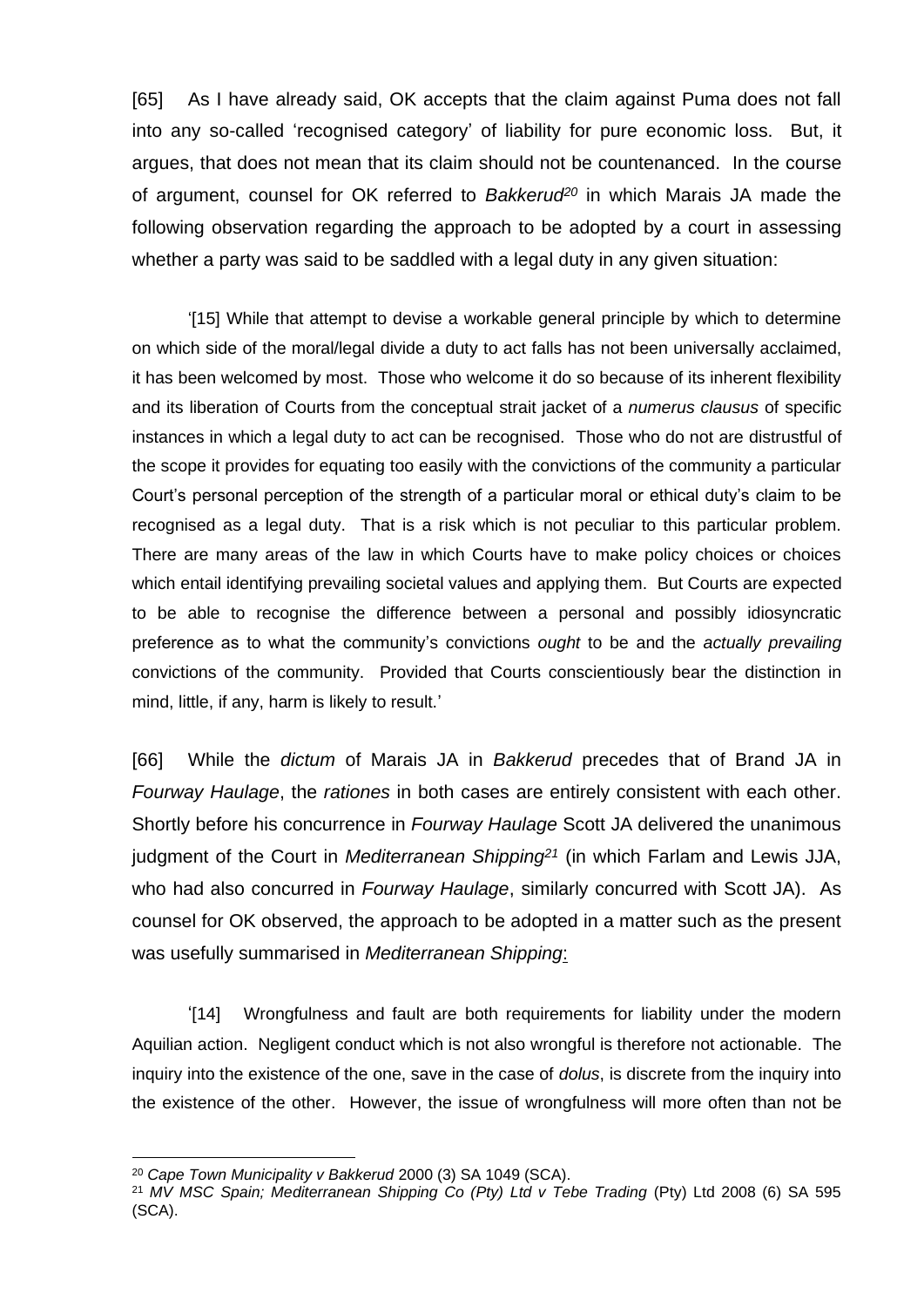contentious. This is because the culpable conduct complained of will be prima facie wrongful. Typically, this is the case where the negligent conduct takes the form of a positive act which causes physical harm. But conduct which takes the form of an omission or which results in pure economic loss is not prima facie wrongful. In such cases it becomes necessary to determine whether there is a legal duty owed by the defendant to the plaintiff to act without negligence or, as the inquiry has more recently been formulated, whether, if the defendant was negligent, it would be reasonable to impose liability on him for such negligence. This, in turn, is a matter for judicial judgment involving criteria of reasonableness, the legal convictions of the community, policy and where appropriate, constitutional norms. Precedent may also play a role. Where, as in the present case, it is contended that there existed a delictual legal duty in what was essentially a contractual setting, relevant circumstances will include such factors as the extent to which the plaintiff was or could have been protected against the risk of harm by contractual provisions, whether the duty alleged could have arisen in the absence of a contract and generally, depending on the circumstances, the mere existence of the contract. In [*Two Oceans*], for example, the court was not prepared to recognise the existence of a legal duty in circumstances where the plaintiffs could have protected themselves against pure economic loss by contractual means. Similarly, in [*Lillicrap*] the court, while recognising the possibility of a *concursus actionum,* declined to accept the existence of a delictual legal duty in circumstances where the plaintiff would previously have had a claim in contract but had subsequently assigned its rights and obligations under the contract to a third party.'

[67] The *dictum* in *Mediterranean Shipping* highlights the importance of a Court considering the factual setting of the delictual claim in assessing whether a legal duty existed or not. It goes without saying that evidence which might be adduced by a plaintiff relevant to issues of public policy will greatly assist the Court in coming to its decision on the existence or not of a legal duty. Similarly, evidence relevant, for example, to a plaintiff's ability to protect itself against harm through contractual stipulations would also be of assistance. There is indeed a multitude of factors which a Court might consider in determining whether Puma was under a legal duty not to cause harm to OK when it breached the dealer agreement with Brentmark. That is the very essence of the value judgment which the Court is called upon to make in any given case of this nature.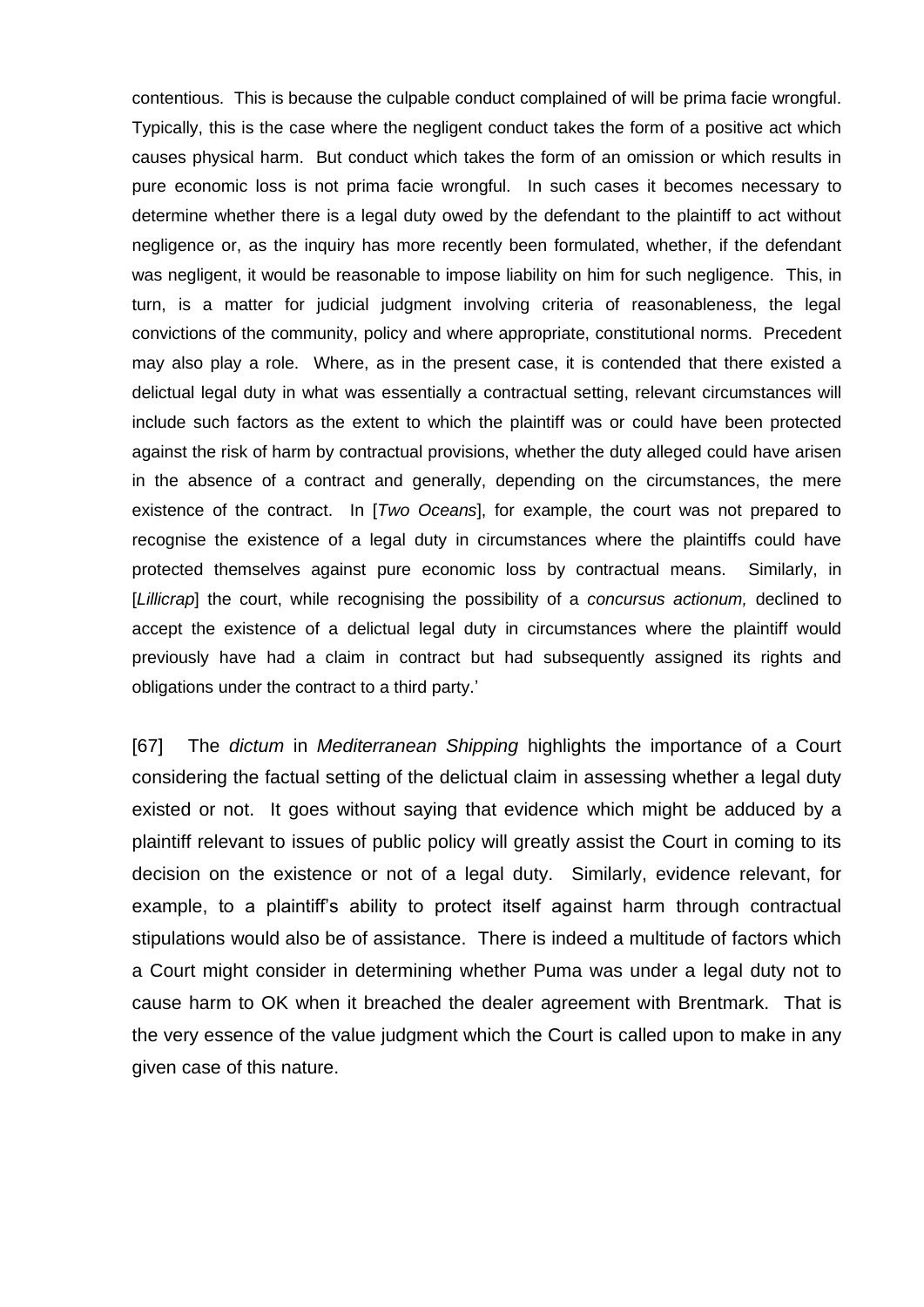[68] How is that value judgment to be made? In *Van Duivenboden*, para 13, Nugent JA cited with approval the following passage in Fleming<sup>22</sup> in establishing the general nature of the enquiry:

'In short, recognition of a duty of care is the outcome of a value judgment, that the plaintiff's invaded interest is deemed worthy of legal protection against negligent interference by conduct of the kind alleged against the defendant. In the decision whether or not there is a duty, many factors interplay; the hand of history, our ideas of morals and justice, the convenience of administering the rule and our social ideas as to where the loss should fall. Hence, the incidence and extent of duties are liable to adjustment in the light of the constant shifts and changes in community attitudes.'

[69] After a detailed consideration of the approach to such a duty in various common law jurisdictions, Nugent concluded that –

'[16] . . . What is ultimately required is an assessment, in accordance with the prevailing norms of this country, of the circumstances in which it should be unlawful to culpably cause loss.

[17] . . . (T)he "convictions of the community" must necessarily now be informed by the norms and values of our society as they have been embodied in the 1996 Constitution.'

[70] More recently, in deciding whether a railways authority was to be held liable for its omission to provide adequate security on a passenger train, the learned Chief Justice said the following in *Mashongwa*: 23

'[23] An omission will be regarded as wrongful when it also "evokes moral indignation and the legal convictions of the community require that the omission be regarded as wrongful"<sup>24</sup>. This leads to a legal policy question that must of necessity be answered with reference to the norms and values, embedded in our Constitution, which apply to the South African society. And every other norm or value thought to be relevant to the determination of this issue would find application only if it is consistent with the Constitution. As Moseneke DCJ put it: "the ultimate question is whether on a conspectus of all reasonable facts and

<sup>&</sup>lt;sup>22</sup> Fleming *The Law of Torts* 4<sup>th</sup> ed at 136.

<sup>23</sup> *Mashongwa v Passenger Rail Agency of South Africa* 2016 (3) SA 528 (CC).

<sup>24</sup> *Van Duivenboden* para 13.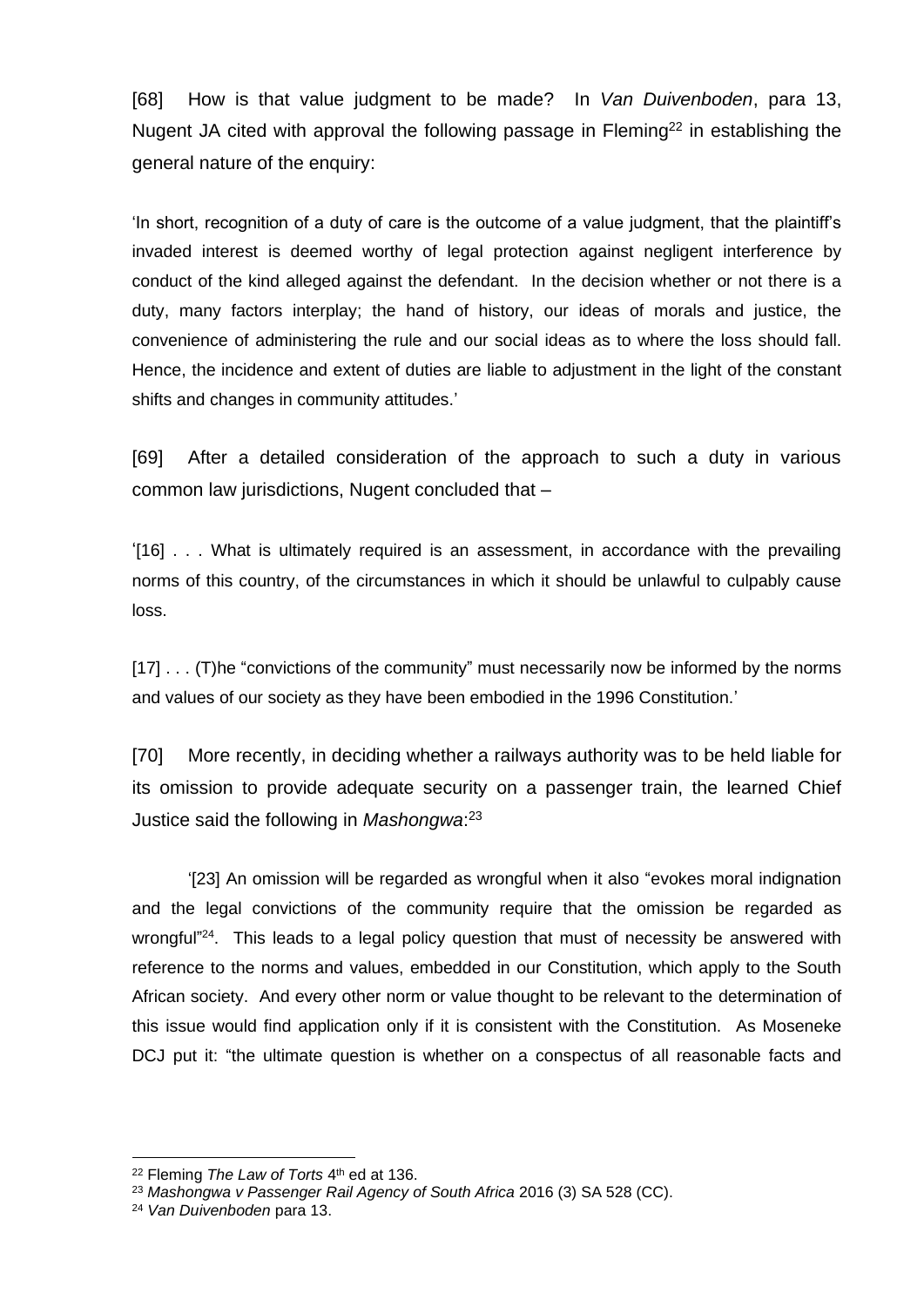considerations, public policy and public interest favour holding the conduct unlawful and susceptible to a remedy in damages"<sup>25</sup>.' (Footnotes otherwise omitted.)

## DID PUMA HAVE A LEGAL DUTY TOWARDS OK?

[71] The question as to whether Puma had a legal duty not to cause harm to OK when (as it is alleged) it intentionally and with ulterior motive breached the dealer agreement with Brentmark, requires this Court to assess whether Puma's conduct 'evokes moral indignation' and whether public policy, embracing the 'legal convictions of the community' as understood through the prism of the Constitution, requires that such conduct be regarded as wrongful.

[72] The issue of whether the common law of delict should be advanced by finding that Puma's conduct was in breach of public policy, and hence unconstitutional, is not always suited to determination by way of exception.<sup>26</sup> As I have said, there may be material evidence going one way or the other which would be conclusive of the enquiry. But the matter must now be adjudicated on the principles applicable to exceptions and on the basis of the evidence as contended for in the papers as they stand.<sup>27</sup> That is the risk a party runs when it decides to test the development of the law by way of exception.

[73] The point of departure in considering the question of a legal duty, is the fact that Puma was both contractually and legally bound under the common law to observe good faith towards its co-contractant, Brentmark. The judgment of Nkabinde J in *Botha*, para 46, is clear authority for the proposition that this obligation did not, for example, permit it to place its own interests above those of Brentmark.

[74] In *Silent Pond*<sup>28</sup> Morley AJ was required to interpret a good faith clause in an agreement not dissimilar to the dealer agreement: the matter also related to a convenience store/filling station set up. In considering the import of the clause in question, the learned Acting Judge remarked as follows:

<sup>25</sup> *Steenkamp* para 42.

<sup>26</sup> *H v Fetal Assessment Centre* 2015 (2) SA 193 (CC) para 10 *et seq.*

<sup>27</sup> *Hlumisa Investment Holdings RF Ltd and another v Kirkinis and others* 2020 (5) SA 419 (SCA) paras  $64 - 65.$ 

<sup>28</sup> *Silent Pond Investments CC v Woolworths (Pty) Ltd and another* 2011 (6) SA 343 (D).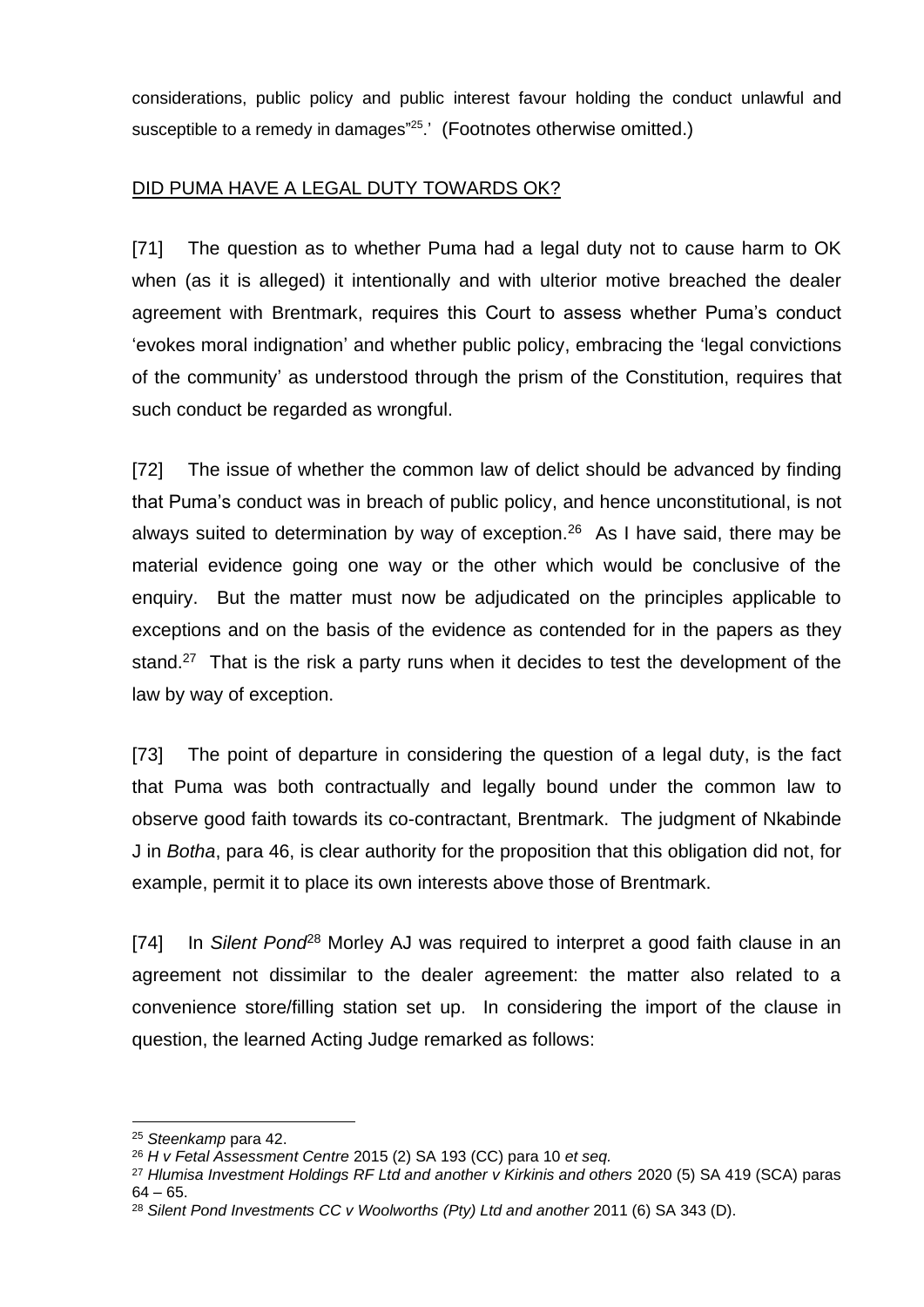'[70] I must, however, give the duty of good faith in the implementation of the tripartite agreement some meaning. It appears to me that the parties intended the scope of the goodfaith provision to be no more and no less than the scope of the duty of good faith in a fiduciary relationship implied by law. The seminal case in this regard is *Robinson v Randfontein Estates Gold Mining Co Ltd* 1921 AD 168 at 180, where Innes CJ said:

"Whether a fiduciary relationship is established will depend upon the circumstances of each case. . . . But, so far as I am aware, it is nowhere laid down that in these transactions there can be no fiduciary relationship to let in the remedy without agency. And it seems hardly possible on principle to confine the relationship to agency cases. There may surely be circumstances, apart from mandate, where a duty to acquire for the company may be inferred."

[71] The consequence of the agreement between the parties in the present case is, in my view, that stated by Innes CJ in *Robinson* (supra) at 177 – 178 where the learned judge stated as follows:

"Where one man stands to another in a position of confidence involving a duty to protect the interests of that other, he is not allowed to make a secret profit at the other's expense or place himself in a position where his interests conflict with his duty. The principle underlies an extensive field of legal relationship."

[72] At 179 the judgment reads as follows:

"For it rests upon the broad doctrine that a man, who stands in a position of trust towards another, cannot, in matters affected by that position, advance his own interests (e.g. by making a profit) at that other's expense."'

[75] The judgment in *Silent Pond* was referred to with approval by Francis AJ in this Division in *Puma Energy SA (Pty) Ltd v JR Petroleum Services (Pty) Ltd* Case No. 10854/2019 (12 December 2019). The latter judgment records that late in 2019 JR Pet operated filling stations in Kraaifontein and Airport Industria, selling petroleum products supplied to it by Puma under a dealer agreement similar to the present. A dispute had arisen regarding fuel which JR Pet was allegedly selling and which had been delivered by a supplier other than Puma. The dispute centred around the interpretation of the dealer agreement and whether it contained an exclusivity clause limiting Puma as the sole supplier, and Puma sought an urgent interdict to restrain JR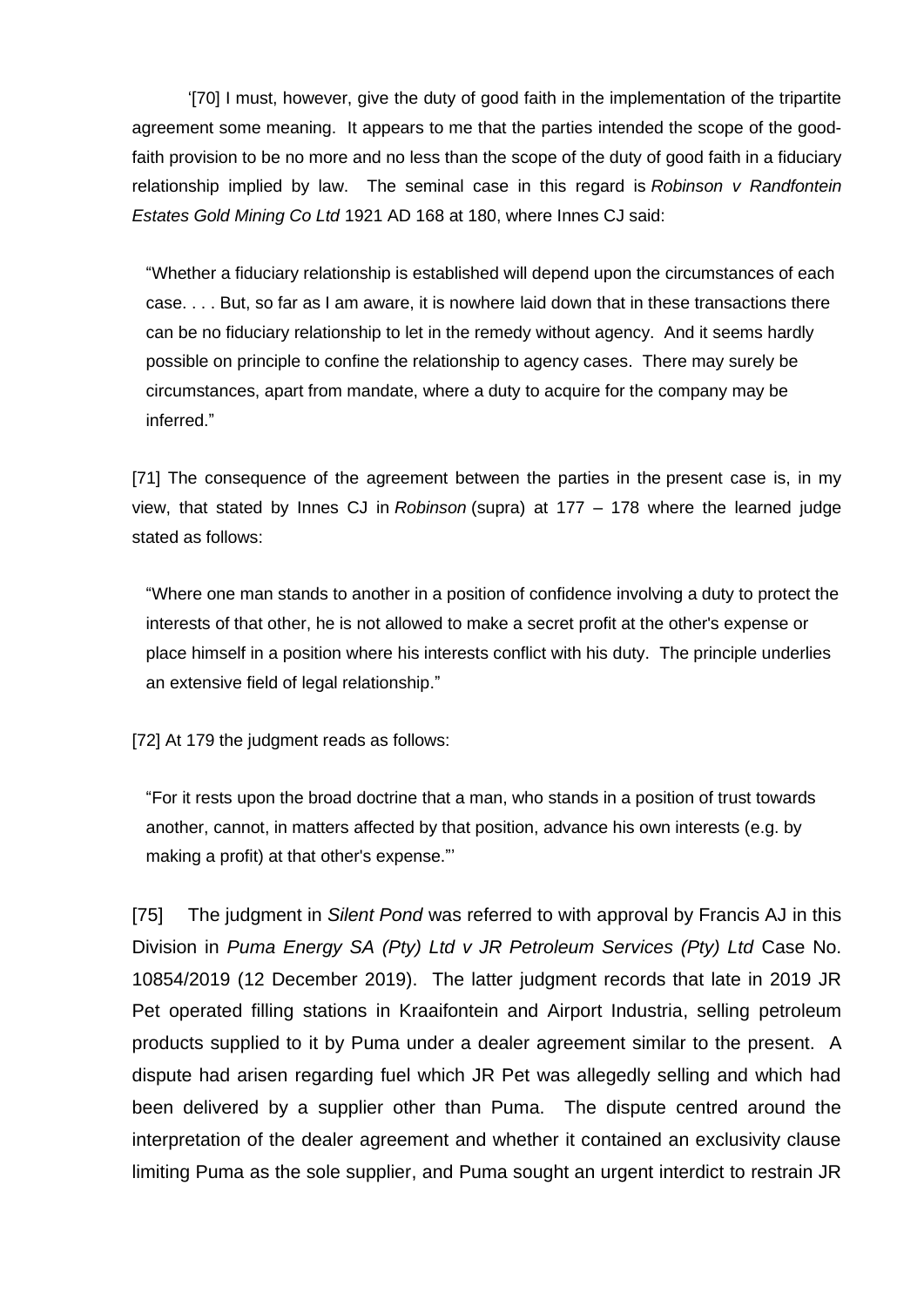Pet from selling products other than its own. Incidentally, Puma was represented by, inter alia, Mr. van Kerckhoven and JR Pet by Mr. Vivier SC.

[76] I agree with counsel for OK that these decisions are authority for the fact that the contractual relationship between the parties in this matter, arising from the dealer agreement, was analogous to that of a fiduciary relationship imposed by law. I did not understand counsel for Puma to take issue with this proposition. Indeed, a remark by Francis AJ in para 16 of his judgment suggests that the parties before him were in agreement -

'. . . that the parties should act in good faith in the overall implementation of the dealer agreements, and they must act honestly in their commercial dealings and not promote a party's own interest at the expense of the other in so an unreasonable manner as to destroy the basis of the consensus between the parties.'

[77] The good faith clause is only to be found in the dealer agreement. However, the duty on the part of Puma to act honestly was not limited to the dealer agreement. Given the clear stance now of our appellate courts in regard to the application of the principle of contractual *bona fides*, I am of the view that the same parties, as cocontractants to the Brentmark sub-lease agreement, were required to conduct themselves in accordance with constitutionally normative standards of public policy and ethical business dealings in relation to that agreement too.

[78] And, I consider, the same must apply to the BrentOK lease. While that sublease might be regarded, in the light of the common shareholding, as effectively having been concluded between the same parties (or at least between parties with a strong commonality of interests), it is important to have regard to the fact that Puma was materially interested in the conclusion of that sub-lease agreement, as it was required to consent to the further sub-lease of 'the shop' to OK. Self-evidently, Puma's approval of the sub-lease of the convenience store to OK was the very genesis of OK's business.

[79] In the result, I conclude that neither Puma nor Brentmark was entitled to place its own interests above those of the other. Yet, this is just what Puma is alleged to have done in clear breach of the dealer agreement. It refused to consent to the sale of the business by Brentmark to JR Pet, for no discernible reason and, says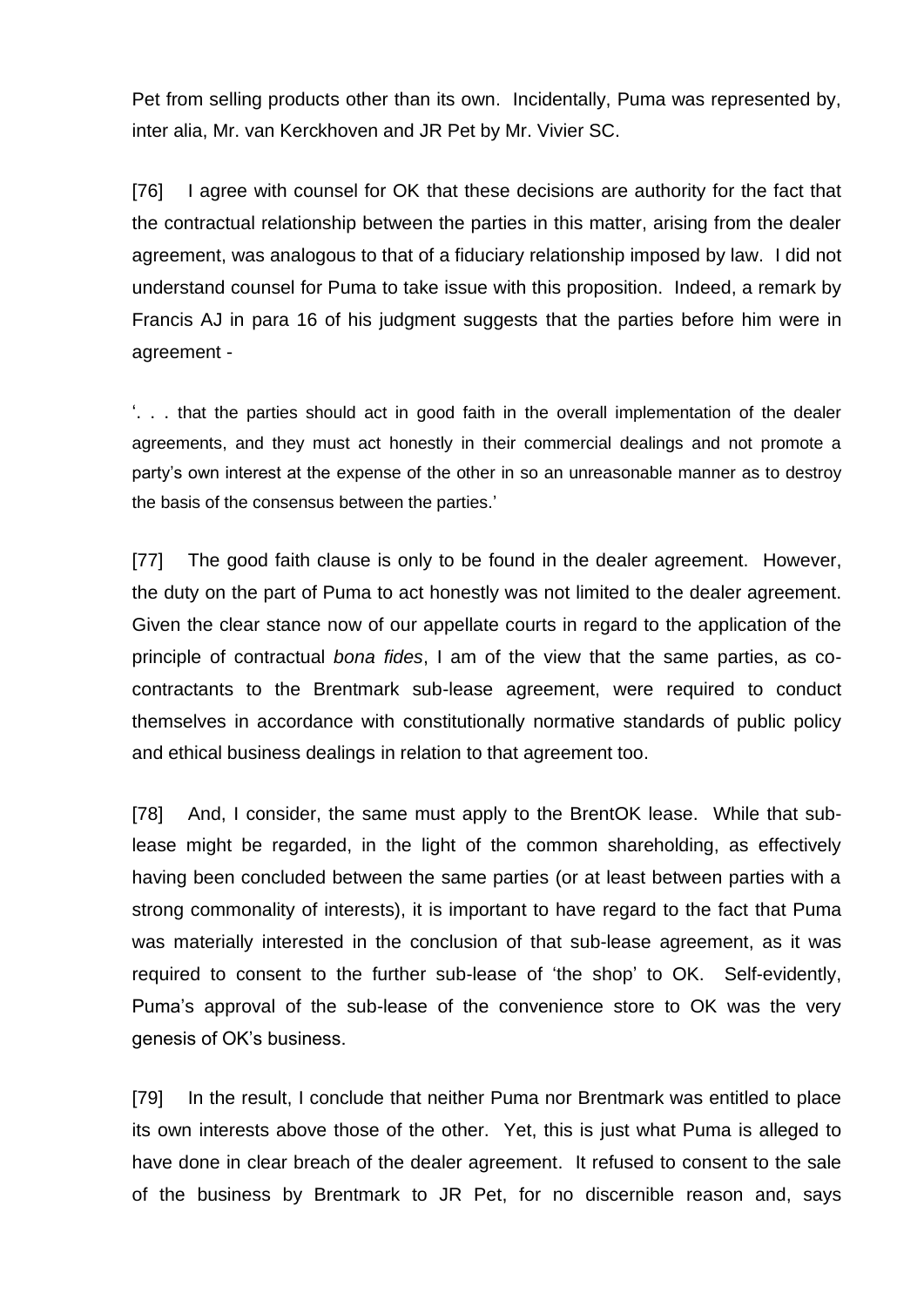Brentmark, that refusal was designed to advance its own interests in relation to its ongoing negotiations with JR Pet, and to enable it to put the squeeze on JR Pet in those negotiations.

[80] In my view, such conduct, in and of itself, attracts moral indignation. In the words of Prof. Hutchison quoted above, it lacks the 'standards of decency and fairness that underlies and informs the substantive law of contract.'

## CONSIDERATION OF THE JUDGMENTS IN COUNTRY CLOUD

[81] Counsel for Puma relied heavily on the fact that OK was 'a stranger' to the dealer contract and stressed that this was what had dissuaded the appellate courts from extending liability for pure economic loss in coming to the assistance of the plaintiff in *Country Cloud.*

[82] It is apparent that in his judgment in *Country Cloud (SCA)*, Brand JA did not non-suit the plaintiff because it was a 'stranger' to the contract *per se*. Rather, the learned Judge of Appeal declined to find that the conduct of the relevant departmental official upon which the plaintiff sought to rely for its cause of action was wrongful, citing three primary considerations in support thereof – (i) foreseeability of harm; (ii) the spectre of indeterminate liability; and (iii) non-vulnerability to harm.

[83] In *Country Cloud (CC)*, Khampepe J<sup>29</sup> did not dismiss the claim on the basis that the plaintiff was 'a stranger' to the contract either. Rather, the learned Justice observed that the case was about consideration of the extension of the common law in circumstances which were to be regarded as novel. She too looked to the issue of wrongfulness as being decisive of the matter.

[84] I consider that there are, in any event, certain significant distinguishing factors in the instant matter that render reliance on *Country Cloud* inappropriate. Firstly, the factual setting is wholly different. That matter concerned a building contract for the completion of a partially built clinic, by a company (Ilima Projects) which had borrowed money from Country Cloud to finance the remainder of the project. After Country Cloud had advanced the money to Ilima, the Department of Infrastructure

<sup>29</sup> Paras 27 – 32.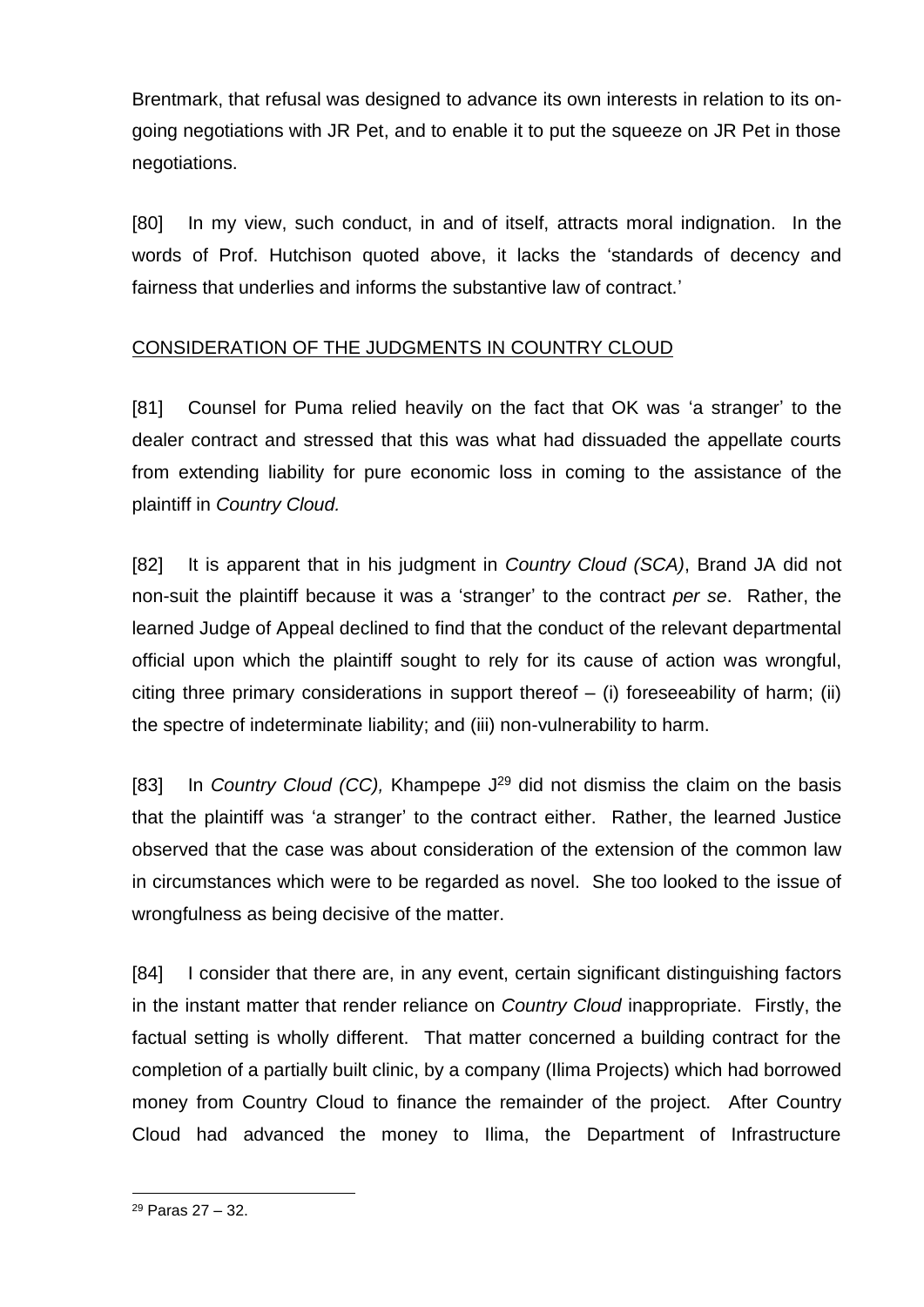Development in Gauteng Province ("the Department") cancelled the contract, which cancellation ultimately led to the liquidation of Ilima. In seeking to hold the Department liable in delict for its loss, Country Cloud sought to characterise the conduct of the relevant departmental official charged with oversight of the project and the cancellation thereof, Mr. Buthelezi, as wrongful.

[85] *Country Cloud* was not decided on exception. Rather, the matter went to trial, firstly, on two contractual causes of action, with an alternate claim for pure economic loss bringing up the rear. The plaintiff succeeded in the court *a quo* on the contractual claims and the delictual claim was thus not addressed in that court. On appeal, the contractual claims failed and were set aside. The SCA was thus required to consider the pure economic loss claim afresh. It did so on the basis of the evidence on record adduced before the court *a quo.*

[86] Noting that the delictual claim had been formulated with some difficulty at a late stage of the proceedings in the court *a quo*, and that it was the subject of inept draftsmanship, Brand JA considered that what was really at issue in the matter was whether Mr. Buthelezi had a valid basis for cancelling the contract with Ilima, and whether his conduct in doing so was to be regarded as wrongful. The SCA judgment reflects that the enquiry as to whether Mr. Buthelezi's conduct was wrongful was determined by a number of factors, including compliance with myriad statutory provisions such as the Public Finance Management Act, the Preferential Procurement Policy Framework Act and various Treasury regulations.

[87] The judgments in *Country Cloud* must thus be considered against the background of the constraints on the use of public power, and the reluctance to inhibit public officials in the orderly discharge of their duties. Extension of delictual liability in those circumstances was to be discouraged, for reasons such as those advanced in *Van Duivenboden*, para 19: 30

'. . . The imposition of legal duties on public authorities and functionaries is inhibited instead by the perceived utility of permitting them the freedom to provide public services without the chilling effect of the threat of litigation if they happen to act negligently and the spectre of limitless liability.' (Internal footnotes omitted.)

<sup>30</sup> See para 34 above.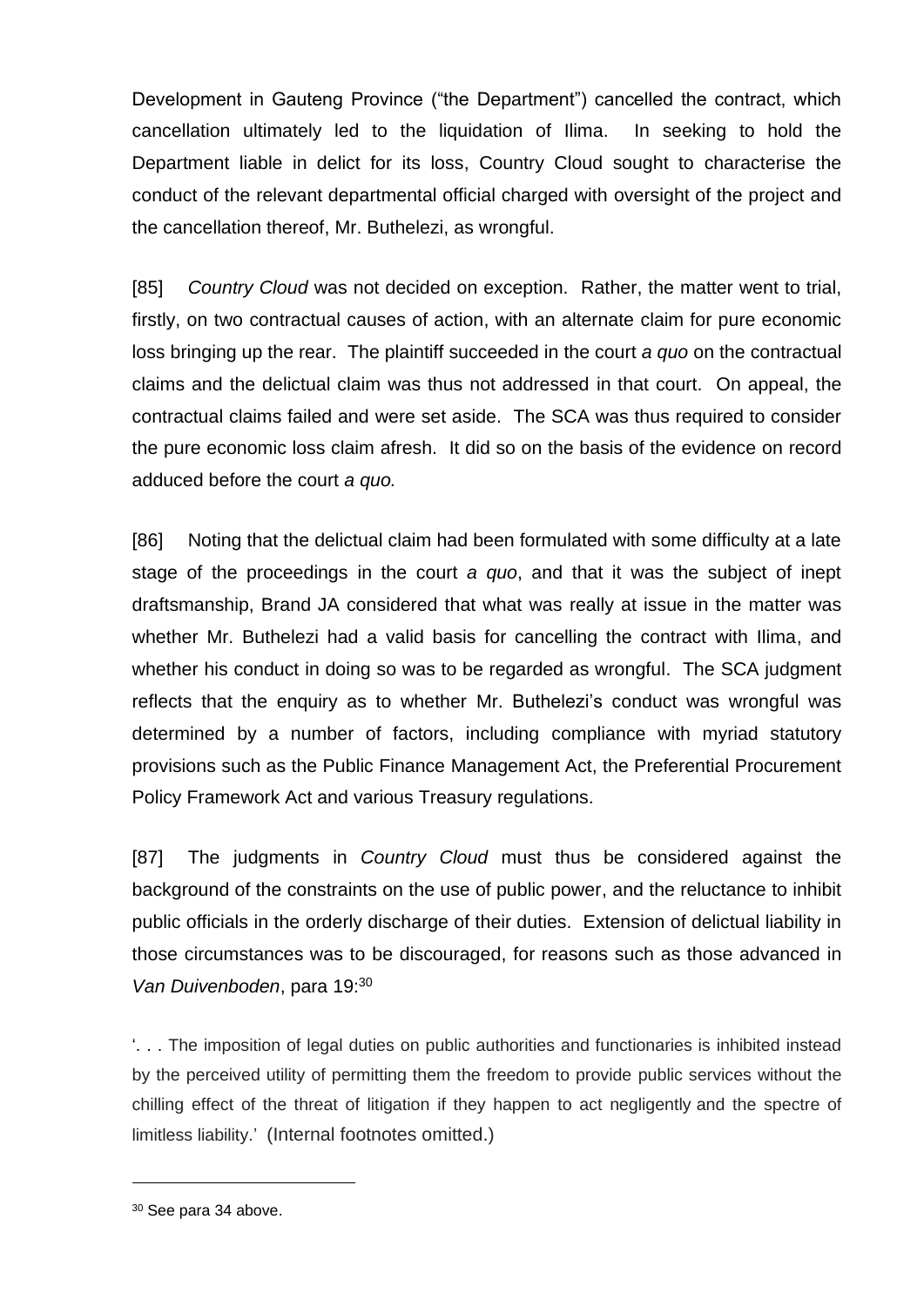[88] In *Country Cloud (CC)*, Khampepe J highlighted the concerns relating to the granting of private law remedies against persons wielding public power:

'[45] It is true that the value of state accountability can be a reason to impose delictual liability on a state defendant. Equally, however, it should be stressed that this value will not always give rise to a private-law duty. And Country Cloud did very little to explain how or why state accountability compels us to recognise a private-law duty on the state to compensate it here.' (Internal footnotes omitted.)

The finding of the learned Justice was clearly based on the evidence before the court.

[89] Lastly, the Constitutional Court had regard to the conduct of Mr. Buthelezi, which was categorised by Khampepe J, para 47, as that of 'a bungling public functionary' and not of 'one bent on illicit gain.' The learned Justice went on to distinguish the conduct of the public functionary in *Country Cloud* from the fraudulent and dishonest conduct of the officials in *Gore NO*, in which the imposition of liability was motivated, from a public policy point of view, by such conduct.<sup>31</sup>

[90] In summary, it is apparent that the appellate courts were concerned about the fact that Country Cloud was a true 'stranger' to the contract between Ilima and the Department, and had regard to the fact that imposing delictual liability on the Department in those circumstances would, in general terms, be interpreted as rendering contracting parties liable in delict for harm suffered by such 'strangers' arising causally from the repudiation of their contracts. The spectre of indeterminate liability thus loomed large in granting the remedy sought by Country Cloud.

[91] The appellate courts also had regard to the fact that Country Cloud was not vulnerable to risk, having had the opportunity to address this consequence when it contracted to provide financial assistance to Ilima, whom it knew was already in financial straits. This consideration played a pivotal role in the judgment of both courts.

91.1. In *Country Cloud (SCA)*, para 30, Brand JA noted that this consideration 'weighs heavily against the imposition of delictual liability on the Department'; while

<sup>31</sup> '[47] . . . The same powerful policy considerations that motivated the imposition of liability in *Gore* are thus not present here.'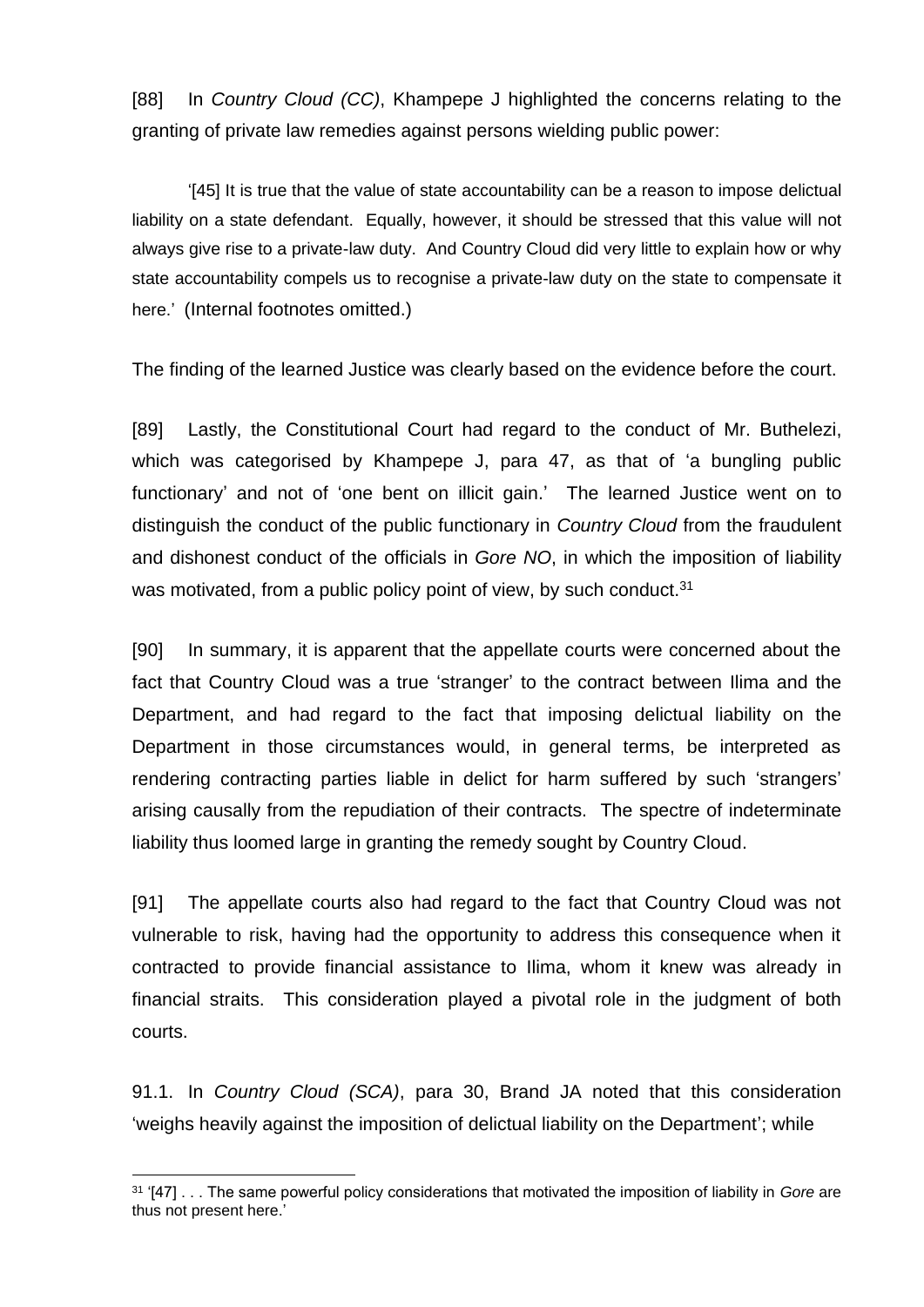91.2 In *Country Cloud (CC)*, para 67, Khampepe J stated that the consideration was 'highly significant and militates against recognising its claim.'

[92] Lastly, both courts examined the conduct of Mr. Buthelezi in detail, and were satisfied, upon analysis, that his decision to cancel the contract with Ilima was not tainted, dishonest nor fraudulent, and was not wrongful in the circumstances.

### WAS OK REALLY A 'STRANGER'?

[93] I turn then to consider the factors at play in the delictual claim before the Court. While OK was manifestly not a party to the dealer agreement, it was certainly no 'stranger' to the commercial rationale which under-pinned both that agreement, the Brentmark sub-lease, and the BrentOK sub-lease. Indeed, OK's very commercial existence and viability derived from the Brentmark sub-lease, in which the premises which were the subject thereof were described as 'the filling station at 51 Durban Road, Mowbray, Cape Town, including all fixtures and fittings contained on the forecourt, underground tanks, pumps and **shop**.' (Emphasis added). Put simply, the entire premises (including the convenience store) were made available by Caledonian to Puma for it to lease out, and Puma agreed that the 'shop' component thereof be leased, firstly, to Brentmark and, subsequently, to OK.

[94] In the result, neither OK nor its business was unknown to Puma. Nor was the relationship between Brentmark and OK unknown to Puma. In addition, OK knew that if Brentmark's sub-lease with Puma was unlawfully cancelled before it had run its designated 10-year course, and that Brentmark thus stopped trading, the substratum of its (OK's) business would fall away, and it would suffer financial ruin. Brentmark also knew of that eventuality and, to be sure, so did Puma.

[95] The BrentOK sub-lease was entirely dependent on the dealer agreement – without such an agreement there was no commercial rationale for either the sub-lease with Brentmark or Brentmark's sub-lease with Puma. And, as observed at the commencement of this judgment, the conclusion of a dealer agreement between Puma and Brentmark was stipulated as a condition precedent to the conclusion of the Brentmark sub-lease.<sup>32</sup> The structure of the parties' commercial arrangements was

 $32$  'Cl 4.1 This agreement  $\dots$  is subject to the fulfilment of the following suspensive conditions  $\dots$  by no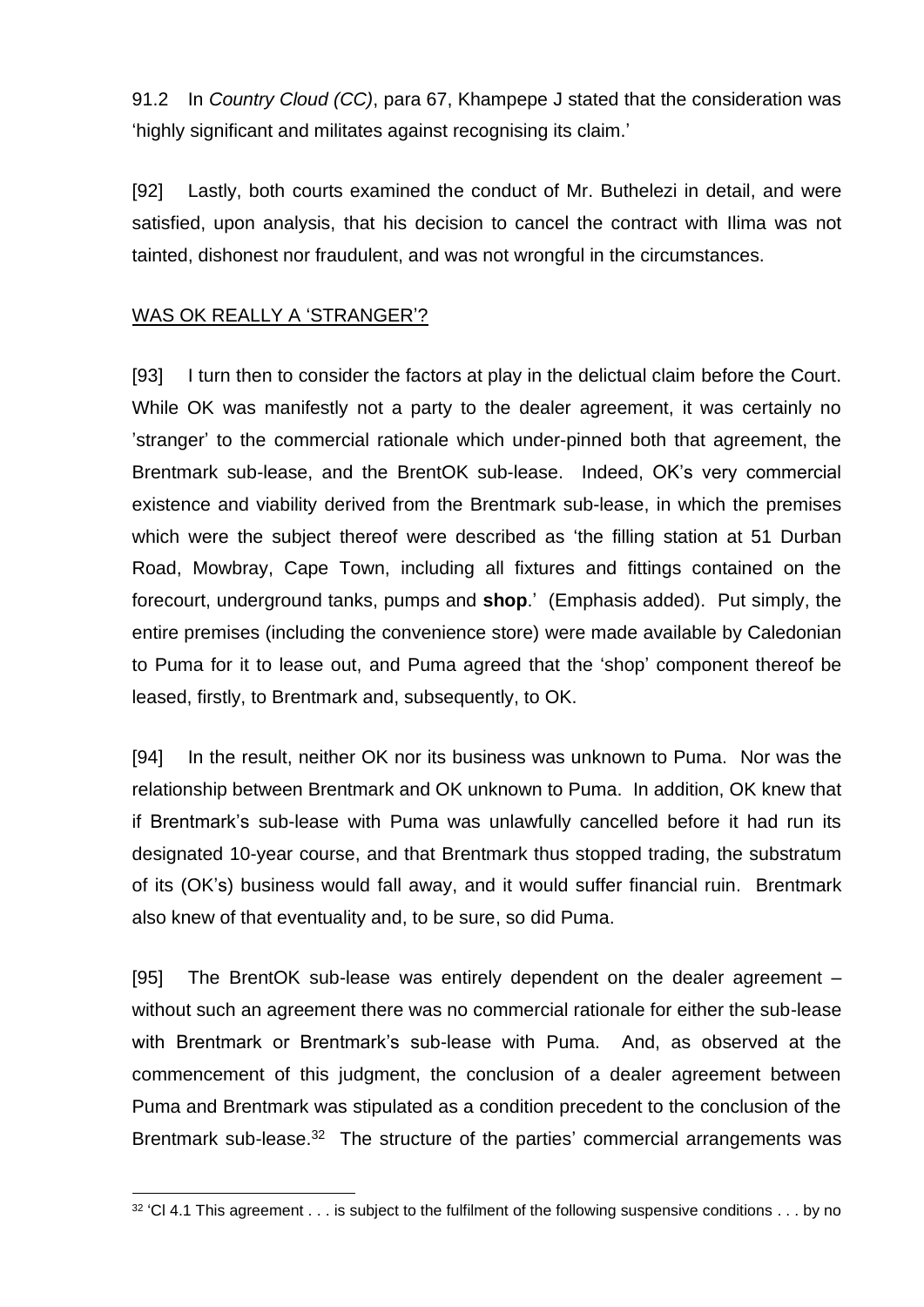therefore based on a high degree of inter-dependence and it might be said that the collapse of, for example, the dealer agreement would have a domino effect on the other agreements.

[96] In the circumstances, I am not persuaded that OK was a 'stranger' to the contract in the sense contemplated in *Country Cloud*. But even if it was, I do not consider that its status as such precludes it from seeking to recover damages for pure economic loss from Puma. OK's acquaintanceship with Brentmark and Puma, and its necessary involvement with them in the running of its business, meant that it was liable to suffer financial damage (a reduction of its patrimony) if Brentmark and Puma fell out and terminated the dealer contract. The question ultimately then is whether Puma is capable of being held liable in delict for OK's losses in such circumstances.

## IS THE NATURE OF PUMA'S ALLEGED CONDUCT RELEVANT?

[97] The case advanced on behalf of OK is based solely on an alleged legal duty on Puma not to breach the good faith clause. Its claim is not that there was a duty on Puma not to commit any breach of the dealer agreement, which would justify the cancellation of that agreement or the Brentmark sub-lease. OK maintains, at para 69 of its intended amendment to the particulars of claim, that by breaching clause 24 (and only that clause), Puma was in breach of its good faith obligations and effectively caused the cancellation of the BrentOK sub-lease, thereby –

97.1 preventing OK from trading and operating the convenience store;

97.2 forcing OK to close its business, alternatively to sell it at a substantial loss; and

97.3 causing OK to suffer economic loss.

[98] In *Gore NO*, the Supreme Court of Appeal considered a claim for pure economic loss in the context of the irregular and fraudulent allocation of a provincial government tender. The matter went to trial and was, once again, not decided on exception: the court of appeal thus had the benefit of the record of proceedings before

later than the respective dates provided below:

 $4.1.1...$ 

<sup>4.1.2</sup> the Dealer Agreement is concluded and becomes unconditional, save for any condition that this agreement become (sic) unconditional. . .'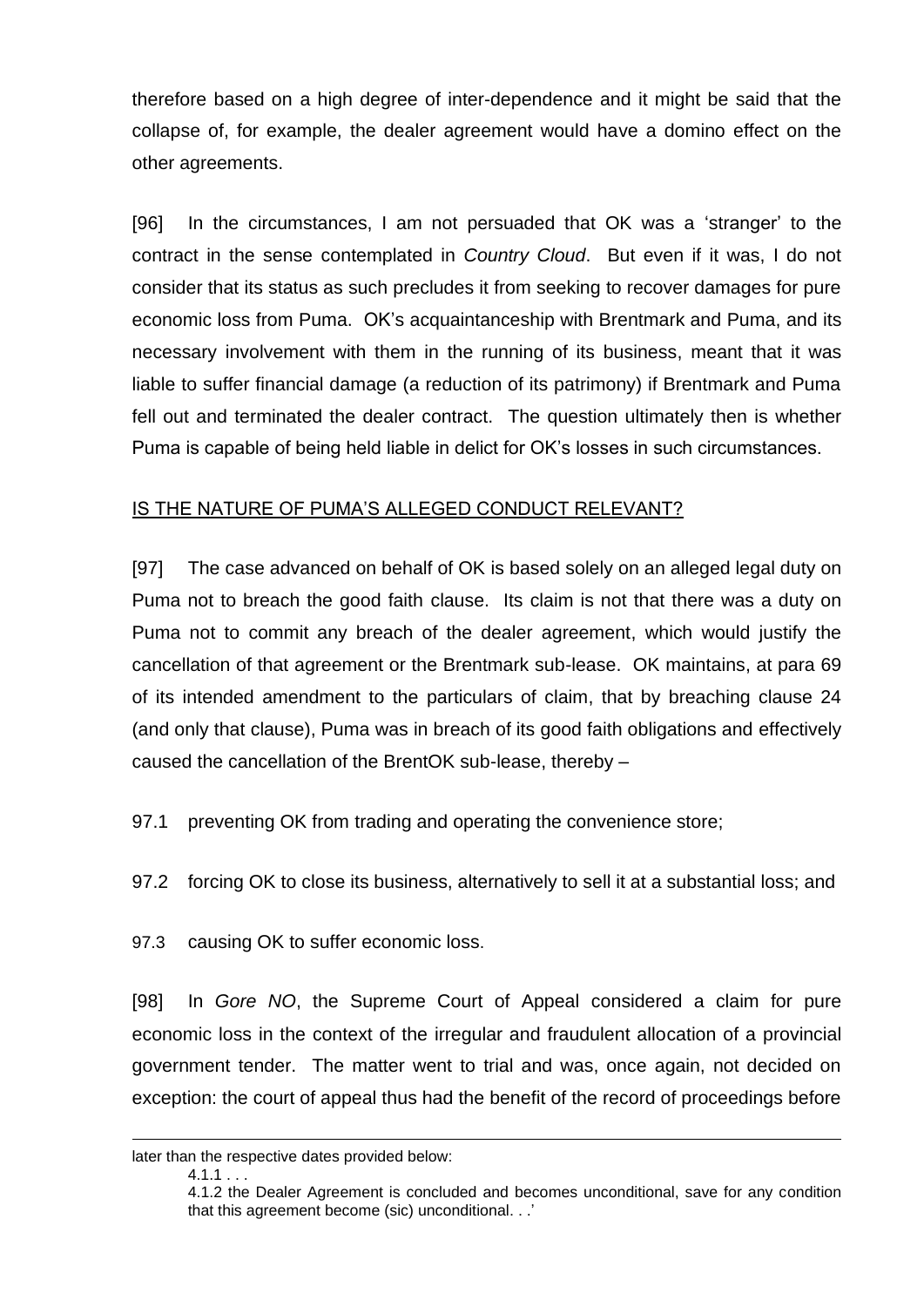the court *a quo* which had found for the plaintiff in delict.

[99] In a joint judgment, Cameron and Brand JJA had regard to the conduct of the relevant officials in the granting of the tender and, in particular, whether fraud, per se, on the part of the officials was a basis for finding that their conduct was wrongful. The province had argued that the state of the law was such that the conduct of its officials (Louw and Scholtz) was not to be regarded as wrongful, and thus did not expose it vicariously to delictual liability.

[100] The learned Judges of Appeal referred to matters such as *Olitzki* and *Steenkamp* and came to the following conclusion:

'[86] But the province's argument starts from the wrong premise. We do not think that it can be stated as a general rule that, in the context of delictual liability, state of mind has nothing to do with wrongfulness. Clear instances of the contrary are those cases where intent, as opposed to mere negligence, is itself an essential element of wrongfulness. These include intentional interference with contractual rights (see eg *Dantex Investment Holdings (Pty) Ltd v Brenner and others NNO*) and unlawful competition (see eg *Geary & Son (Pty) Ltd v Gove*). Closer to the mark, in our view, is the following exposition by Boberg *The Law of Delict* vol 1 (Aquilian liability) at 33, who correctly highlights the significance of the perpetrator's state of mind in determining wrongfulness:

"Examination of these crystallised categories of wrongfulness reveals the determining factors. They are: (a) the nature of the defendant's conduct (was it a positive act or an omission; did it consist of deeds or mere words?); (b) the nature of the defendant's fault (was it intention or negligence; (sometimes) did he have an improper motive?); (c) the nature of the harm suffered by the plaintiff (was it physical harm or mere pecuniary loss?). These criteria do not operate independently but in conjunction with one another. Thus harm of one kind (eg physical) may be actionable whether caused intentionally or negligently, harm of another kind (eg mere pecuniary loss) may be actionable only if caused intentionally (otherwise it is problematical). . . . At the root of each of these crystallised categories of wrongfulness lies a value judgment based on considerations of morality and policy – a balancing of interests followed by the law's decision to protect one kind of interest against one kind of invasion and not another. The decision reflects our society's prevailing ideas of what is reasonable and proper, what conduct should be condemned and what should not . . . ."

[87] In the language of the more recent formulations of the criterion for wrongfulness: in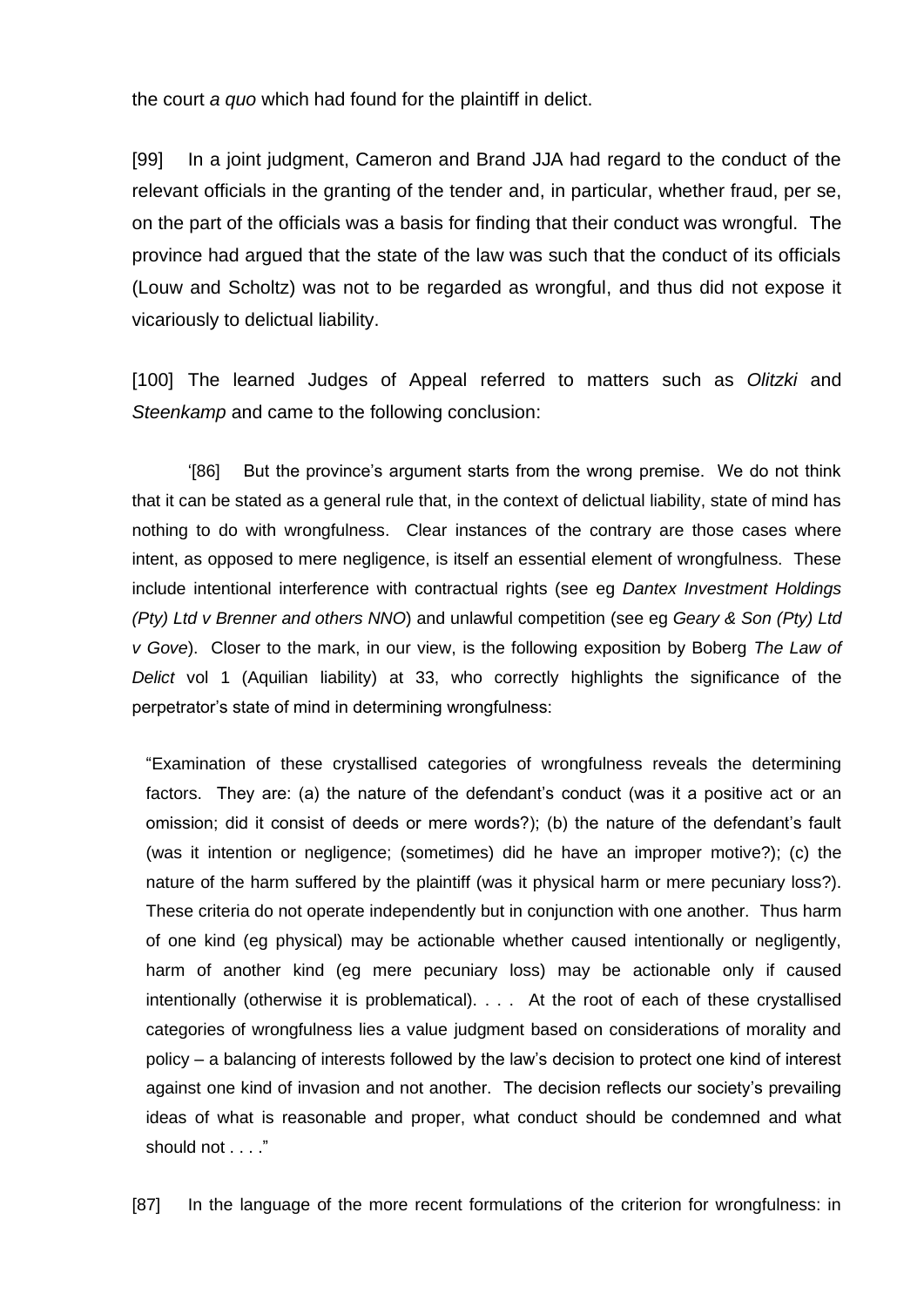cases of pure economic loss the question will always be whether considerations of public or legal policy dictate that delictual liability should be extended to loss resulting from the conduct at issue. **Thus understood, it is hard to think of any reason why the fact that the loss was caused by dishonest (as opposed to** *bona fide* **negligent) conduct, should be ignored in deciding the question. We do not say that dishonest conduct will always be wrongful for the purposes of imposing liability, but it is difficult to think of an example where it will not be so.**

[88] In our view, speaking generally, **the fact that a defendant's conduct was deliberate and dishonest strongly suggests that liability for it should follow in damages,** even where a public tender is being awarded. In *Olitzki* and *Steenkamp* the cost to the public purse of imposing liability for lost profit and for out-of-pocket expenses when officials innocently bungled the process was among the considerations that limited liability. We think the opposite applies where deliberately dishonest conduct is at issue: the cost to the public of exempting a fraudulent perpetrator from liability for fraud would be too high.

[89] These considerations would indicate that liability should follow even if the plaintiff's case were based on dishonesty on the part of the State Tender Board itself. But that is not the case before us, and this constitutes a further problem for the province's argument. This case does not concern the direct liability of the tender-awarding authority itself: it concerns government's vicarious liability for its employees' conduct. The province's argument is therefore misconceived, since it starts from the wrong premise and therefore inevitably arrives at the wrong conclusion. The plaintiff's case is that defendants are vicariously liable for the wrongful conduct of Louw and Scholtz. Once we have decided the issue of vicarious liability in favour of the plaintiff, as we have, the only remaining question in the context of wrongfulness is whether Louw and Scholtz, public employees in charge of a tender process, should themselves be exempt from the consequences of their own dishonest conduct. The issue in *Olitzki* and *Steenkamp* – whether loss resulting from conduct by the tender-awarding authority itself should be visited with delictual liability – does not arise. For present purposes the question about wrongfulness is no different than if Scholtz and Louw themselves were the defendants.

[90] Thus understood the question is: is there any conceivable consideration of public or legal policy that dictates that Louw and Scholtz (and, vicariously, their employer) should enjoy immunity against liability for their fraudulent conduct? We can think of none. The fact that the fraud was committed in the course of a public-tender process cannot, in our view, serve to immunise the wrongdoers (or those vicariously liable for their conduct) from its consequences. And we find no suggestion in *Olitzki* and *Steenkamp* that the tender process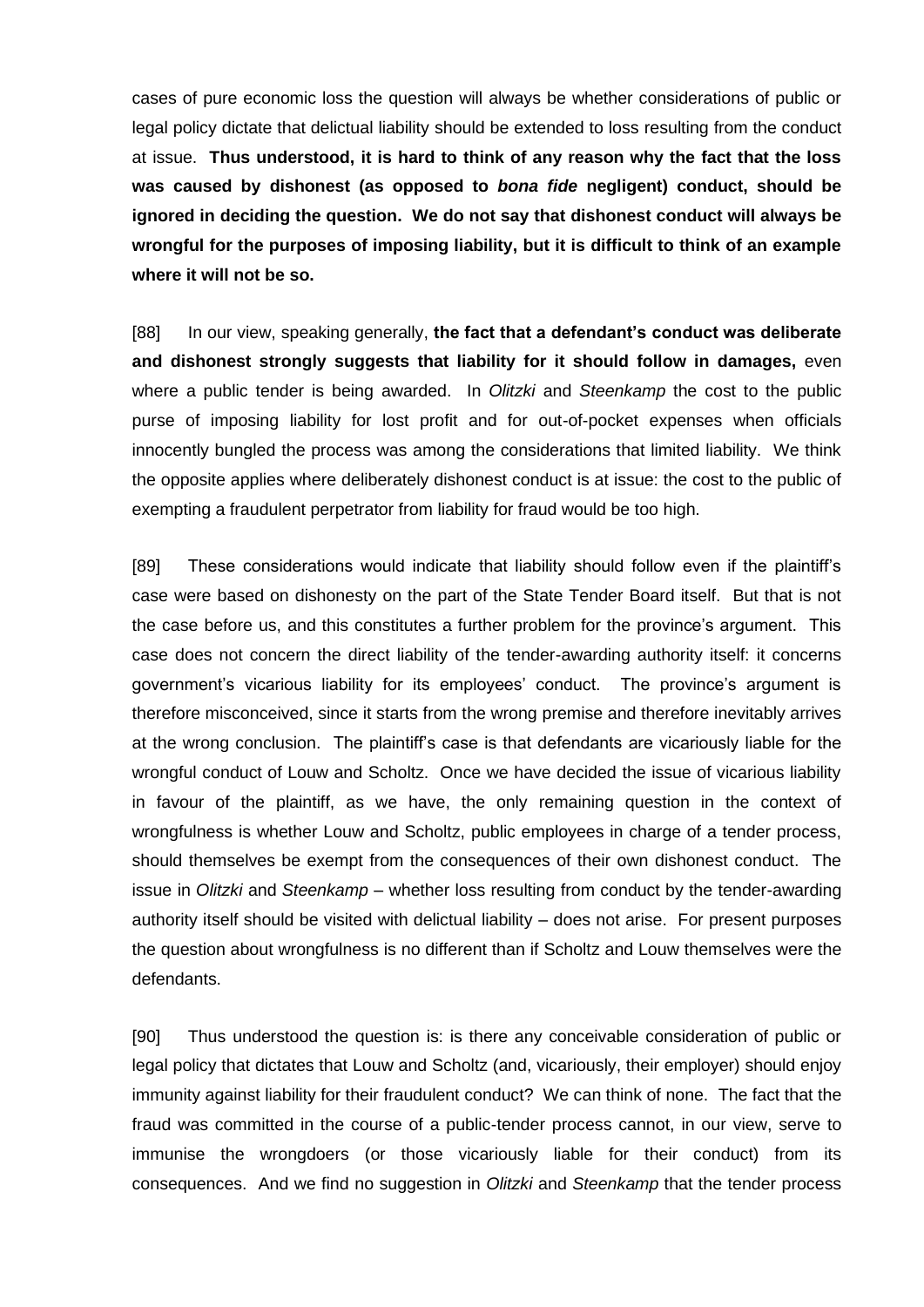itself must provide government institutions with a shield that protects them against vicarious liability for the fraudulent conduct of their servants. The wrongfulness issue therefore cannot shield the defendants.' (Emphasis added; internal references otherwise omitted.)

[101] Counsel for OK stressed that the particulars of claim (in their form as sought to be amended) make out a case for conduct on the part of Puma which was dishonest and intentional, rather than negligent, and that this was a relevant factor to be taken into account when determining the wrongfulness thereof. Counsel adverted to the following factors:

101.1 Puma had recalcitrantly refused to enter into *bona fide* negotiations with Brentmark in relation to reviewing the pricing structure of the dealer agreement. On that score it is said that Puma accepted in its negotiations with JR Pet that the existing structure had become obsolete;

101.2 In so doing, Puma refused to assist Brentmark in its attempts to re-establish its profitability and avoid financial collapse;

101.3 It further refused to consent to the sale of the filling station business to JR Pet, a refusal which is said to have been actuated by an ulterior motive;

101.4 After the cancellation of the contracts, Puma agreed to the temporary extension of the Brentmark sub-lease, while making false representations that it was in negotiations with a third party; and

101.5 Its conduct indirectly, but effectively, deprived OK of its sole source of income.

[102] It was stressed that Puma was fully aware of these facts and the potential consequences thereof and, accordingly, it was said that the pleadings suggested the requisite degree of intention on its part. Further, it was submitted that Puma's dealings with Brentmark were alleged to be based on dishonesty and expediency, and intended to advance its own interests to the detriment of Brentmark, in circumstances where it knew that the consequences thereof would lead to OK's demise. It was said that the question of foreseeability on the part of Puma had thus been sufficiently pleaded as well.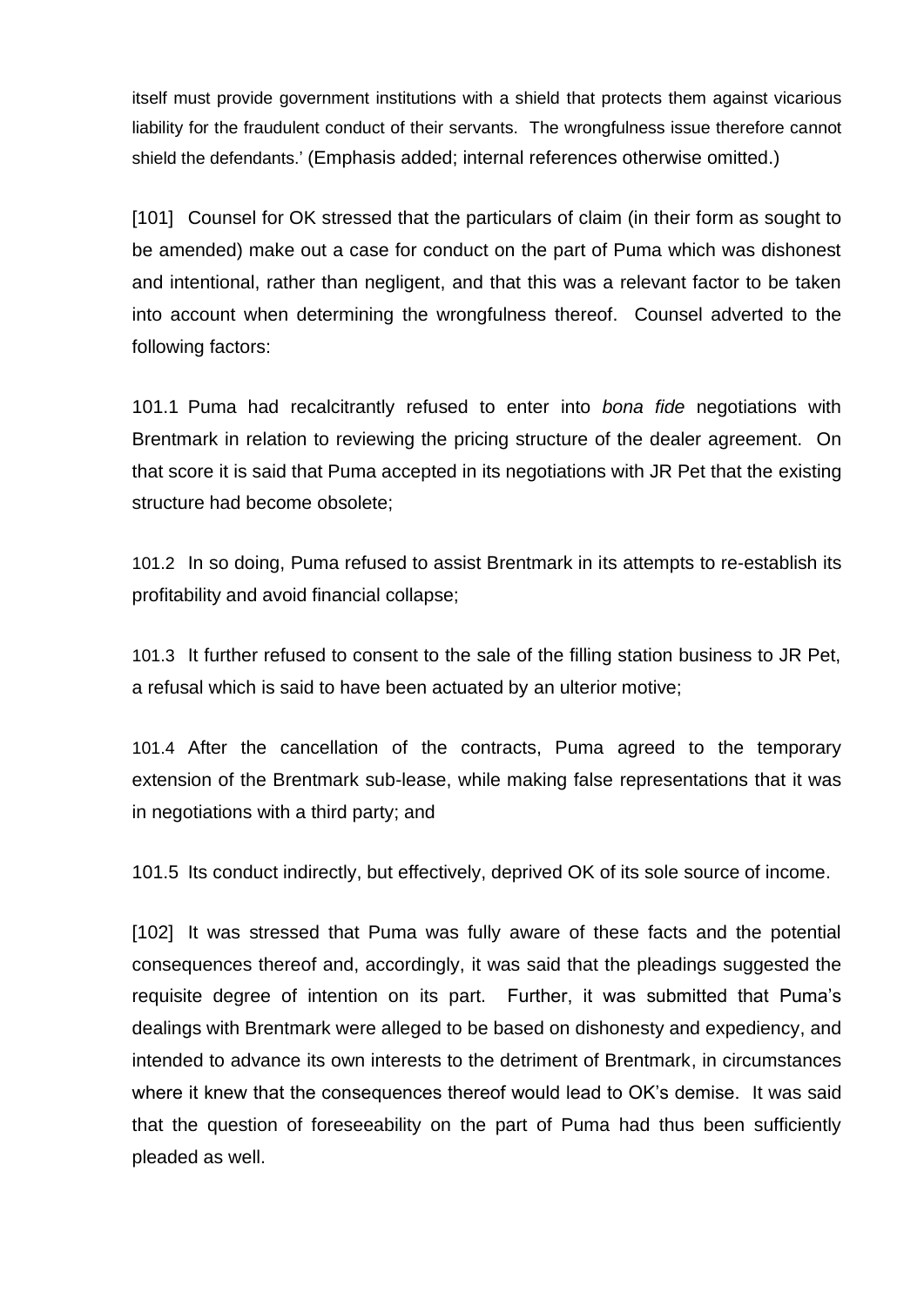[103] I agree with the submissions made by counsel for OK. In my considered view, the alleged conduct of Puma falls squarely within the purview of that deprecated by the learned Judges of Appeal in para [88] of *Gore NO*. While accepting that there may be an exculpatory answer put up by Puma when the matter goes to trial, I am satisfied, for the purposes of determining the exception, that the element of wrongfulness has been pleaded with sufficient clarity and adequacy by OK at this stage.

[104] There are two remaining factors which require consideration at this stage. Firstly, there is the issue of indeterminate liability  $-$  the so-called 'floodgates argument' – and then there is the question of OK's potential vulnerability.

#### LIMITLESS LIABILITY

[105] In the landmark decision of *Trust Bank*<sup>33</sup> which heralded the importation of the principle of delictual liability for pure economic loss into our common law, the erstwhile Chief Justice cautioned (at 833A) of the danger of 'oewerlose aanspreeklikheid' (limitless liability). This aspect has rightfully concerned courts in the decades since the decision in *Trust Bank*, in determining where 'the bright line of limitation' <sup>34</sup> might next be drawn.

[106] In *Country Cloud (SCA)* Brand JA suggested the following answer:

'[18] What Rumpff CJ decided in *Trust Bank* was to cast the element of wrongfulness in the role of an instrument of control to prevent limitless liability. In this way the role of wrongfulness became far more pivotal than the one it traditionally performs with reference to conduct causing physical harm. In the latter situation wrongfulness is rarely contentious. In fact, in these cases wrongfulness is presumed with the result that the onus is on the defendant to exclude the inference of wrongfulness arising from physical harm (see eg . . . *Telematrix* . . . para 13 . . .). But in the case of pure economic loss, wrongfulness performs the function of a safety valve, a control measure, a long stop which enables the court to curb liability where despite the presence of all other elements of the Aquilian action, right-minded people will regard the imposition of liability as untenable. Decisions building upon *Trust Bank* demonstrate the clear recognition by different members of this court that wrongfulness in the context of delictual liability for pure economic loss is ultimately dependent

<sup>33</sup> *Administrateur, Natal v Trust Bank van Afrika Bpk* 1979 (3) SA 824 (A).

<sup>34</sup> *Fourway Haulage* para 17.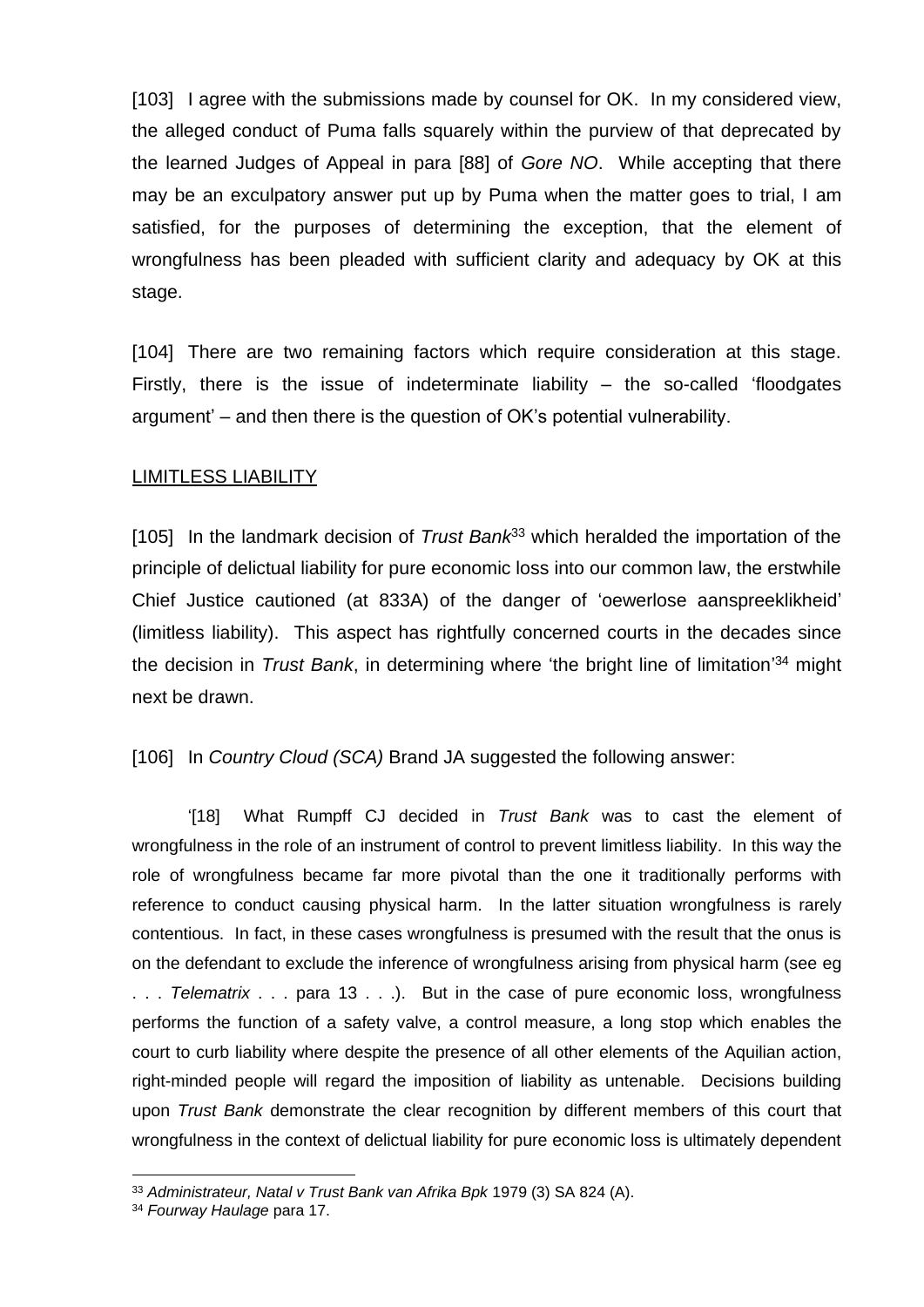on an evaluation based on considerations of legal and public policy. The enquiry is thus: do these policy considerations require that harm-causing conduct should be declared wrongful and consequently render the defendant liable for the loss, or do they require that harm should remain where it fell, ie with the plaintiff? (See eg  $\ldots$  Knop  $\ldots$  at 26J – 27D).' (Internal references otherwise omitted.)

[107] Despite the apprehension expressed by Brand JA in *Country Cloud (SCA)*, <sup>35</sup> I do not consider that granting OK a right of action in delict in this matter will lead to a flood of claims by 'strangers' to contracts. In the first place, the apparent novelty of the situation can never be a bar to the development of the law in that regard. Were that to be the case, *Trust Bank* would never have ushered in the sea change in jurisprudence which it sought to do. Moreover, s39(2) of the Constitution mandates the development of the common law as the rights protected in the Constitution are developed over time. In cases involving questions of public policy and the constitutional values inherent therein, it is invariable that there will be advances in the common law from time to time.

[108] Secondly, as I have attempted to demonstrate, we are not dealing here with a true 'stranger' to the contract as contemplated in, for instance, *Country Cloud*. The facts of this case are sufficiently unique to permit it to be distinguished from future claims by non-contracting parties. Importantly, in this matter, the alleged dishonest and self-serving conduct of the contracting party (Puma) sought to be held liable for its commercial misdemeanours, is sufficiently reprehensible to render it incomparable to that of the proverbial 'bungling bureaucrat' in *Country Cloud*. There is thus a marked degree of blameworthiness on the part of Puma: a factor which both Brand JA and Khampepe  $J^{36}$  found can legitimately be taken into account in determining whether to extend delictual liability for pure economic loss.

[109] Looking at Puma's conduct here, the trouble started when it refused to engage with Brentmark in order to amend the pricing structure of the dealer agreement. For the reasons alleged in para 18 to 20 of the particulars of claim, Puma's refusal in that regard was manifestly *mala fide* and in breach of its obligations under clause 24. The

<sup>&</sup>lt;sup>35</sup> '[26] . . . For Country Cloud to succeed, we must extend delictual liability to a contracting party for damages suffered by a stranger to the contract resulting from the intentional repudiation of the contract by that contracting party. This, as counsel for Country Cloud rightly conceded, has never been done before.'

<sup>36</sup> *Country Cloud (SCA)* para 25; *Country Cloud (CC)* para 40.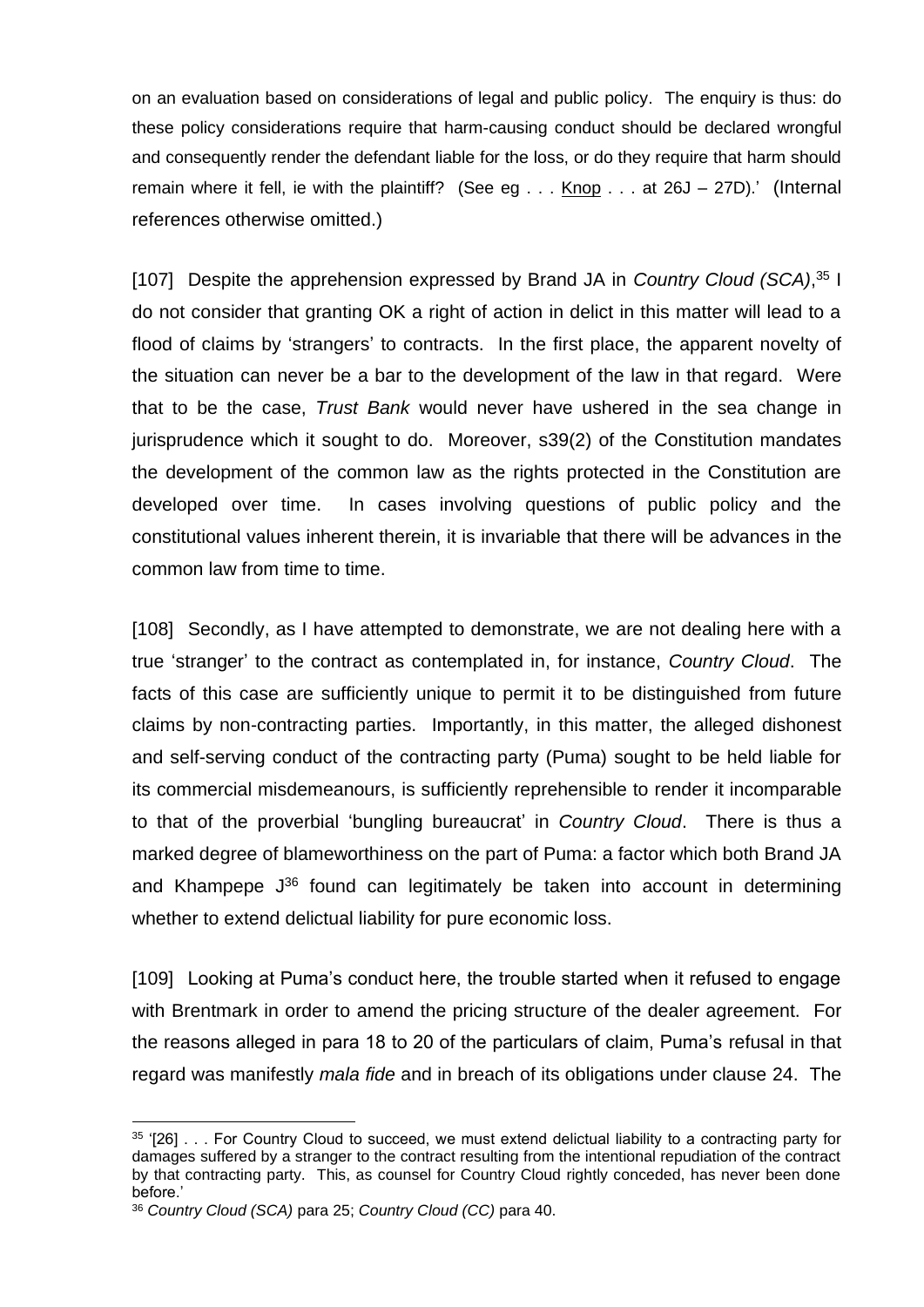situation was then exacerbated when it subsequently refused to consent to the sale of the filling station business to JR Pet and the convenience store to JR Foods, while its only explanation for this recalcitrant refusal was false. As I have said, this evidences a marked degree of blameworthiness which favours the imposition of delictual liability.

## OK'S VULNERABILITY TO RISK

[110] In *Country Cloud (SCA)*, para 30, Brand JA discussed the steps which the plaintiff in that matter might have been in a position to take to avoid or limit its losses. That finding was of course based on all the evidence then before the court. In this matter, at para 68 of the particulars of claim, OK makes the allegation that it was not in a position 'to protect its interests by means of appropriate contractual stipulations with [Puma], against the forced cancellation of the said contracts, which underpinned [OK's] convenience store business.'

[111] Puma may be in a position to adduce evidence to the contrary at trial, but that is neither here nor there on exception, where the integrity of the factual allegations in the particulars of claim must prevail. In the circumstances, I am unable to reject those allegations at this stage of proceedings. As suggested in *Country Cloud (SCA)* the presence of such an alternate remedy to avoid loss would be a pointer away from imposing delictual liability. But there is nothing before the Court at this stage to gainsay OK's allegation to the contrary.

## **CONCLUSION**

[112] In my view, the alleged conduct of Puma falls short of 'the standards of decency and fairness that informs the substantive law of contract' and does not measure up to the behaviour to be expected of a party in its position. Right-minded persons would, in my view, deprecate the manner in which Puma failed to uphold its contractual and common law obligations.

[113] On the basis of the aforegoing considerations, I am satisfied that OK has made sufficient allegations in its particulars of claim (as sought to be amended) to justify its contention that Puma's conduct was wrongful in the circumstances. It follows that its claim against Puma for damages for pure economic loss are sustainable in law and that the exception thereto falls to be dismissed.